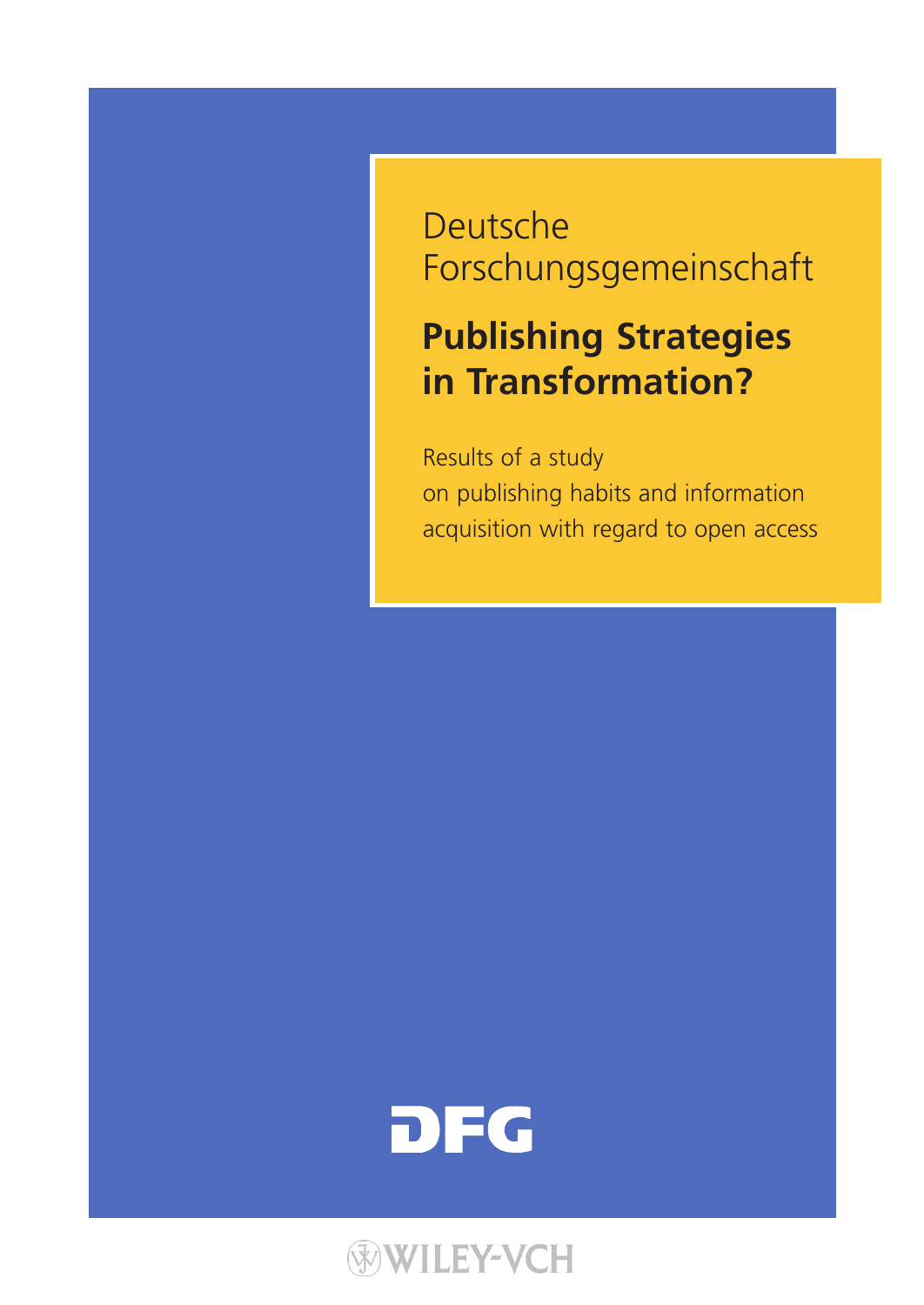**Published by:** Deutsche Forschungsgemeinschaft Information Management (IM) Kennedyallee 40, D-53175 Bonn, Germany

The online edition of this report is available for download from: http://www.dfg.de/en/dfg\_profile/facts\_and\_figures/

#### **Study conducted on behalf of the DFG by:**

Society for Empirical Studies (Gesellschaft für empirische Studien), Kassel, Germany Authors: Albert Over, Friedhelm Maiworm, André Schelewsky

#### **Concept and study design:**

Dr. Johannes Fournier, DFG Scientific Library Services and Information Systems (LIS), (project management) Dr. Alexis-Michel Mugabushaka (IM), (project management) Dr. Jürgen Güdler (IM) Dr. Thomas Rahlf (IM) Dominik Sack (IM)

**Project associates:** Thomas Lieser (IM) Michael Koch (IM)

**Translation:**  SciTech Communications GmbH, Heidelberg, Germany

#### **Translation editing:**  Lisa Hoppe (DFG)

#### **Publishers:**

Wiley-VCH Verlag GmbH & Co. KGaA, Weinheim, Germany

ISBN-13: 978-3-527-31708-0 ISBN-10: 3-527-31708-2

© 2005 Deutsche Forschungsgemeinschaft, Bonn, Germany Wiley-VCH Verlag GmbH & Co. KGaA, Weinheim, Germany

#### **Design:**

Designbureau Pi Heinz, Cologne, Germany Cover: Dieter Hüsken

Great care has been taken in the preparation of this work. Nevertheless, the authors, editors and publishers do not accept liability for the accuracy of the information, references and recommendations or for any printing errors. References to individual errors that were not identified until after going to print can be found on the DFG website at http://www.dfg.de/zahlen\_und\_fakten/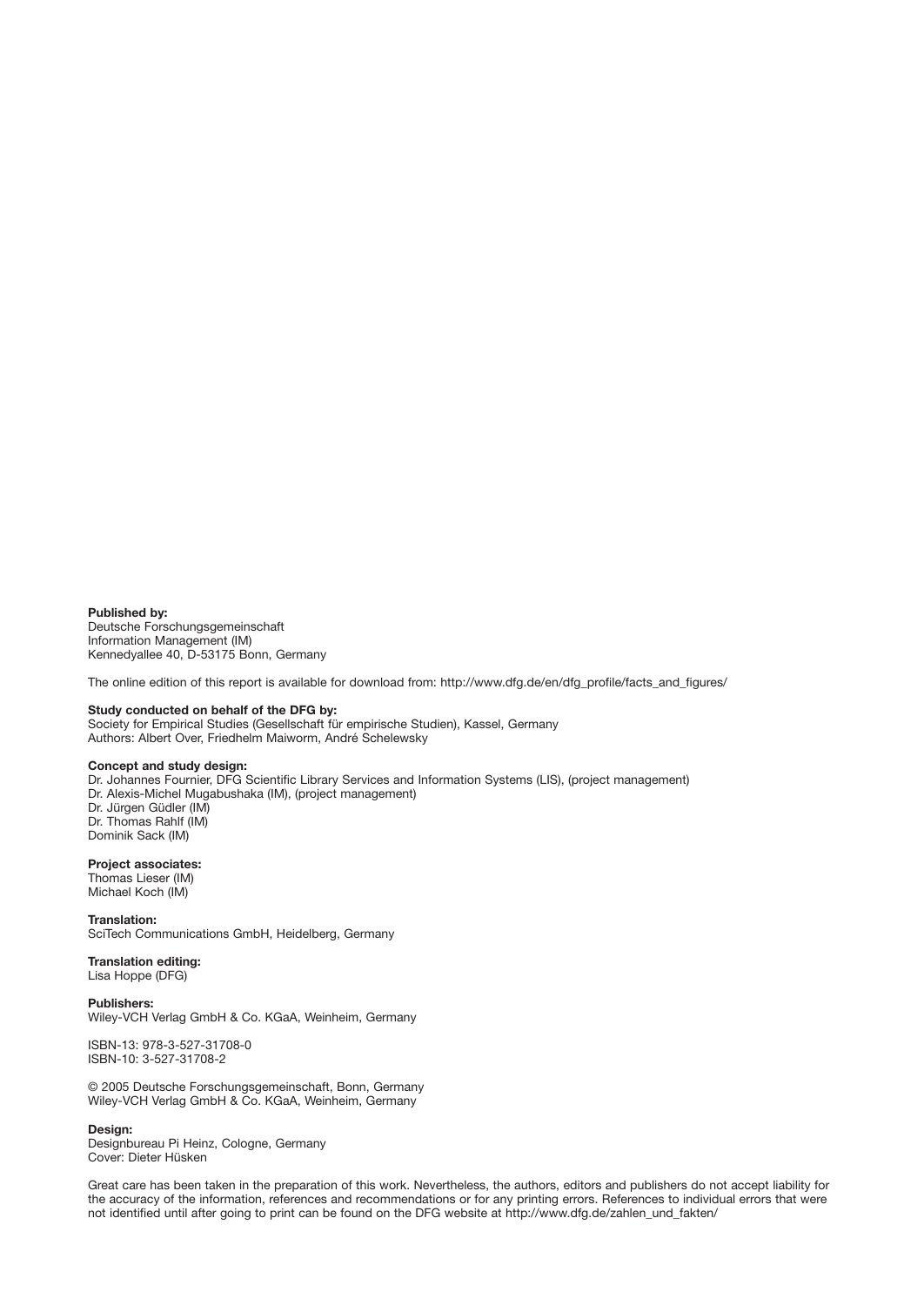## **Publishing Strategies in Transformation?**

**Results of a study on publishing habits and information acquisition with regard to open access**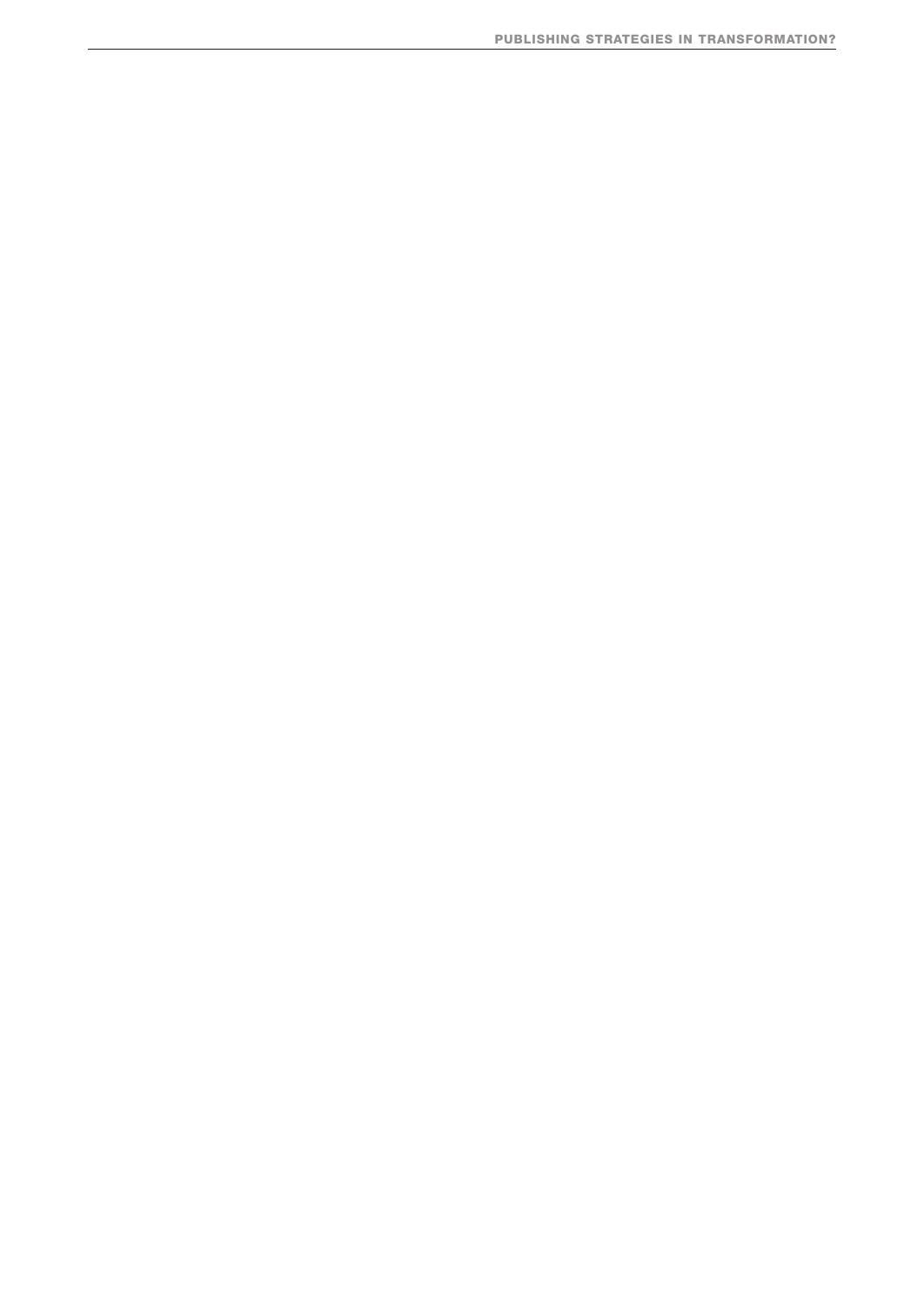|              | <b>Summary</b>                                                                 | 9  |
|--------------|--------------------------------------------------------------------------------|----|
| 1.           | <b>Context, motivation and objective</b>                                       | 11 |
| 1.1          | New tendencies in scientific publishing                                        | 11 |
| 1.2          | Study objectives                                                               | 12 |
| $\mathbf{2}$ | <b>Study concept and process</b>                                               | 14 |
| 2.1          | Sampling procedure                                                             | 14 |
| 2.2          | Questionnaire                                                                  | 16 |
| 2.3          | Field phase, response and representativeness                                   | 17 |
| 2.4          | Sample description                                                             | 18 |
| 3            | Information acquisition and publishing habits                                  | 22 |
| 3.1          | Use of different publication media                                             | 22 |
| 3.2          | Publishing in scientific journals: criteria for selecting suitable periodicals | 25 |
| 3.3          | Target audience for own publications                                           | 28 |
| 3.4          | Languages used when accessing and publishing scientific information            | 30 |
| 3.5          | Involvement in the publication of scientific journals                          | 31 |
| 3.6          | The internationality of German publishing houses: an assessment                | 32 |
| 4            | Open access in scientific communication                                        | 39 |
| 4.1          | Awareness of open access initiatives and declarations                          | 39 |
| 4.2          | Use of open access publications                                                | 40 |
|              | 4.2.1 Publication forms in open access                                         | 40 |
|              | 4.2.2 Knowledge and use of open access journals                                | 41 |
|              | 4.2.3 Free postprints (secondary publications)                                 | 45 |
|              | 4.2.4 Preprints in open access                                                 | 47 |
| 4.3          | Assessment and recommendations for open access                                 | 48 |
| 5            | <b>Scientific publishing: cost aspects</b>                                     | 53 |
| 5.1          | Author fees for science publications                                           | 53 |
| 5.2          | Funding models                                                                 | 56 |
| 6            | <b>Publication funding by the DFG</b>                                          | 58 |
| 6.1          | Revision of the publication grant policy                                       | 58 |
| 6.2          | Application for and use of the publication grant                               | 59 |
| 7            | Funding of open access by the DFG                                              | 61 |
| 8.           | <b>References</b>                                                              | 65 |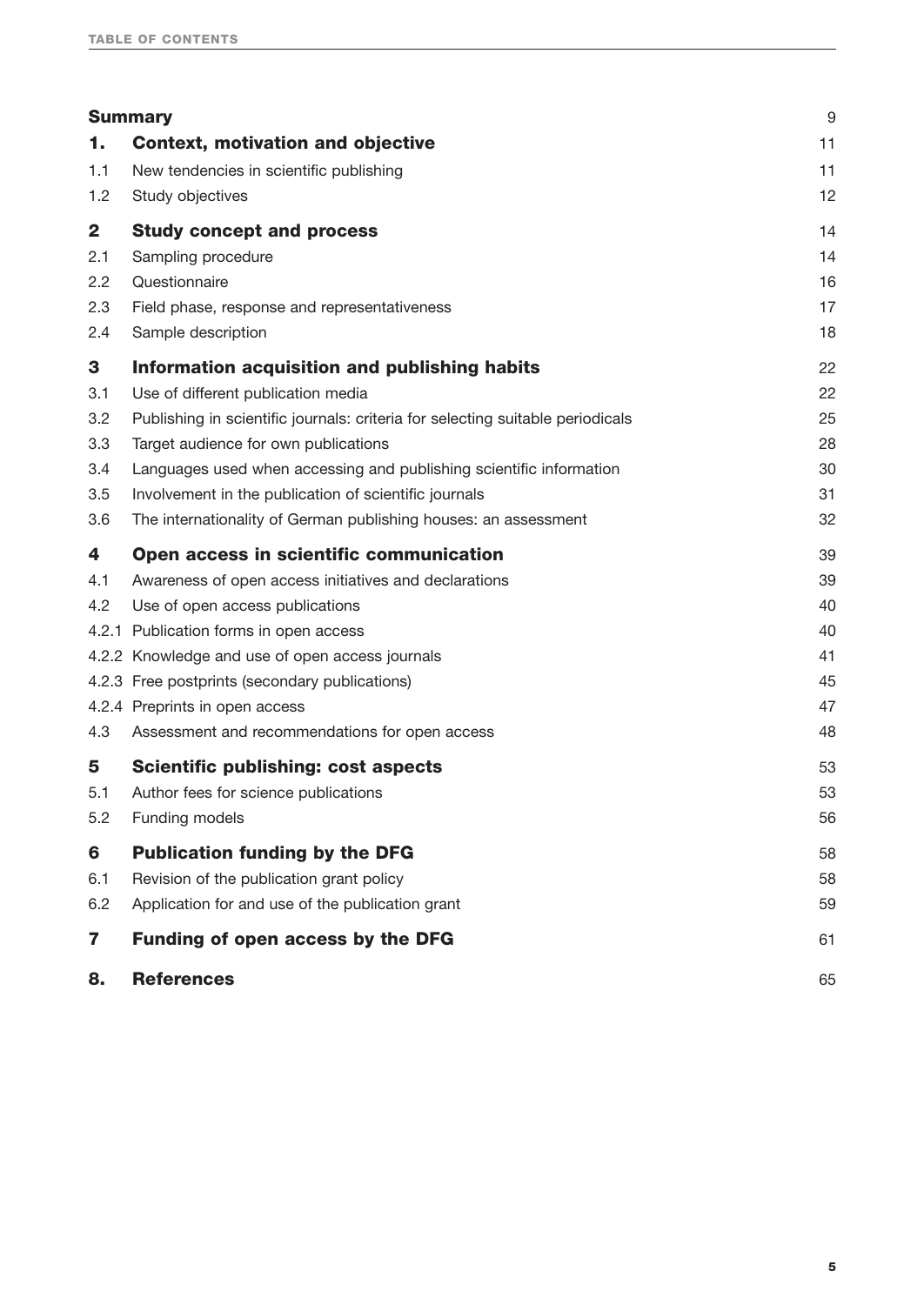### **List of Tables**

| Table 2.01 | DFG Classification of Review Boards, Research Areas and Scientific Disciplines<br>(as of 2005)                                  | 15 |
|------------|---------------------------------------------------------------------------------------------------------------------------------|----|
| Table 2.02 | Response statistics                                                                                                             | 17 |
| Table 2.03 | Distribution of respondents by scientific discipline                                                                            | 18 |
| Table 2.04 | Professional status                                                                                                             | 19 |
| Table 2.05 | Established researchers and young researchers                                                                                   | 20 |
| Table 2.06 | Institution of employment at time of survey                                                                                     | 20 |
| Table 2.07 | Age group                                                                                                                       | 20 |
| Table 3.01 | Frequently used publication media for sourcing current information in research area                                             | 22 |
| Table 3.02 | Number of articles published conventionally through scientific publishers                                                       | 24 |
| Table 3.03 | Main aspects when selecting a journal for publishing scientific work                                                            | 26 |
| Table 3.04 | Most important readership for own publications                                                                                  | 28 |
| Table 3.05 | Percentage of different languages used in publishing own research studies                                                       | 31 |
| Table 3.06 | Involvement in the publication of scientific journals                                                                           | 32 |
| Table 3.07 | Main scientific/academic journals                                                                                               | 33 |
| Table 3.08 | Existence of journals from German publishers with internationally high reputation                                               | 34 |
| Table 3.09 | Most important scientific journals from German publishers                                                                       | 36 |
| Table 3.10 | Measures needed to enhance the international reputation of scientific journals<br>from German publishers                        | 37 |
| Table 4.01 | Knowledge of national and international declarations and initiatives for<br>promoting open access                               | 39 |
| Table 4.02 | Knowledge of open access journals                                                                                               | 41 |
| Table 4.03 | Most important scientific open access journals                                                                                  | 42 |
| Table 4.04 | Total number of journal articles published during the last five years                                                           | 44 |
| Table 4.05 | Percentage of articles published by scientific publishers in conventional form that<br>have also been published on the internet | 45 |
| Table 4.06 | Suitable places to publish electronic postprints                                                                                | 46 |
| Table 4.07 | Number of preprints of scientific studies in electronic archives                                                                | 47 |
| Table 4.08 | Agreement with various statements on the topic of open access                                                                   | 49 |
| Table 4.09 | Agreement with various statements on the topic of open access by user type                                                      | 50 |
| Table 4.10 | Approval of promotion and use of scientific studies in open access                                                              | 51 |
| Table 4.11 | Preferred measures for supporting open access                                                                                   | 51 |
| Table 5.01 | Contributions made to cost of publishing own scientific work in journals                                                        | 53 |
| Table 5.02 | Subsidies made to costs of publishing scientific work in journals                                                               | 54 |
| Table 5.03 | Author fees paid for conventional publications or for open access publications                                                  | 55 |
| Table 5.04 | Willingness to finance journal articles out of own research budget                                                              | 56 |
| Table 5.05 | Preferred funding models to ensure free access to scientific journal articles                                                   | 57 |
| Table 6.01 | Awareness of DFG amendment to publication funding of December 2001                                                              | 58 |
| Table 6.02 | Use of grants from the publication fund                                                                                         | 59 |
| Table 6.03 | How publication funds from the DFG were used                                                                                    | 60 |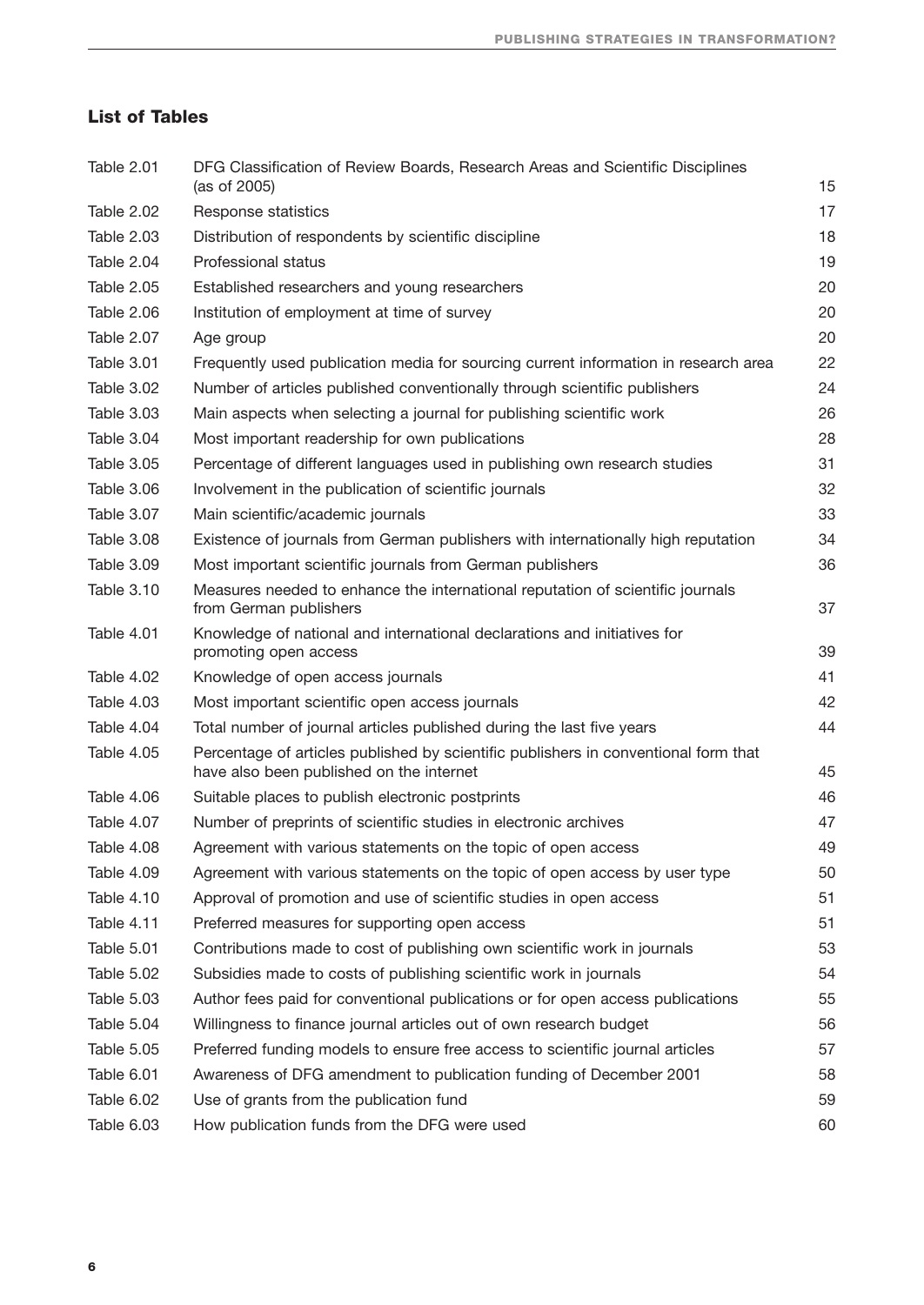#### **Table of Figures**

| Figure 3-1 | Researchers outside Germany as target group for own publications                                                                 | 29 |
|------------|----------------------------------------------------------------------------------------------------------------------------------|----|
| Figure 3-2 | Percentage of different languages used in accessing scientific texts                                                             | 30 |
| Figure 4-1 | Frequency of use of open access journals                                                                                         | 43 |
| Figure 4-2 | Knowledge and use of open access journals                                                                                        | 44 |
| Figure 4-3 | Knowledge of electronic preprint archives for own subject                                                                        | 47 |
| Figure 6-1 | Application and approval of a publication grant                                                                                  | 60 |
| Figure 7-1 | Approval for greater promotion of publications in open access by the DFG                                                         | 61 |
| Figure 7-2 | Approval for greater promotion of publications in open access by the DFG by<br>existing frequency of use of open access journals | 62 |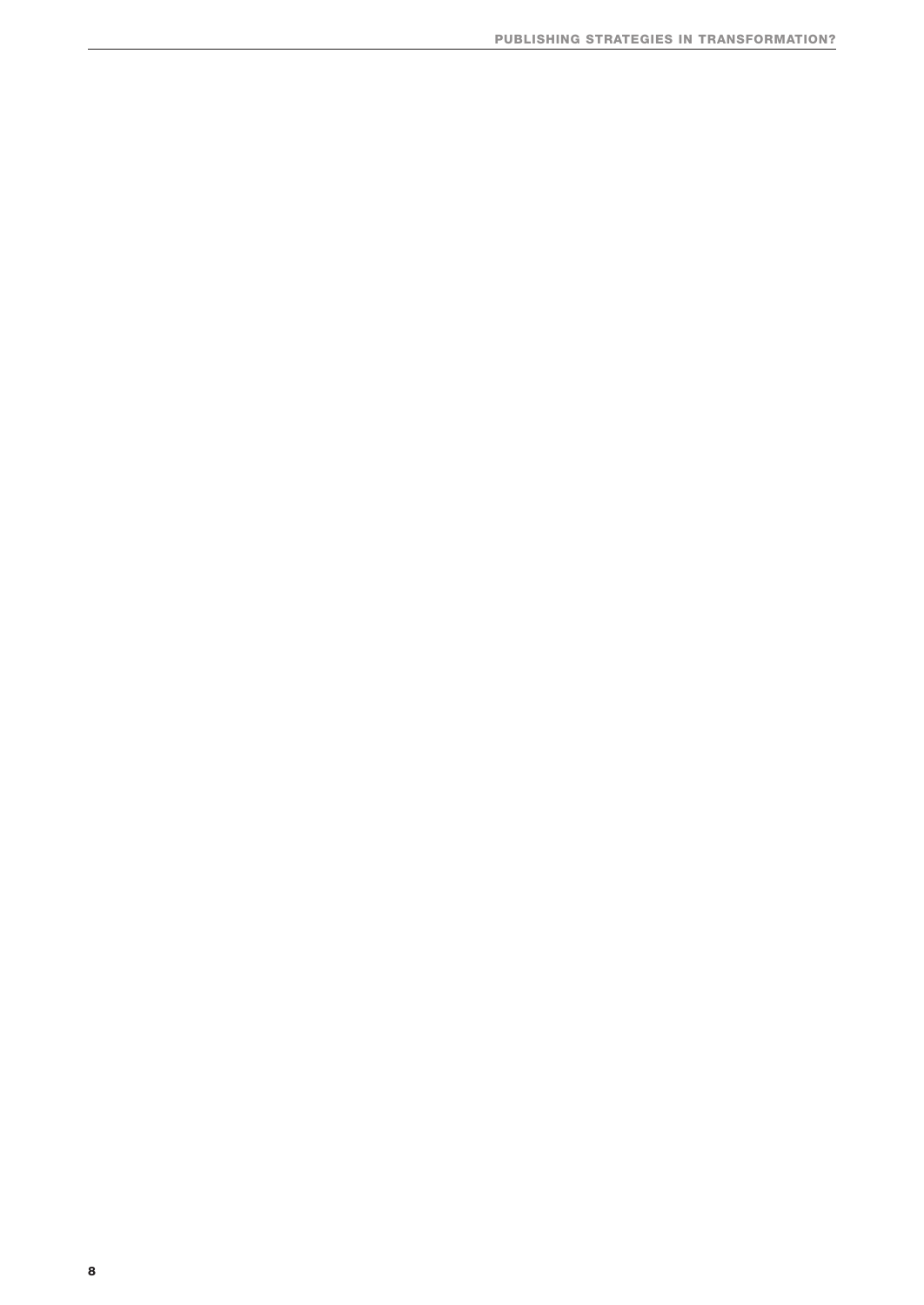## **Summary**

In 2004 the Deutsche Forschungsgemeinschaft (DFG, German Research Foundation) commissioned a study on the major factors that determine the publishing behaviour of DFG-funded researchers and their means of accessing scientific information, particularly publications that are available for free over the internet. This report presents the results of this survey. It provides valuable insights into the transformation taking place in the publishing landscape, an issue that has been much discussed, but not adequately documented with empirical data. The study also provides those actively involved in this transformation an important basis for planning. More than one thousand researchers from all scientific disciplines took part in the survey. The main results are summarised below.

- 1. Assertions on the awareness and use of open access publication instruments can only be interpreted based on general, discipline-specific publishing practices. For this reason, the first step consisted of analysing the common publishing paradigms for the four scientific disciplines surveyed. The natural and life sciences are characterised by journal publications, in contrast to the humanities and social sciences, in which a book culture is predominand. Researchers in the engineering sciences prefer to publish their results in conference proceedings. In general German science shows a marked trend towards internationalisation, which is reflected by the predominant use of English for publications in the majority of the disciplines surveyed. In the humanities and social sciences, however, in which language itself is a subject of research, the dominance of English is naturally less widespread.
- 2. Across all scientific disciplines, very few researchers so far actively publish in open access. Of all respondents, only about one in ten had ever published in an open access journal. Even the distribution of freely accessible preprints on the internet, common practice in some subjects, does not occur frequently according to the respondents. Slightly more frequent was the practice of publishing articles in open access on the internet after they had already been published elsewhere. All in all, however, the number of open access publications available to users in open access is still very low.
- 3. In contrast to the low rate of publishing activity in open access, a majority of respondents across all scientific disciplines are in favour of more active promotion of open access by the DFG. Of these, young researchers in the natural, life and engineering

sciences are more strongly in favour of funding open access publications than their more established colleagues. Conversely, in the humanities and social sciences, in which further qualifications (such as the habilitation or a "second book") still play an important role, established academics are more in favour of the DFG providing support for open access than their younger colleagues.

- 4. The reservations expressed about open access publications are typical of electronic publications. In particular the issues of quality assurance, long-term availability and frequency of citation of free publications are questioned. These doubts do, however, begin to recede in proportion to the amount of experience respondents had with electronic publications in general and open access publications in particular.
- 6. The willingness of researchers to use their research budgets to make their publications available free of charge is proportional to the expenditure that scientists already have to finance in order to publish their research results through conventional channels. The life scientists show the most, and the humanities scholars and social scientists the least willingness to pay author fees for publications in open access.
- 6. According to the respondents, the publication grant", which since 2001 can be applied for directly as part of a DFG-funded project, is saved up in the humanities and social sciences above all to pay the costs of preparing monographs for publication. In the life, natural and engineering sciences the majority of the publication funds are used to defray the costs of publishing in conventional journals. Only in exceptional cases is the publication grant also used to finance open access publications; only the natural scientists used their resources more frequently to publish their research results in open access publications.
- 7. The researchers' proposals of how the DFG could promote open access were mainly directed towards measures for intensifying the debate about free access publications, measures for ensuring the quality of open access journals, and towards technical, legal and organisational support of secondary open access publication of articles already published through conventional media.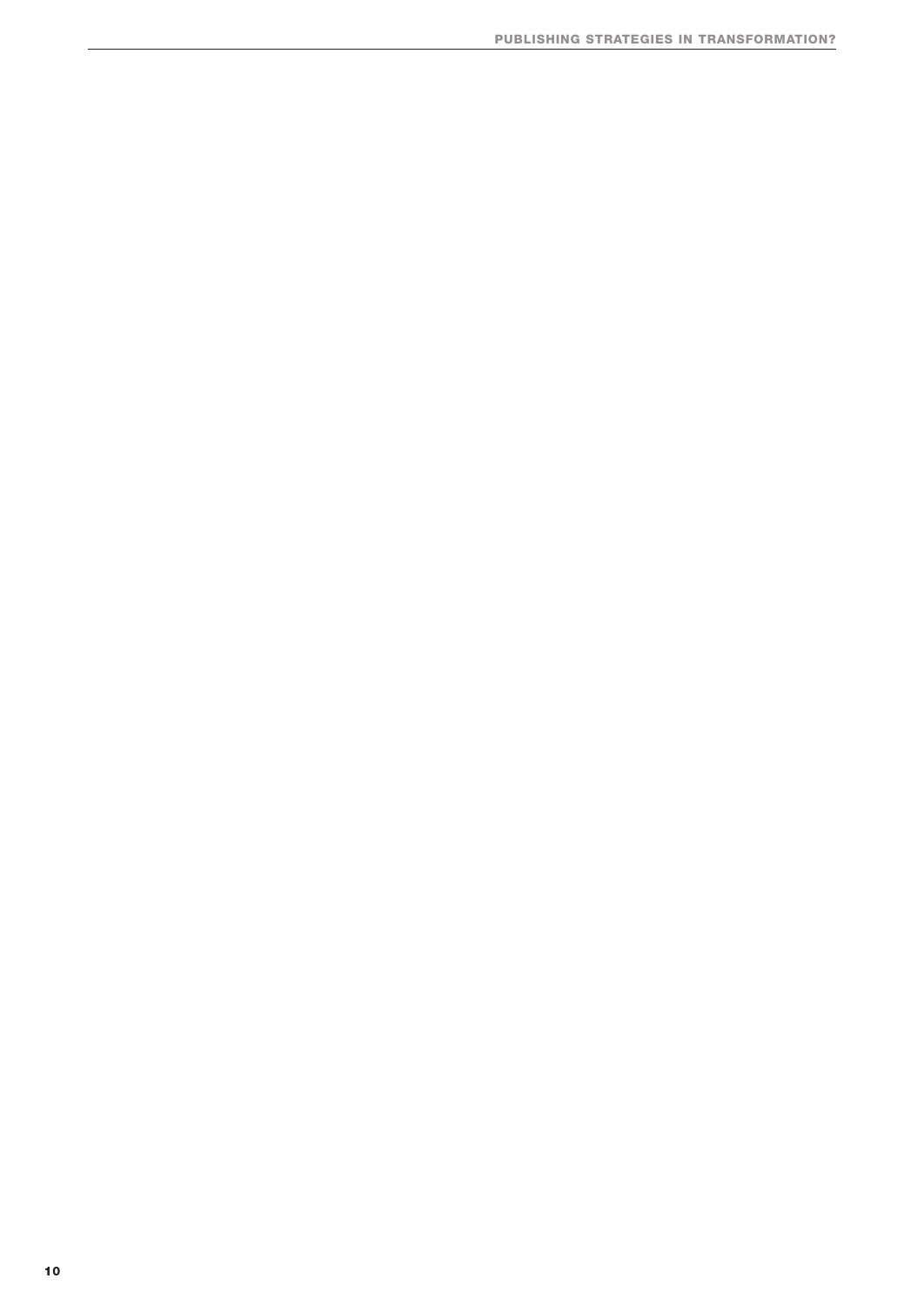### **1. Context, motivation and objective**

#### **1.1 New tendencies in scientific publishing**

The growing internationalisation of science and research has increased the need for access to scientific information to be independent of time and location. The rapid development and spread of electronic means of communication have opened up new ways for scientists to publish and access research results. On the internet scientific studies can be made accessible to a worldwide readership within a short period of time and often with little effort. According to Stephen Hitchcock<sup>1</sup>, since the mid-1990s electronic journals have become of increasing interest to publishing houses wishing to develop subject-specific, substantial banks of information on the internet by digitalising the back issues of their journals. Access to these sources of information has been and is only provided in return for (sometimes) large fees, which have had to be paid out of research budgets or from the budgets of libraries. Oftentimes the research results were financed by public funds in the first place. This leads to the paradoxical situation in which publications that could not have been produced without public money have to be paid for a second time with state funds; at the same time the costs of buying and providing scientific literature in university libraries and other institutions have been rising rapidly over the last ten years. In response to this paradox, which can be observed worldwide and which has led to the cancellation of journal subscriptions and the purchase of fewer monographs by libraries <sup>2</sup> , scientists have coined the slogan "Science back to the scientists", which sums up the ideological background of the open access movement.

Open access aims to improve access to the results of scientific research by making them freely accessible over the internet. Access is free because authors store the results of their work "in a suitable electronic format on at least one archive server that has appropriate technical standards and is accessible online", thereby publishing the work and granting permission to reuse the publication for any reasonable purpose provided that they correctly acknowledge authorship<sup>3</sup>. There are two main types of open access publishing<sup>4</sup>: the "golden road to open access" is a model in which authors pay their own fees to publish their articles in refereed online journals; the author fees are used to pay the publishing costs so that users can read the publications on the internet without having to pay any licence fees themselves<sup>5</sup>. The second model is the "green road to open access", a process whereby peerreviewed re search results that have already been

*Paradox: publicly funded research has to be made accessible to the scientific community with the help of public funds*

*Open access as an alternative?*

*1. Hitchcock, Stephen Meirion: Perspectives in Electronic Publishing: Experiments with a New Electronic Journal Model. Doctorate Thesis, January 2002, pp. 42-53; http://www.ecs.soton.ac.uk/~sh94r/Jnls-research/thesis/thesis-text.pdf. See also Keller, Alice: Elektronische Zeitschriften: Entwicklungen in den verschiedenen Wissenschaftszweigen. in: zeitenblicke 2/2003,2 [22.10.2003], URL: http://www. zeitenblicke.historicum.net/2003/02keller.htm, section 8 ff.*

*2. Cf. e.g. Hochschulrektorenkonferenz (German Rectors' Conference): Zur Neuausrichtung des Informations- und Publikationssystems der deutschen Hochschulen. HRK: Bonn 05. November 2002. http://www.hrk.de/de/beschluesse/109\_247.php. See Wissenschaftsrat (German Science Council): Empfehlungen zur digitalen Informationsversorgung durch Hochschulbibliotheken. Greifswald: German Science Council, 13 July 2001, p.16. (Drs.4935/01). Cf. also: Association of Research Libraries: ARL Statistics. Monographs and Serial Costs in ARL Libraries. 1986-1999. Washington: ARL 1999. http://www. arl. org/stats/arlstat/graphs/1999t2.html.*

- *3. Translated from the German version of the Berlin Declaration on Open Access to Knowledge in the Sciences and Humanities, see http://www.zim.mpg.de/openaccess-berlin*
- *4. The many other varieties of open access publishing, whose testing is mainly connected with the search for practicable business models, will not be further discussed here. For the most well known of these, see e.g. Harnad, Stevan: The Access/Impact Problem and the Green and Gold Roads to Open Access. in: Serials Review 30/4 special issue: Open Access (2004), pp. 310-314.*
- *5. A working group from Lund University Libraries maintains a directory of the most important open access journals at http://www.doaj.org/; at the end of April 2005 this directory listed 1,532 journals whose peer-reviewed articles are available free of charge on the Internet.*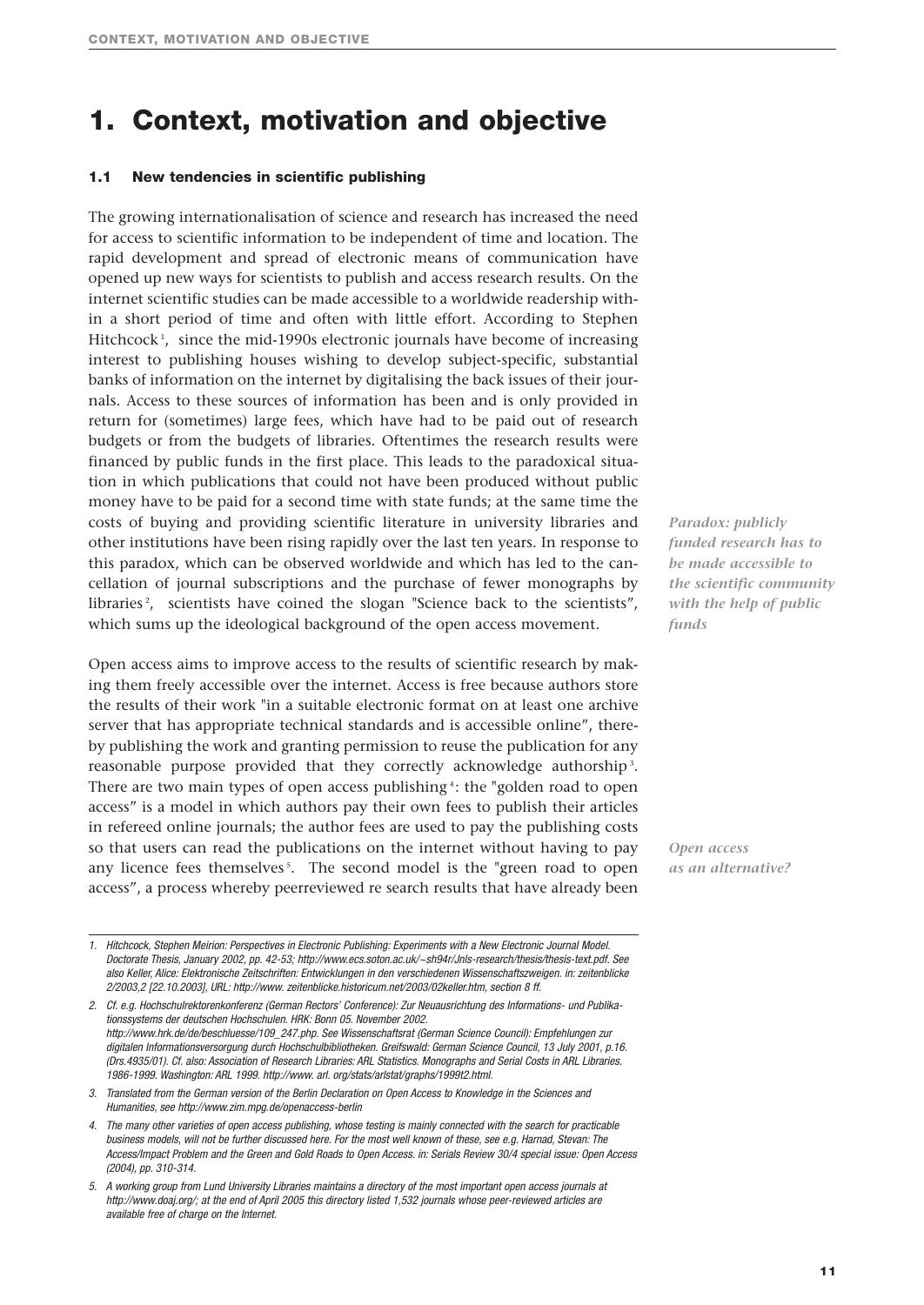published elsewhere are published as a secondary publication – mostly in institutional or discipline-specific repositories – for free access on the internet. Because these works are made available by the authors themselves, the term "self-archiving" has been adopted to describe this approach<sup>1</sup>.

The statements and initiatives that bear the term "open access" serve as a clear indication of the increasing importance of this movement<sup>2</sup>. These statements include the Berlin Declaration on Open Access to Knowledge in the Sciences and Humanities, which is of particular significance to the German scientific landscape. The Berlin Declaration was signed in October 2003 by representatives of Germany's major research organisations, including the Deutsche Forschungsgemeinschaft, the Max Planck Society, the Helmholtz Association, and the Leibniz Association, all of whom committed themselves to promoting publishing practices based on the principle of open access.

#### **1.2 Study objectives**

After signing the Berlin Declaration, the DFG's statutory bodies had to decide how the DFG could increase its efforts to promote open access. Because little reliable information existed about either the relevance or the impact of open access publications in the different scientific disciplines, the DFG commissioned a survey in order to determine the main factors that influence publishing habits and the means of accessing information, as well as the status attributed to such publications. The aim of the study was to establish the willingness of DFG-funded researchers to make their work available in open access, including both primary publications in open access journals and secondary publications of works already published elsewhere. In addition, they also wanted to test the readiness to use scientific results published in this way within each specialist scientific community. The DFG would use the results of the survey to assist it in deciding whether and in what form it would give researchers more encouragement and support to publish scientific work in open access.

In order to determine the readiness for online publishing and acquisition, and to identify what modalities would be desirable for this type of publishing and/or use, information and data were recorded and examined in three main areas:

- > the researchers' current methods of publishing and accessing scientific information;
- > the researchers' views on the opportunities for publication and use offered by open access;
- > the researchers' expectations in terms of the content modalities as well as the technical and organisational framework conditions surrounding the publication and use of material in open access.

*Survey of publishing habits and means of accessing information with regard to open access*

*<sup>1.</sup> According to a study of the British SHERPA project, the vast majority of publishing houses (including international ones) allow the secondary publication of works that have already appeared in published journals, although the conditions imposed on the secondary publication vary from case to case. A list of these conditions can be obtained from http://www.sherpa.ac.uk/romeo.php.*

*<sup>2.</sup> A detailed overview of the development of the open access movement is given by Peter Suber in: Timeline of the Open Access Movement. http://www.earham.edu/~peters/fos/timeline.htm. Open access is not just a form of publication, but has itself become the subject of an intense scientific debate about the publishing industry. In April 2005, the first extensive bibliography of subjects on this topic was issued and is also available online free of charge. Charles W. Bailey, Jr.: Open Access Bibliography. Liberating Scholarly Literature with E-Prints and Open Access Journals. Association of Research Libraries 2005. http://info.lib.uh.edu/cwb/oab.pdf.*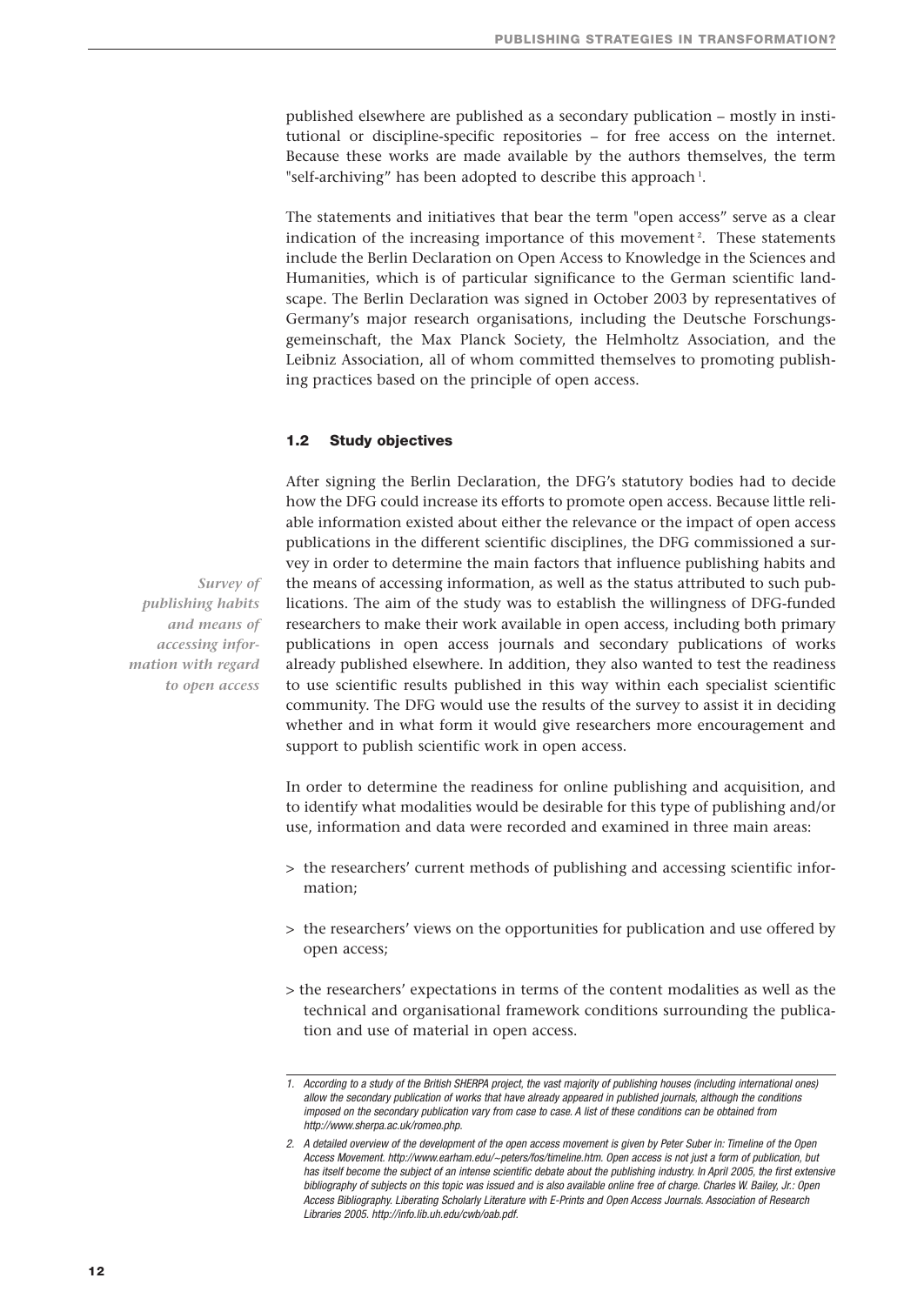The data collected were analysed according to biographical and professionspecific variables. In this regard, current publishing practices and the readiness to exploit electronic publishing opportunities had to be identified above all within the context of the research discipline from which the respondents came.

This report presents the results of the survey. The first part (section 2) presents the empirical bases, methodology and process. The remaining structure of the study largely follows the four content-based sections of the questionnaire, which cover respondents' publishing habits and means of accessing scientific information (section 3), the actual importance and subjective assessment of open access (section 4), cost aspects of scientific publishing (section 5), and publication funding by the DFG (section 6). Finally, section 7 examines the proposals and recommendations made by the respondents on how the DFG could promote open access more strongly. Respondents' answers have been documented in an extensive series of tables<sup>1</sup>, and have been broken down for analysis by scientific discipline, research area, status, professional position, age and sex. The last part of the table series classifies the analyses according to the characteristics of the sampling structure (section 2).

*Further analyses in an extensive series of tables*

*<sup>1.</sup> Deutsche Forschungsgemeinschaft (2005). Publikationsstrategien im Wandel? Tabellenband. http://www.dfg.de/zahlen\_und\_fakten/*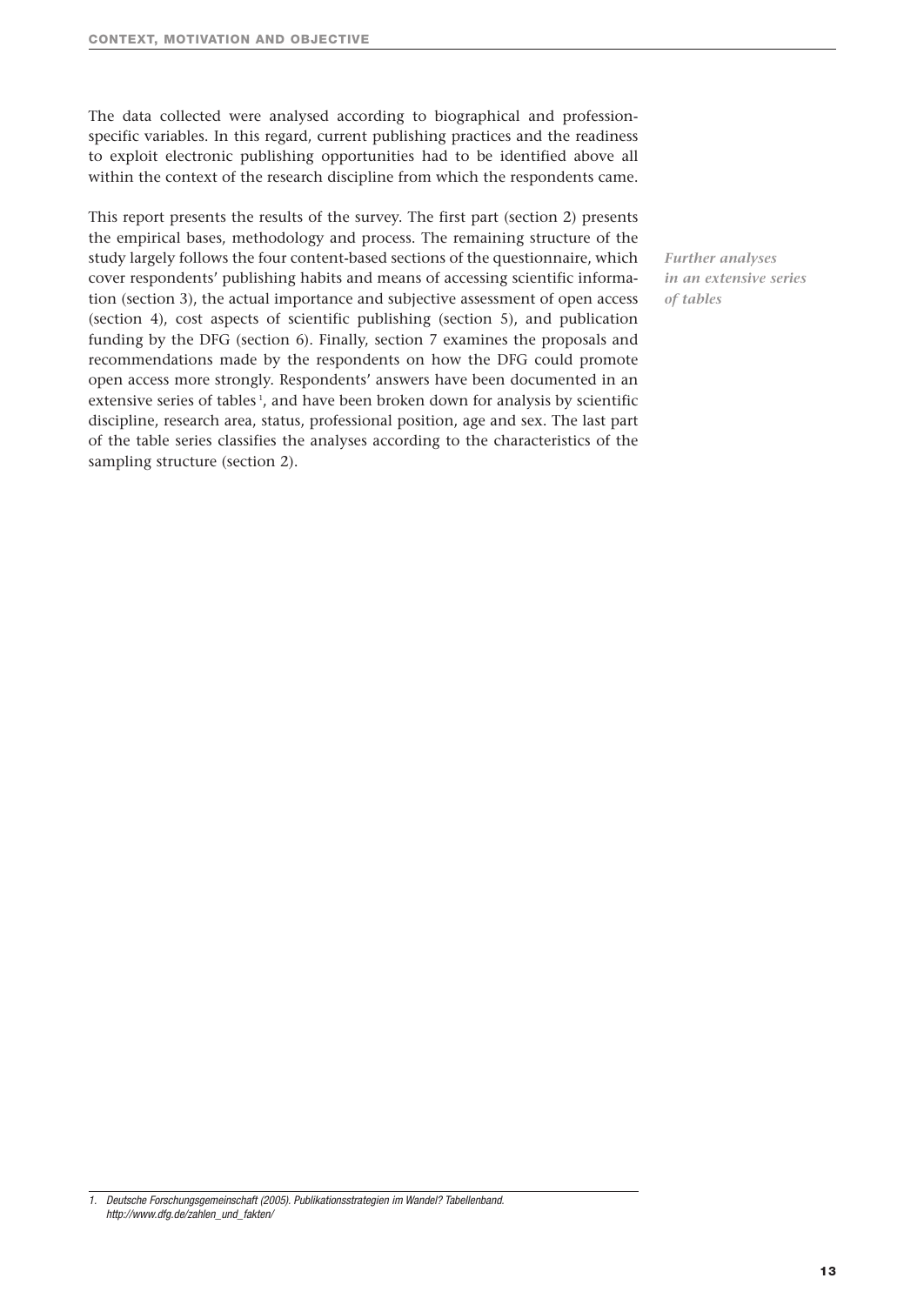## **2 Study concept and process**

The empirical basis for this publication is a survey of scientists and academics who were funded by the DFG in different programmes between 2002 and 2004.

In general all researchers who have completed their academic education (usually a doctorate) are eligible to apply to the DFG for funding; for researchers working in non-university institutions there was however one restriction during the period being considered, in that they could only apply for funding in an area outside the main scope of the work of their institution or working group<sup>1</sup>. In addition to funding individual projects, the DFG also funds research projects within the framework of coordinated programmes, which aim to promote cooperation between scientists and build capacities<sup>2</sup>. In view of the wide circle of applicants, it can be assumed that the results of a survey of DFG-funded scientists and academics will produce a generally representative picture of German top-level research. The study should above all take into account the different publishing habits and ways of accessing information in the individual research cultures and their potentially differing views on open access. The survey therefore included members of all scientific disciplines and also differentiated between young and established researchers. For this reason individuals being funded in programmes for young researchers (e. g. the Emmy Noether Programme, the Heisenberg Programme, and a programme for "Temporary Positions for Principal Investigators") were also included in the survey.

#### **2.1 Sampling procedure**

The survey was addressed to 1,600 scientists and academics who had been or were being funded in different DFG programmes. They were selected according to a stratified sample structure, which offers the advantage over purely random sampling that it allows the inclusion of smaller sampling units. This method was designed to ensure that the study delivered a sufficiently reliable body of data, even in disciplines with a relatively small number of funded researchers, which would also ensure an adequate representation of young researchers.

The quota criteria applied were the status of the person being funded at the time of proposal submission (established researchers versus young researchers), and the four broad scientific disciplines (humanities and social sciences, life sciences, natural sciences and engineering sciences).

The four scientific disciplines constitute the top hierarchical level in the DFG's subject classification system (cf. Table 2.01). This system includes the division of 201 individual subject areas into a total of 45 review boards, whose members are elected by the scientific community. For statistical purposes, the review boards are classified into 14 research areas, which are allocated to the four scientific disciplines. Table 2.01 shows the connections between the review boards, research areas and scientific disciplines.

*Sample: 1600 DFGfunded scientists and academics from all scientific disciplines*

*<sup>1.</sup> Since January 2005 there has been a new rule governing the eligibility of scientists from non-university research institutions within the framework of individual funding; see at http://www.dfg.de/aktuelles\_presse/information\_fuer\_die\_wissenschaft/andere\_verfahren/info\_wissenschaft\_03\_05.html.*

*<sup>2.</sup> A detailed description of the funding programmes and details on how to apply can be found on the DFG website at www.dfg.de; see also Deutsche Forschungsgemeinschaft: Annual report 2004. Aufgaben und Ergebnisse at http://www.dfg.de/jahresbericht. See also Table 2.02.*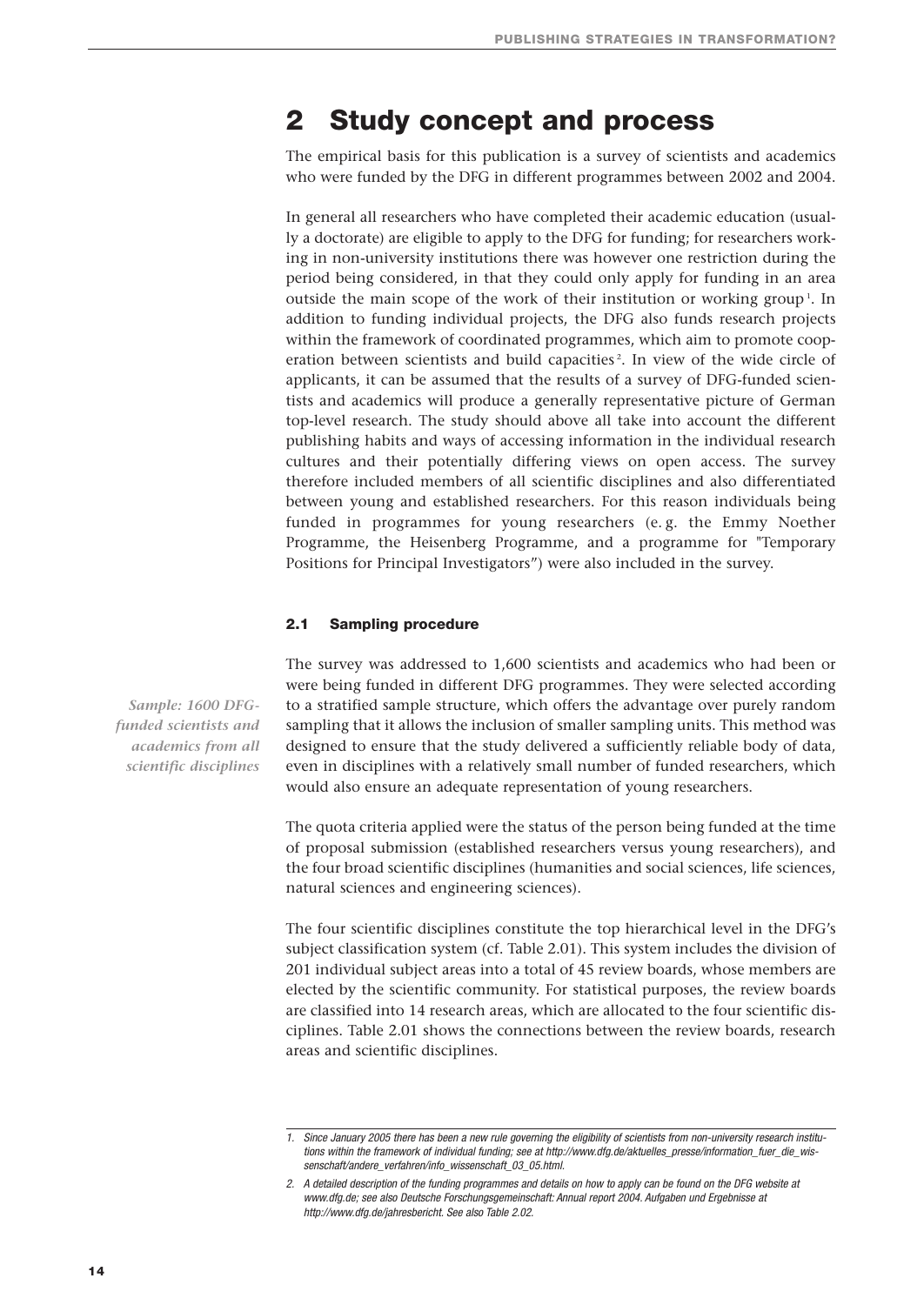| <b>Table 2.01:</b><br>(As of 2005)     | DFG classification system for Review Boards, research areas and scientific disciplines                                                                                                                                         |                                                                       |                                                 |  |
|----------------------------------------|--------------------------------------------------------------------------------------------------------------------------------------------------------------------------------------------------------------------------------|-----------------------------------------------------------------------|-------------------------------------------------|--|
|                                        | <b>Review Board</b>                                                                                                                                                                                                            | <b>Research Area</b>                                                  | <b>Scientific Discipline</b>                    |  |
| 101<br>102<br>103<br>104<br>105<br>106 | <b>Ancient Cultures</b><br>History<br><b>Fine Arts Studies</b><br>Linguistics<br>Literature, Theatre and Media Studies<br>Ethnology, Non-European Cultures,                                                                    | <b>Humanities</b>                                                     |                                                 |  |
| 107<br>108                             | <b>Religious Studies</b><br>Theology<br>Philosophy                                                                                                                                                                             |                                                                       | <b>Humanities and Social</b><br><b>Sciences</b> |  |
| 109<br>110<br>111<br>112<br>113        | <b>Education Sciences</b><br>Psychology<br>Social Sciences<br>Economics<br>Jurisprudence                                                                                                                                       | Social and Behavioural Sciences                                       |                                                 |  |
| 201<br>202<br>203                      | Foundations of Biology and Medicine<br><b>Plant Science</b><br>Zoology                                                                                                                                                         | Biology                                                               |                                                 |  |
| 204<br>205<br>206                      | Microbiology, Virology and Immunology<br>Medicine<br>Neurosciences                                                                                                                                                             | Medicine                                                              | <b>Life Sciences</b>                            |  |
| 207                                    | Agriculture, Forestry, Horticulture and<br>Veterinary Medicine                                                                                                                                                                 | Agriculture, Forestry, Horticulture and<br><b>Veterinary Medicine</b> |                                                 |  |
| 301<br>302                             | <b>Molecular Chemistry</b><br>Chemical Solid State Research<br>Physical Chemistry of Molecules,                                                                                                                                |                                                                       |                                                 |  |
| 303<br>304<br>305<br>306               | Liquids and Interfaces, General<br><b>Theoretical Chemistrv</b><br>Analytical Chemistry, Method<br>Development<br>Chemistry of Biological Systems<br>Polymer Research                                                          | Chemistry                                                             |                                                 |  |
| 307<br>308<br>309<br>310<br>311        | <b>Condensed Matter Physics</b><br>Optics, Quantum Optics and Physics of<br>Atoms, Molecules and Plasmas<br>Particles. Nuclei and Fields<br><b>Statistical Physics and Nonlinear</b><br>Dynamics<br>Astrophysics and Astronomy | Physics                                                               | <b>Natural Science</b>                          |  |
| 312                                    | <b>Mathematics</b>                                                                                                                                                                                                             | <b>Mathematics</b>                                                    |                                                 |  |
| 313<br>314<br>315<br>316<br>317<br>318 | Atmospheric Science and<br>Oceanography<br>Geology and Palaeontology<br>Geophysics and Geodesy<br>Geochemistry, Mineralogy and<br>Crystallography<br>Geography<br>Water Research                                               | Geosciences (incl. geography)                                         |                                                 |  |
| 401<br>402                             | <b>Production Technology</b><br>Mechanics and Constructive Mechanical<br>Engineering                                                                                                                                           | Mechanical Engineering and Production<br>Technology                   |                                                 |  |
| 403                                    | Process Engineering, Technical<br>Chemistry<br>Heat Energy Technology, Thermal                                                                                                                                                 | Heat Energy Technology/ Process<br>Engineering                        |                                                 |  |
| 404<br>405                             | <b>Machines and Drives</b><br><b>Materials Engineering</b>                                                                                                                                                                     | <b>Materials Science</b>                                              | <b>Engineering Science</b>                      |  |
| 406                                    | Materials Science, Raw Materials                                                                                                                                                                                               |                                                                       |                                                 |  |
| 407<br>408<br>409                      | <b>System Engineering</b><br><b>Electrical Engineering</b><br><b>Computer Science</b>                                                                                                                                          | Electrical Engineering, Computer<br>Science and System Engineering    |                                                 |  |
| 410                                    | Construction Engineering and<br>Architecture                                                                                                                                                                                   | Construction Engineering and<br>Architecture                          |                                                 |  |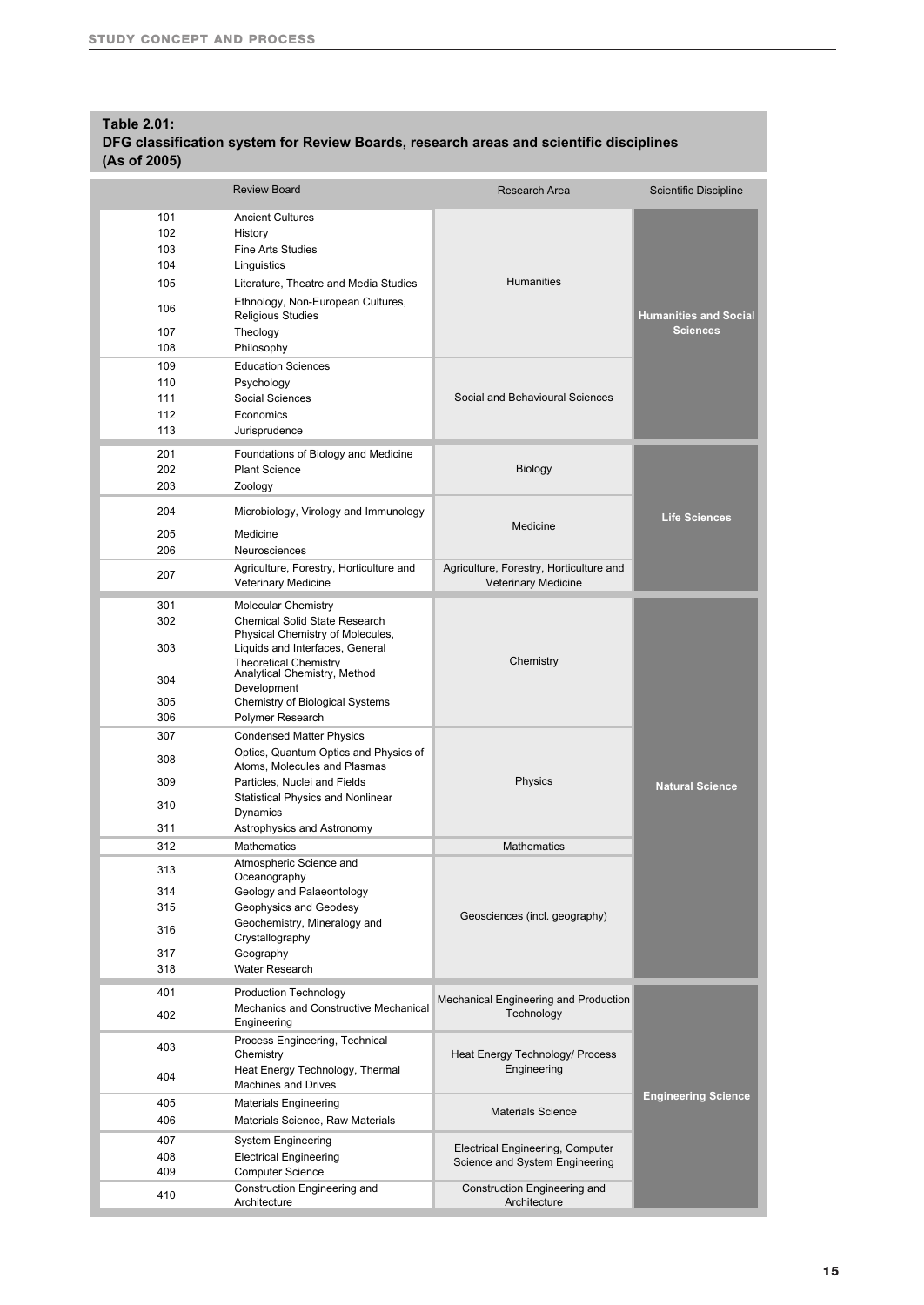Each scientific discipline had to be represented by the same number of people surveyed in the sample. The percentage ratio between the two status groups (established researchers and young researchers) was set at 80:20<sup>1</sup>. Within these circumscribed sub-groups, the persons surveyed were selected at random and are thus representative in a statistical sense.

The "scientific discipline" and "professional status" sampling characteristics represent the main areas for analysis of this report. Many of the findings are also presented according to individual research area. Where significant differences could be observed within the scientific disciplines and research areas, the answers were also analysed in relation to review boards.

#### **2.2 Questionnaire**

The questionnaire was designed above all to establish the status and acceptability of open access as a new form of scientific publishing. In order to place these assessments in their correct context, the introductory questions related to the general publishing habits and means of accessing information in the different disciplines.

The questionnaire was drawn up by a working group from the DFG's head office, in cooperation with external experts experienced in publishing open access journals. The initial step was to review the draft questionnaire as to contents, form and empirical methodology. In a final pre-test the revised questionnaire was checked for completeness of content and conclusiveness, for comprehension problems and validity; minor revisions were made. The questionnaire, which is included in the appendix, was composed of five sets of questions totalling 38 questions in all. The first three sections covered the publishing habits of the researchers surveyed and their means of acquiring information, their experiences and views on open access publications, and economic aspects in relation to publishing in conventional or open access journals. Respondents were also asked to state how they had previously used the DFG's publication grant. The final part of the questionnaire was reserved for recording the demographic details that are essential to any detailed analysis of responses.

In addition to closed, multiple-choice questions, the questionnaire also provided space for respondents to write open answers. This allowed respondents who had not yet published in open access to state the reasons in their own words. The same open format was used when asking about ways in which the DFG could promote open access publications. Finally, researchers were asked to provide any additional comments, recommendations or suggestions on the DFG's publication funding policy and/or a policy for promoting open access.

*Questions about publishing habits and means of accessing information; experience with open access and the use of the publication grant*

*<sup>1.</sup> See also Table 2.02.*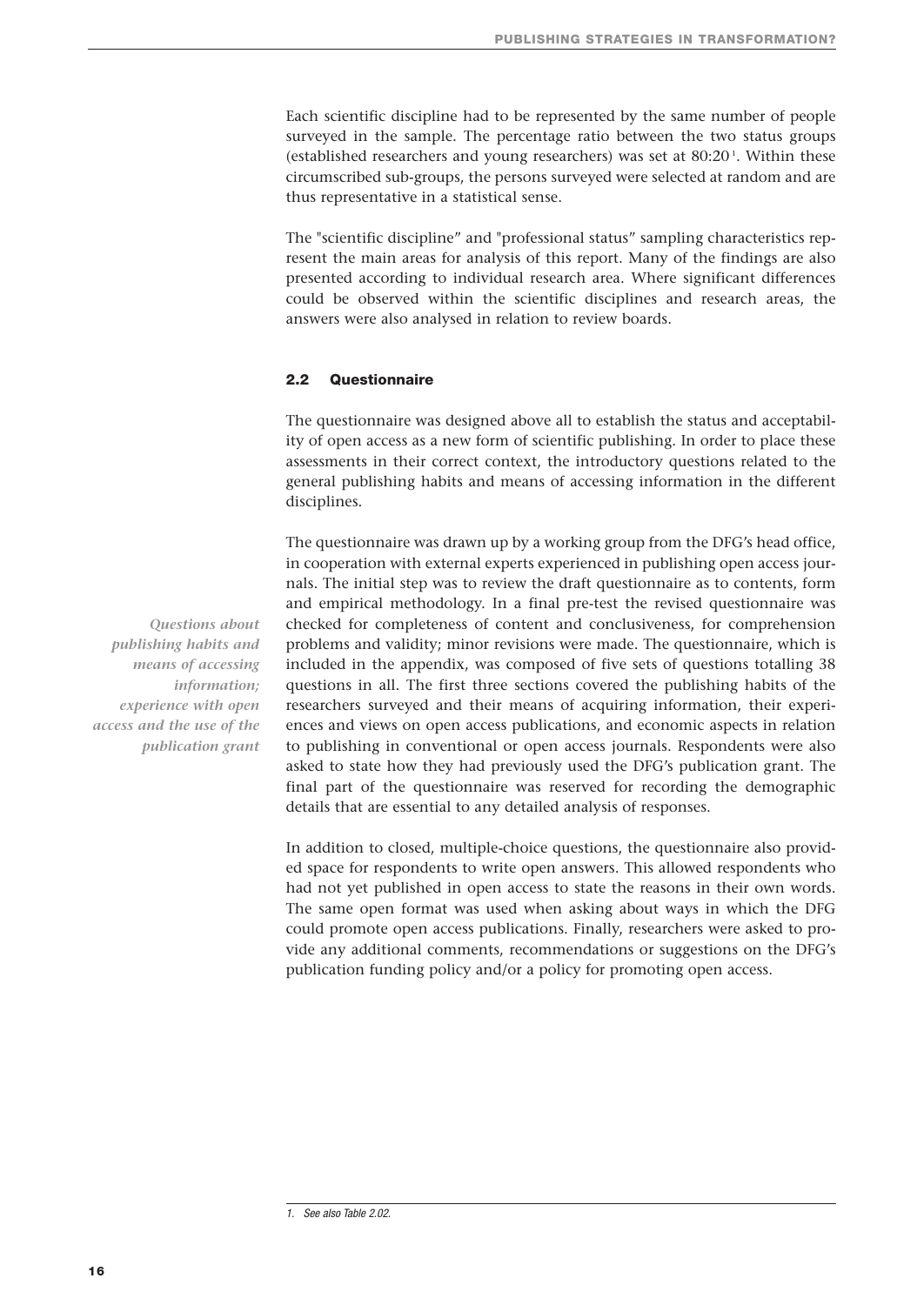#### **2.3 Field phase, response and representativeness**

To carry out the study, both a printed and an online version of the questionnaire were developed. All persons surveyed received a printed copy of the questionnaire, which also contained personal information on how to access the online version. The printed questionnaires were sent out at the beginning of October 2004, at which time the online questionnaire was also activated. The field phase ended on 24 November 2004, by which time two reminders had been sent.

By the end of the survey, a total of 1,083 questionnaires had been returned either by post or online, resulting in a response rate of 67.7 %. The questionnaires were first checked for completeness, and then the procedure for correcting and checking the data was established and carried out. At the end of this first examination, approximately 10 % of the questionnaires completed online (about 3.4 % of all completed questionnaires) had to be excluded from the subsequent evaluation. None of the questionnaires returned by post had to be excluded. From the 1,083 questionnaires that were returned, 1,028 were deemed useable. Of these, 505 had been received online and 523 by post. Measured against the number of questionnaires sent out, the take-up rate was 64.3 %. This is significantly higher than the response rate for similar studies and shows the high level of interest accorded to the topic by DFG-funded researchers.

Table 2.02 shows the relationship between the scientific discipline and professional status, first in relation to the sample selection, and second in relation to the response.

Overall, the distribution by scientific discipline and status group of those who completed the questionnaire matches the sample. Differences between the gross and net sample are evident above all in the humanities and social sciences. In this discipline there was a generally lower level of participation, which worked significantly to the disadvantage of established researchers. However, the differences in participation levels between the different groups in the survey are too minor as to call into question the representativeness in relation to the gross sample.

*Over two-thirds of those asked took part in the survey*

| <b>Response Statistics</b>     |                                |                                                        |                                    |            |      |                                    |            |
|--------------------------------|--------------------------------|--------------------------------------------------------|------------------------------------|------------|------|------------------------------------|------------|
|                                |                                | <b>Gross Sample</b><br><b>Participant Distribution</b> |                                    |            |      |                                    |            |
| Scientific Discipline*         | Status**                       | $\mathsf{n}$                                           | % per<br>Scientific<br>discipline. | %<br>Total | n    | % per<br>Scientific<br>discipline. | %<br>Total |
| Humanities and Social Sciences | Early-stage Researchers        | 80                                                     | 20.0                               | 5.0        | 60   | 25.9                               | 5.8        |
|                                | <b>Established Researchers</b> | 320                                                    | 80.0                               | 20.0       | 172  | 74.1                               | 16.8       |
| Life Sciences                  | Early-stage Researchers        | 80                                                     | 20.0                               | 5.0        | 46   | 17.5                               | 4.5        |
|                                | <b>Established Researchers</b> | 320                                                    | 80.0                               | 20.0       | 217  | 82.5                               | 21.2       |
| Natural Science                | Early-stage Researchers        | 80                                                     | 20.0                               | 5.0        | 59   | 22.1                               | 5.8        |
|                                | <b>Established Researchers</b> | 320                                                    | 80.0                               | 20.0       | 208  | 77.9                               | 20.3       |
| <b>Engineering Sciences</b>    | Early-stage Researchers        | 80                                                     | 20.0                               | 5.0        | 53   | 20.1                               | 5.2        |
|                                | <b>Established Researchers</b> | 320                                                    | 80.0                               | 20.0       | 211  | 79.9                               | 20.6       |
| <b>Total</b>                   |                                | 1600                                                   |                                    | 100.0      | 1026 |                                    | 100.0      |

\* Allocated by the Review Board in which the last project proposal was assessed.

\*\* Professional status at time of last funding application.

**Table 2.02:**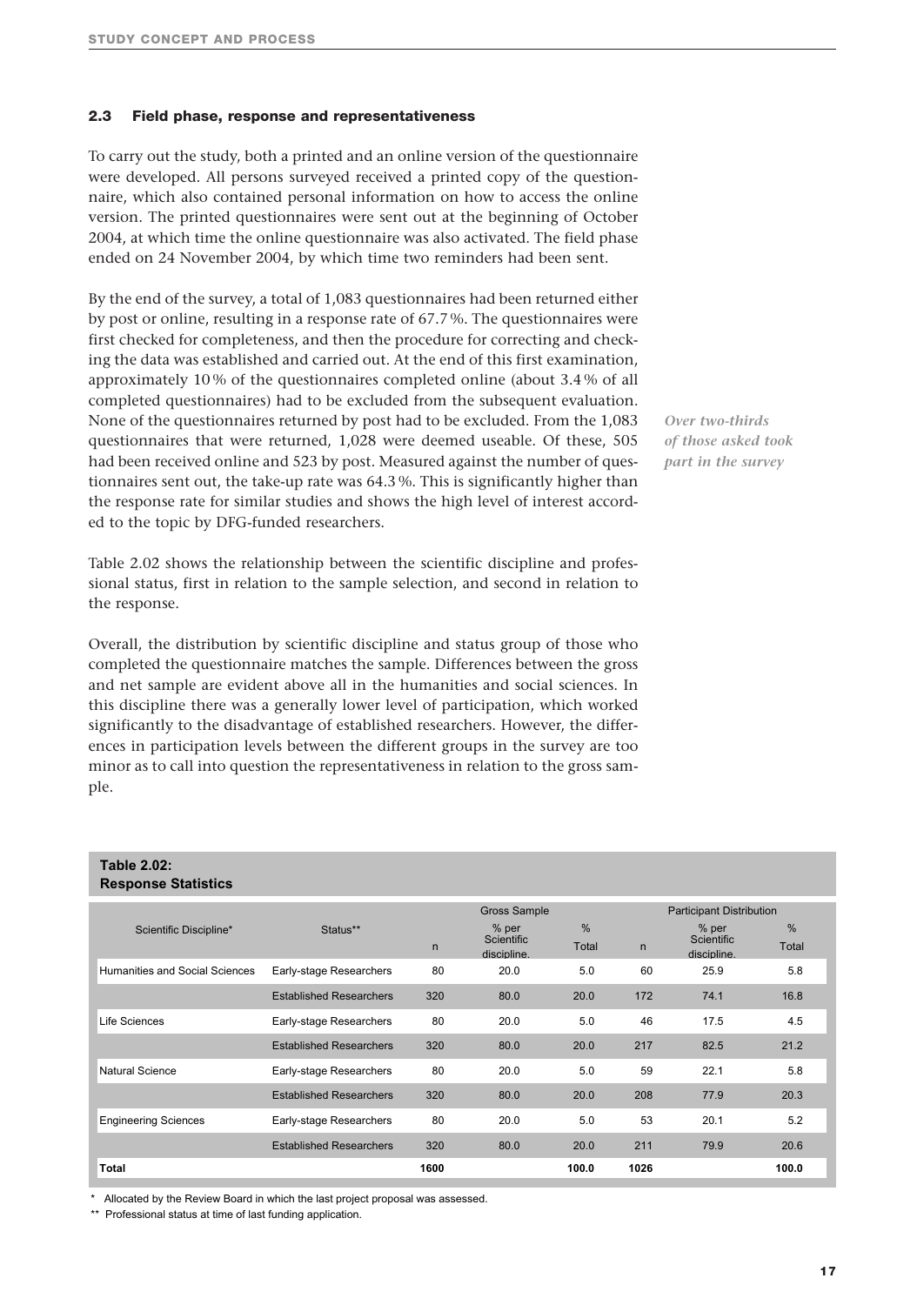Before being analysed the questionnaires sent in by post were scanned and merged with the data submitted online in an SPSS system file.

#### **2.4 Sample description**

**Table 2.03:** 

In line with the response rates given above, the study included data from a total of 1,028 scientists and academics. The respondents were asked to categorise their main area of research according to the DFG classification system (cf. Table 2.01). Approximately 25 % of the respondents were assigned to the humanities and social sciences and the life sciences, 22 % to the engineering sciences, and 30 % to the natural sciences. Table 2.03 illustrates the distribution of respondents by scientific discipline and research area.

The proportion of female scientists in the respondents group was 16 %. This divided into 24 % in the humanities and social sciences and life sciences, 9 % in the natural sciences, and 8 % in the engineering sciences.

| Distribution of Respondents by Scientific Discipline and Research Area<br>(in percent and absolute figures) |                                                                           |          |      |  |  |  |
|-------------------------------------------------------------------------------------------------------------|---------------------------------------------------------------------------|----------|------|--|--|--|
| <b>Scientific Discipline</b>                                                                                | Research Area                                                             | Percent* | n.   |  |  |  |
| <b>Humanities and</b><br><b>Social Sciences</b>                                                             | <b>Humanities</b>                                                         | 52.1     | 124  |  |  |  |
|                                                                                                             | Social and Behavioural Sciences                                           | 44.1     | 105  |  |  |  |
|                                                                                                             | Research area not specified                                               | 3.8      | 9    |  |  |  |
|                                                                                                             | All                                                                       | 100.0    | 238  |  |  |  |
| <b>Life Sciences</b>                                                                                        | Biology                                                                   | 45.1     | 115  |  |  |  |
|                                                                                                             | Medicine                                                                  | 45.5     | 116  |  |  |  |
|                                                                                                             | Agriculture, Forestry, Horticulture and<br>Veterinary Medicine            | 5.5      | 14   |  |  |  |
|                                                                                                             | Research area not specified                                               | 3.9      | 10   |  |  |  |
|                                                                                                             | All                                                                       | 100.0    | 255  |  |  |  |
| <b>Natural Science</b>                                                                                      | Chemistry                                                                 | 34.1     | 105  |  |  |  |
|                                                                                                             | Physics                                                                   | 32.5     | 100  |  |  |  |
|                                                                                                             | <b>Mathematics</b>                                                        | 10.7     | 33   |  |  |  |
|                                                                                                             | geosciences / earth sciences                                              | 19.8     | 61   |  |  |  |
|                                                                                                             | Research area not specified                                               | 2.9      | 9    |  |  |  |
|                                                                                                             | All                                                                       | 100.0    | 308  |  |  |  |
| <b>Engineering Sciences</b>                                                                                 | Mechanical Engineering and Production<br>Technology                       | 12.3     | 28   |  |  |  |
|                                                                                                             | Heat Energy Technology/ Process Engineering                               | 13.7     | 31   |  |  |  |
|                                                                                                             | <b>Materials Science</b>                                                  | 18.1     | 41   |  |  |  |
|                                                                                                             | Electrical Engineering, Computer Science and<br><b>System Engineering</b> | 43.6     | 99   |  |  |  |
|                                                                                                             | <b>Construction Engineering and Architecture</b>                          | 6.6      | 15   |  |  |  |
|                                                                                                             | Research area not specified                                               | 5.7      | 13   |  |  |  |
|                                                                                                             | All                                                                       | 100.0    | 227  |  |  |  |
| Total                                                                                                       |                                                                           |          | 1028 |  |  |  |

\* Basis for percentage calculation: Scientific discipline

Basis: 1,028; No response: 0

Question 33: Please name the subject area that includes the focus of your research. Please enter the subject code which you will find on the back of the questionnaire.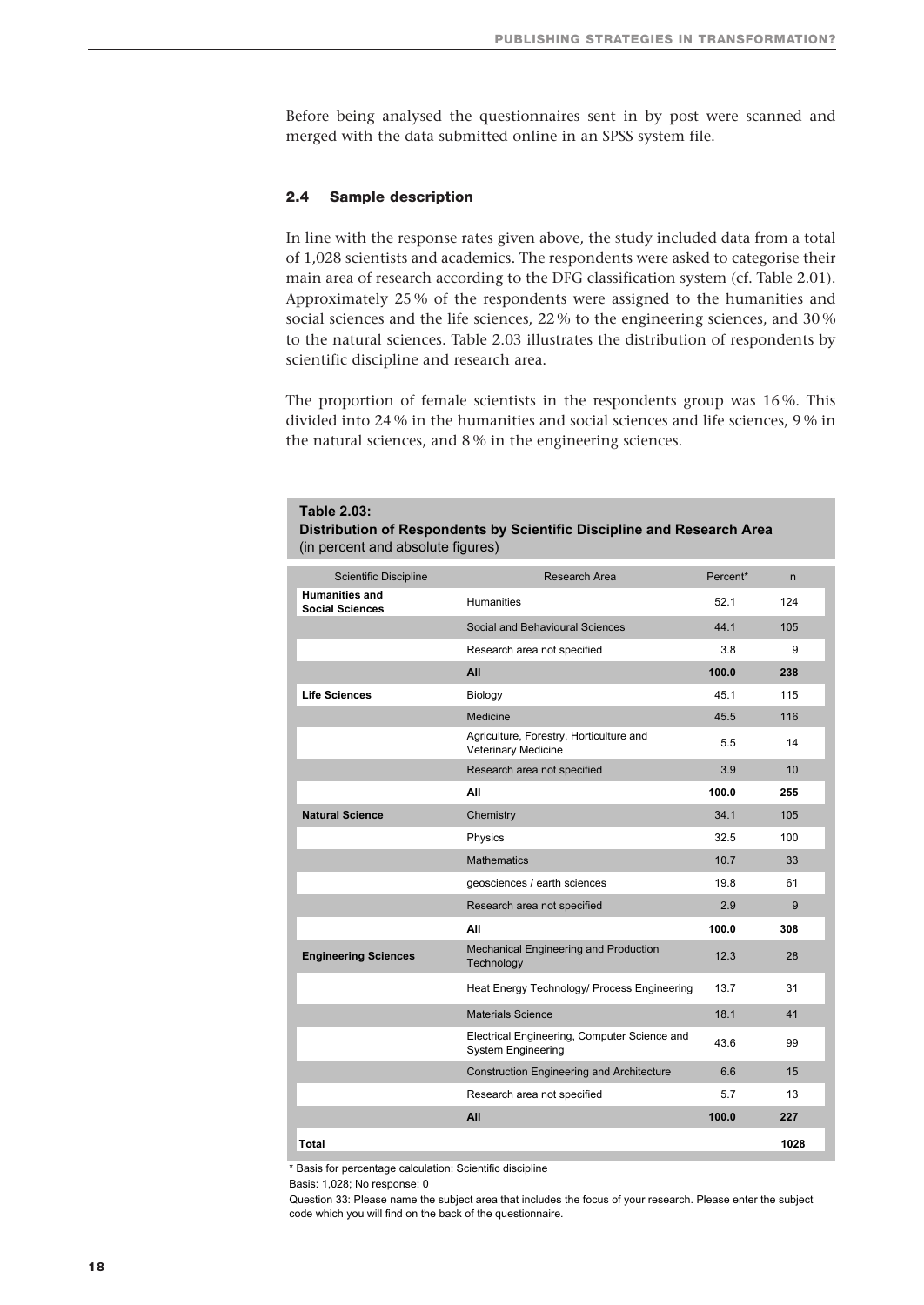More than half of all respondents are professors, and a further 15 % are university lecturers or "privatdocents". The remaining third comprises university assistants, research assistants, research fellows and scientists who work in another position at a university or non-university research institution.

In a comparison of scientific disciplines (cf. Table 2.04), the following picture emerges:

- > The vast majority of professors are in the humanities and social sciences (62 %), the smallest number in the life sciences (43 %).
- > Around a quarter of the life scientists work as university lecturers or privatdocents, compared to 13 % in the natural sciences, and 10 % in the other disciplines.
- > The percentage of university assistants varies relatively little between the disciplines, ranging from 6 % in the life sciences to nearly 8 % in the natural sciences.
- > A high proportion of research assistants are to be found in the life and natural sciences, at about 16 % each. This percentage was lowest in the humanities and social sciences, at almost 9 %.
- $>$  Most research fellows come from the humanities and social sciences (8%), and the fewest from the engineering sciences (3%).

In order to be able to consider the categories of "young researcher" and "established researcher" in the further analysis, the limitation of employment contracts was used as an important differentiating criterion. Research assistants at universities or non-university research institutions were therefore classified as young researchers if they had limited contracts; permanent staff or those with civil servant status (on a permanent contract basis) were classified as established researchers (cf. Table 2.05).

| <b>Table 2.04:</b><br><b>Professional Status (in percent)</b> |                                                    |                         |                                   |                         |              |  |  |  |
|---------------------------------------------------------------|----------------------------------------------------|-------------------------|-----------------------------------|-------------------------|--------------|--|--|--|
|                                                               | <b>Humanities</b><br>and Social<br><b>Sciences</b> | Life<br><b>Sciences</b> | <b>Natural</b><br><b>Sciences</b> | Engineering<br>Sciences | <b>Total</b> |  |  |  |
| Professor                                                     | 61.6                                               | 42.6                    | 47.7                              | 59.9                    | 52.3         |  |  |  |
| University Lecturer/<br>Privatdozent                          | 10.8                                               | 24.5                    | 12.8                              | 9.9                     | 14.6         |  |  |  |
| <b>University Assistant</b>                                   | 7.3                                                | 6.0                     | 7.6                               | 7.2                     | 7.1          |  |  |  |
| <b>Research Assistant</b>                                     | 8.6                                                | 16.1                    | 16.1                              | 12.6                    | 13.6         |  |  |  |
| Research Fellow                                               | 7.8                                                | 5.6                     | 6.6                               | 2.7                     | 5.8          |  |  |  |
| Other                                                         | 3.9                                                | 5.2                     | 9.2                               | 7.7                     | 6.7          |  |  |  |
| <b>Total</b>                                                  | 100.0                                              | 100.0                   | 100.0                             | 100.0                   | 100.0        |  |  |  |
| Count (n)                                                     | 232                                                | 249                     | 304                               | 222                     | 1.007        |  |  |  |

Basis: 1,028; No response: 21

Question 34: Professional status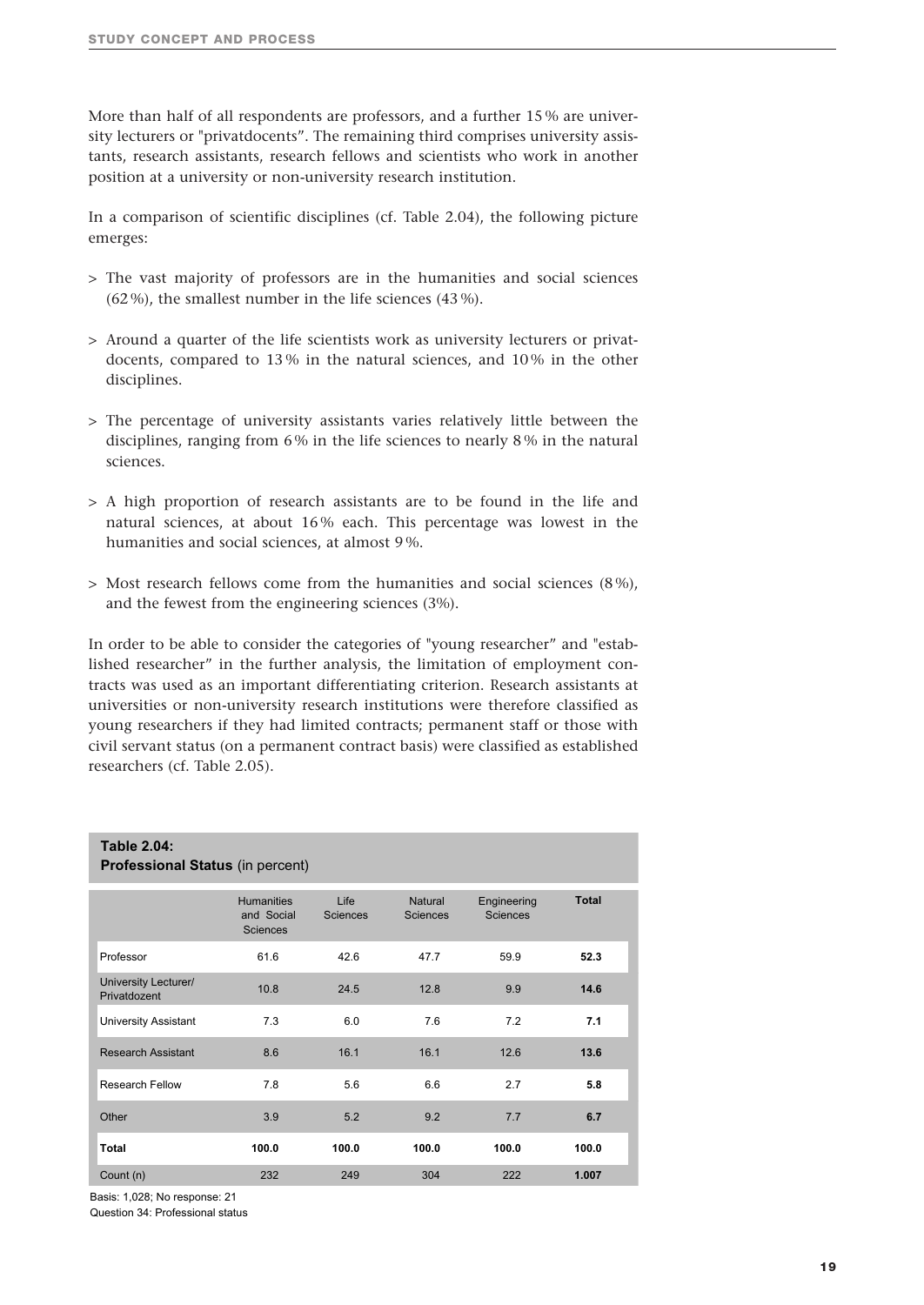The majority of respondents (85 %) were employed at a university at the time of the survey, while only 15 % worked at a non-university research institution. These were distributed quite evenly – at about 3 % – throughout the large, wellknown German research institutions (cf. Table 2.06). Only the proportion of respondents working at a Fraunhofer institute is lower, at nearly 1 % (cf. Table 2.07).

#### **Table 2.05: Established Researchers and young Researchers** (in percent)

|                            | Humanities and<br>Social<br><b>Sciences</b> | Life<br><b>Sciences</b> | Natural<br><b>Sciences</b> | Engineering<br><b>Sciences</b> | <b>Total</b> |
|----------------------------|---------------------------------------------|-------------------------|----------------------------|--------------------------------|--------------|
| Established<br>researchers | 84.4                                        | 81.9                    | 84.9                       | 90.3                           | 85.2         |
| Early-stage<br>researchers | 15.6                                        | 18.1                    | 15.1                       | 9.7                            | 14.8         |
| Total                      | 100.0                                       | 100.0                   | 100.0                      | 100.0                          | 100.0        |
| Count (n)                  | 231                                         | 248                     | 298                        | 217                            | 994          |

Basis: 1,028; No response: 34

Question 34: Professional status: Question 36: How long is your current employment contract?

#### **Table 2.06:**

#### **Institution of Employment at Time of Survey** (in percent)

|                              | <b>Humanities</b><br>and Social<br><b>Sciences</b> | Life<br><b>Sciences</b> | Natural<br><b>Sciences</b> | Engineering<br><b>Sciences</b> | <b>Total</b> |
|------------------------------|----------------------------------------------------|-------------------------|----------------------------|--------------------------------|--------------|
| University                   | 93.9                                               | 81.0                    | 79.4                       | 86.1                           | 84.6         |
| <b>Max Planck Society</b>    | 0.9                                                | 4.0                     | 4.3                        | 2.3                            | 3.0          |
| <b>Fraunhofer Society</b>    |                                                    | 0.4                     | 1.3                        | 1.4                            | 0.8          |
| <b>Helmholtz Association</b> | 0.4                                                | 5.3                     | 2.3                        | 5.1                            | 3.2          |
| Leibniz Association          | 1.3                                                | 4.0                     | 6.3                        | 0.9                            | 3.4          |
| Other institution            | 3.5                                                | 5.3                     | 6.3                        | 4.2                            | 4.9          |
| Total                        | 100.0                                              | 100.0                   | 100.0                      | 100.0                          | 100.0        |
| Count (n)                    | 230                                                | 247                     | 301                        | 216                            | 994          |

Basis: 1,028; No response: 34

Question 35: Where do you work?

#### **Table 2.07: Age Group** (in percent)

|             | <b>Humanities</b><br>and Social<br><b>Sciences</b> | Life<br><b>Sciences</b> | Natural<br>Sciences | Engineering<br><b>Sciences</b> | <b>Total</b> |
|-------------|----------------------------------------------------|-------------------------|---------------------|--------------------------------|--------------|
| 30 or under | 1.3                                                | 2.4                     | 3.9                 | 2.2                            | 2.5          |
| 31 to 40    | 26.5                                               | 32.9                    | 39.9                | 29.5                           | 32.8         |
| 41 to 50    | 27.7                                               | 42.4                    | 27.6                | 31.7                           | 32.2         |
| 51 to 60    | 24.8                                               | 16.9                    | 16.9                | 21.6                           | 19.7         |
| 61 or older | 19.7                                               | 5.5                     | 11.7                | 15.0                           | 12.7         |
| Total       | 100.0                                              | 100.0                   | 100.0               | 100.0                          | 100.0        |
| Count (n)   | 238                                                | 255                     | 308                 | 227                            | 1.028        |

Basis: 1,028; No response: 0 Question 37: Which age group do you belong to?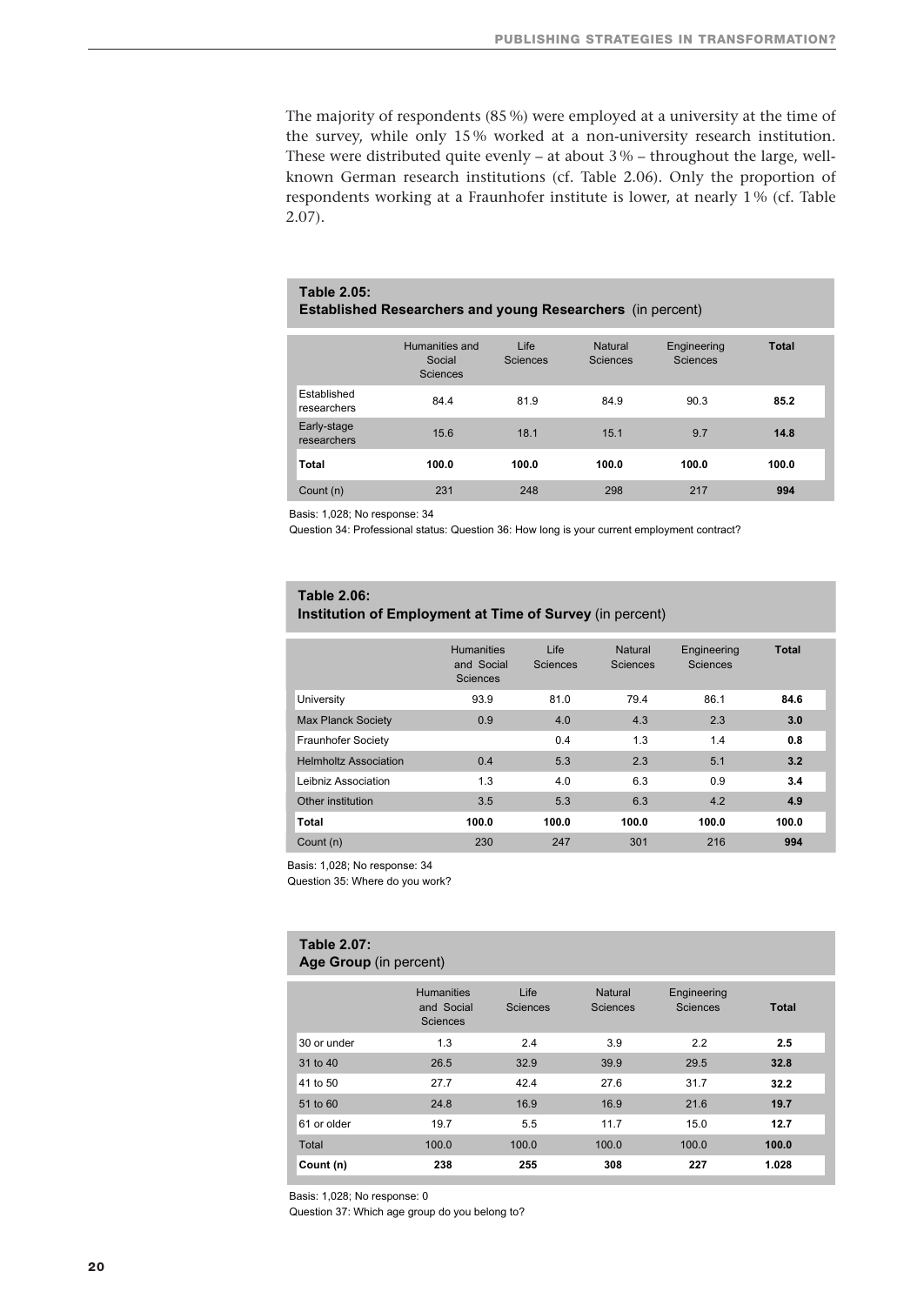An analysis by scientific discipline reveals that

- > the number of respondents working at a university is highest in the humanities and social sciences.
- > one-fifth of the natural scientists work outside the universities, most of whom at Leibniz institutes.
- > most of the life and engineering scientists employed outside universities work for the Helmholtz Association.

Other non-university research institutions mentioned included research institutes abroad, federal research institutes, etc.

The age of respondents was established using predefined groups. Almost a third of all respondents were in the 31 to 40 or 41 to 50 age groups. Three-quarters of the life scientists fall into the middle age groups, between 31 and 50 (cf. Table 2.07).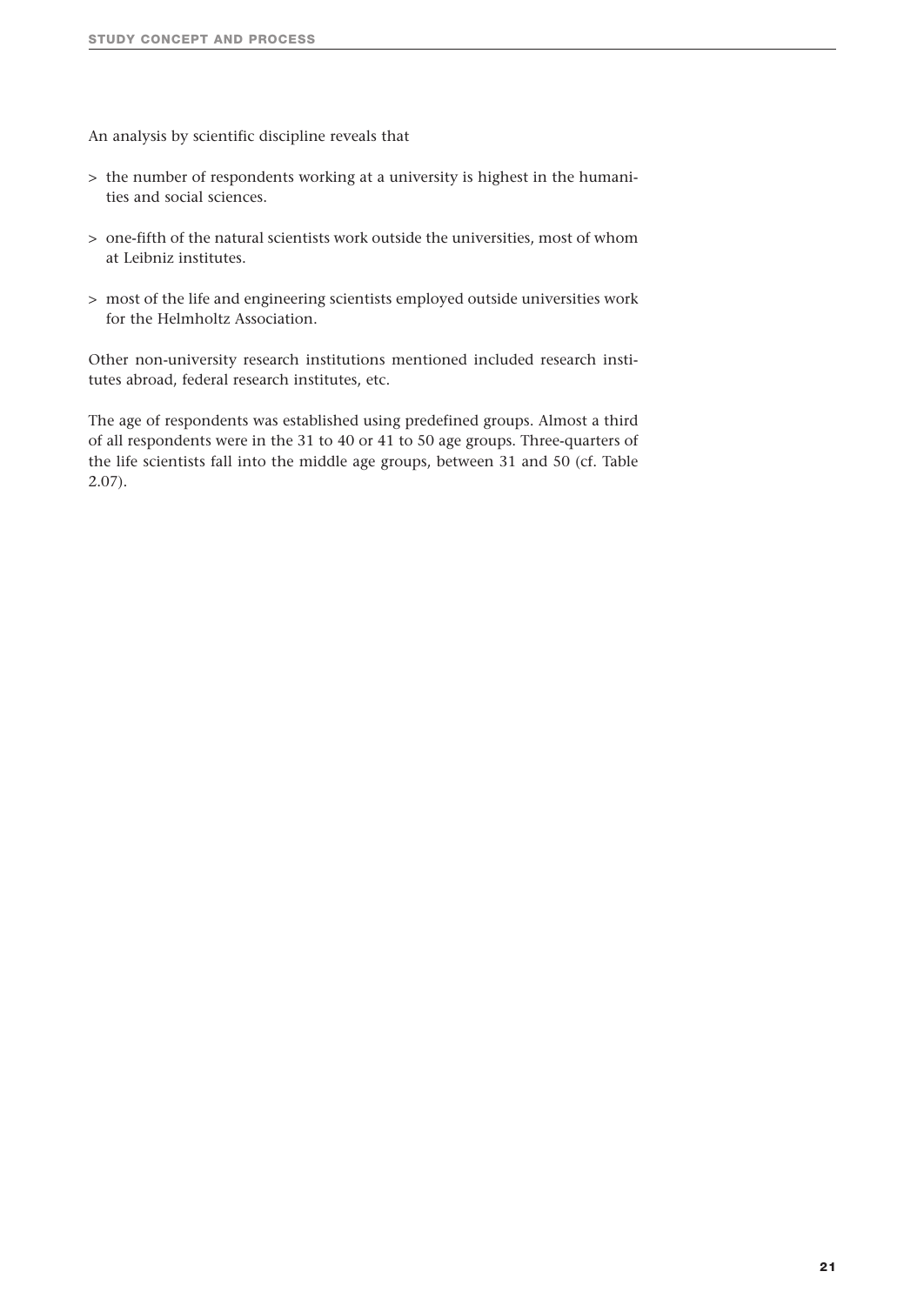## **3 Information acquisition and publishing habits**

#### **3.1 Use of different publication media**

Scientific progress relies on the rapid exchange of the latest research results. Being able to access the latest scientific knowledge in the individual disciplines quickly is just as important as informing each specialist community about research studies and results quickly.

Here the ways in which the different disciplines both access and publish information vary considerably. Apart from the separate scientific traditions, the international orientation of the individual disciplines also makes a difference; also, differences in regional importance as well as career-specific aspects have to be taken into account depending on subject and speciality. Finally, the preference of different publication media depends on the application and the pace of knowledge discovery in different scientific disciplines.

With regard to how the respondents gained access to information (cf. Table 3.01), use of the different publishing media varied across the scientific disciplines and research areas: A relatively wide use of different forms of publication in the humanities and social sciences contrasts with a clear preference for certain types of publication in the other scientific disciplines.

While the overwhelming majority of respondents in all disciplines access new information either frequently or very frequently through articles in scientific journals, other types of publication were used by less than half of the respondents. These publication forms include, in the order preferred, articles in edited volumes, papers in conference proceedings and monographs.

| <b>research area</b> (in percent) |                                                    |                  |                            |                         |       |
|-----------------------------------|----------------------------------------------------|------------------|----------------------------|-------------------------|-------|
|                                   | <b>Humanities</b><br>and Social<br><b>Sciences</b> | Life<br>Sciences | <b>Natural</b><br>Sciences | Engineering<br>Sciences | Total |
| Articles in journals              | 93.6                                               | 98.0             | 95.8                       | 90.7                    | 94.7  |
| Contributions in edited volumes   | 74.8                                               | 39.6             | 41.0                       | 40.2                    | 48.4  |
| Monographs                        | 70.9                                               | 20.5             | 33.1                       | 36.1                    | 39.6  |
| Contributions in proceedings      | 44.6                                               | 26.0             | 31.9                       | 83.9                    | 44.9  |
| <b>Reviews</b>                    | 38.2                                               | 7.5              | 3.8                        | 6.2                     | 13.3  |
| <b>Grey literature</b>            | 14.9                                               | 3.7              | 9.9                        | 9.7                     | 9.4   |
|                                   | 100.0                                              | 100.0            | 100.0                      | 100.0                   | 100.0 |
| Count (n)                         | 236                                                | 255              | 307                        | 225                     | 1.023 |

**Table 3.01: Publication media frequently used for accessing current information in** 

Basis: 1,028; No response: 5

Question 1: To get the latest information in your research area, how often do you use the following types of publication? (Answer category 1= 'very often' to 5 = 'very rarely' ; Categories 1 and 2 combined).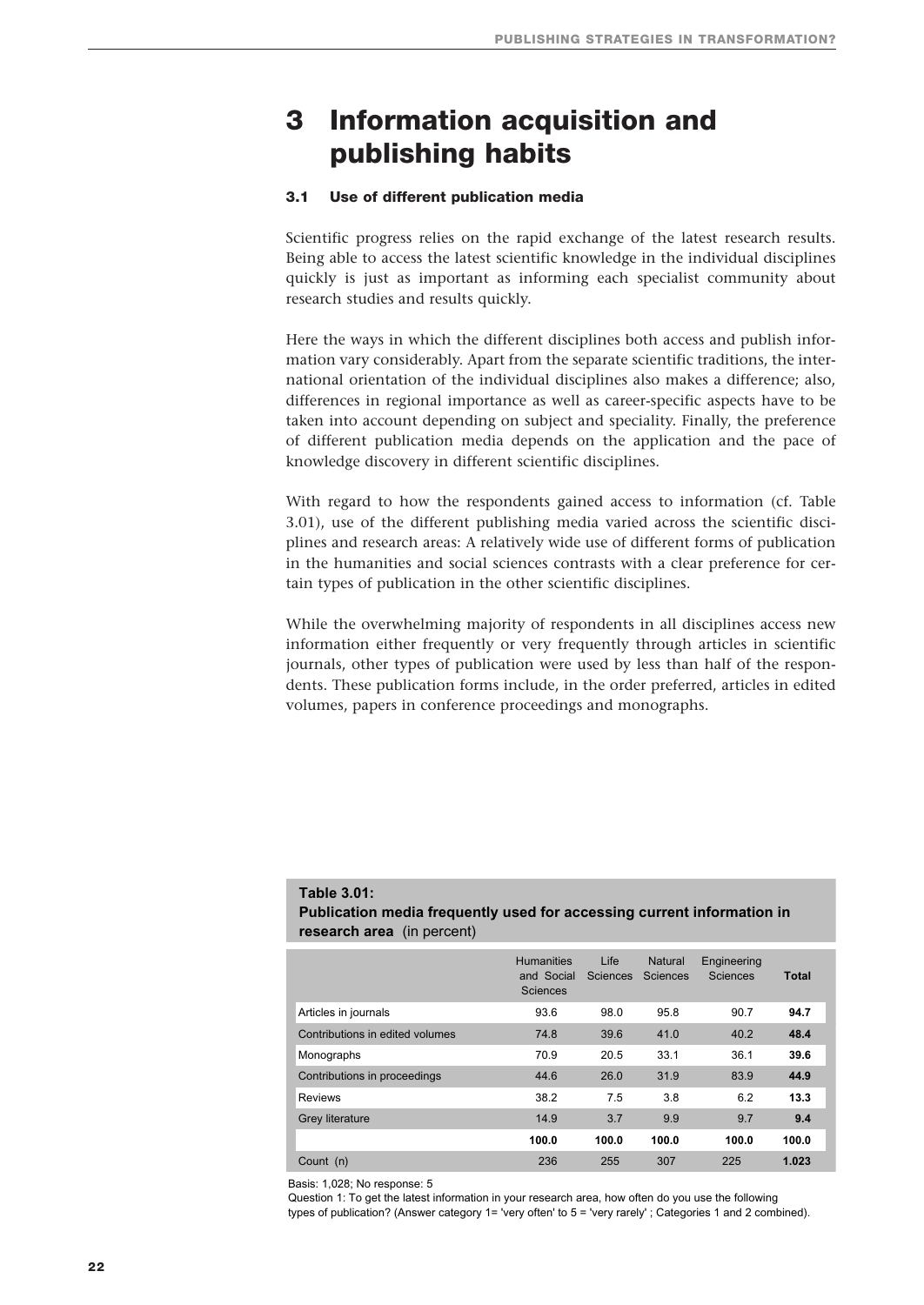Although there is a clear difference in the frequency of use of specific forms of publication between the different scientific disciplines – for example 33% of the natural scientists surveyed use monographs frequently or very frequently, compared to almost 21% of the life scientists – there is a similar trend. However, there are two exceptions:

- > Although less than half of the natural and life scientists frequently use publications other than articles in journals, around 84% of those surveyed in the engineering sciences access new information from papers in conference proceedings. The use of these publications thus took second place in this scientific discipline. If the findings are analysed more closely, it is clear that the use of proceedings in all engineering research areas is rather high: Around 96% of mechanical engineers and production engineers and 93% of architects and civil engineers use conference proceedings frequently or very frequently. Engineers in the areas of heat energy technology and process engineering indicated the lowest usage of articles in proceedings, at 73%.
- > Another exception in accessing information is revealed in the humanities and social sciences. While for respondents in other scientific disciplines journals are by far the most frequently used source of information, researchers in the humanities and social sciences also use other media to a much greater extent. Articles in edited volumes are an important source for around three-quarters of the humanities scholars and social scientists, but for only 40% of other researchers. Monographs are used frequently or very frequently by 71% of the humanities scholars and social scientists, but by only 30% of other researchers. There are clear differences, too, in the use of reviews: Around 38% of respondents in the humanities and social sciences often get information from reviews, while the proportion in the other disciplines is just 6%. When it comes to grey literature, the percentage ratio between the humanities and social sciences and others is 15:8.

Closer analysis reveals that the way in which humanities scholars access information is clearly different from that of their colleagues in the social sciences. Although both groups indicate journal articles as a frequent source of information (at 93% each), contributions to edited volumes are used frequently or very frequently by approximately 88% of researchers in the humanities, but by only 58% of those in the social and behavioural sciences. A similar picture emerges for monographs, which are used relatively frequently by 85% of humanities scholars but by only 53% of social and behavioural scientists. With regard to contributions in proceedings, the percentage ratio between representatives of the two research areas is 60:24, 55:15 for reviews, and 6:22 in the use of grey literature.

When questioning the ways that respondents access information, it is clear that respondents were also asked about the preferred form of publication for their own research. As expected most articles are published in scientific journals. In the last five years, the scientists surveyed have published an average of 20 articles each in periodicals (cf. Table 3.02).

The largest number of journal articles were published by the life scientists, and the fewest by the humanities scholars and social scientists. Engineering scientists, on the other hand, published far more papers in proceedings than researchers in other fields. Humanities scholars and social scientists preferred to publish their shorter scientific studies in edited volumes, compared to scientists in other disciplines. The same applies to monographs: With more than two book *Articles in scientific journals are the most important source of information, but...*

*...so are proceedings in the engineering sciences...*

*...as well as other media in the humanities and social sciences*

*An average of 20 articles in the last five years...*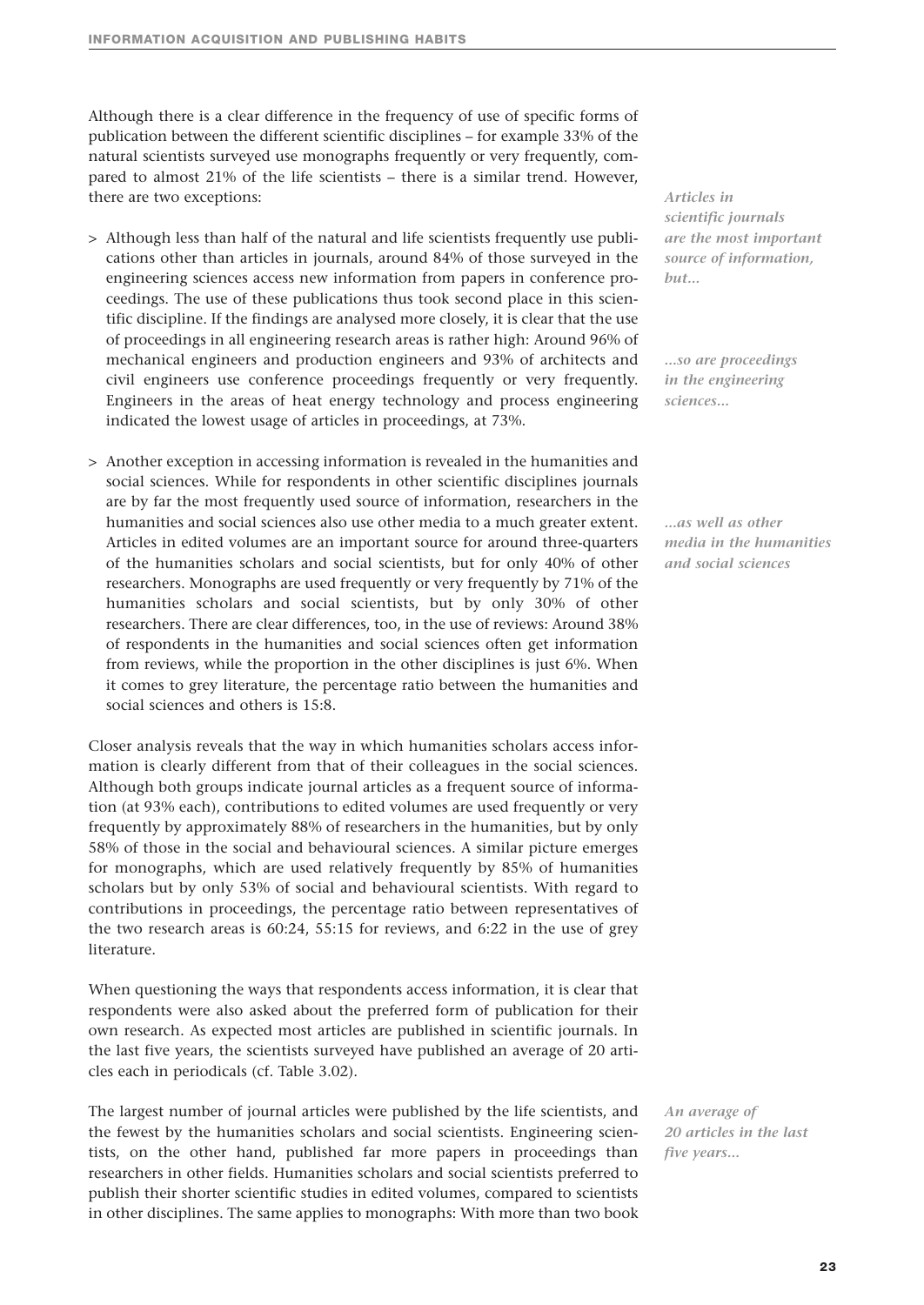publications in the last five years, they do not publish in book format significantly more than life scientists, but far more than respondents in other scientific disciplines. However, this analysis must take into account the sometimes considerable standard deviations<sup>1</sup>.

If the responses regarding specialist journals are analysed more closely, significant differences between the representatives of different research areas within the individual scientific disciplines sometimes appear. On average, social scientists have published approximately 16 articles in the last five years, while humanities scholars have published close to 10. The highest publication rates in specialist journals can be found in the area of law/jurisprudence, at around 24 articles, the lowest in philosophy, with 6.

While in the life sciences publication rates are relatively uniform across the individual research areas and fields, in the natural sciences it is above all physicists (27) and chemists (25) who reveal above-average rates, with geoscientists (14) and mathematicians (13) averaging much lower. In the engineering sciences, too, the number of journal publications varies considerably: In the materials sciences an average of 25 articles were published in the last five years, compared to 11 articles in the fields of electrical engineering, computer science and system engineering. That discipline-specific habits play an important role is shown by looking at the number of contributions in conference proceedings, where the values are an exact mirror-image: Here researchers in the fields of electrical engineering, system engineering and computer science have the most contributions, with about 26 articles, followed by mechanical engineers and production engineers (20) and material scientists (15). In other disciplines this type of publication is obviously less important.

Humanities scholars and social scientists prefer to publish their research studies in edited volumes and monographs. The highest number of articles published in

#### **Table 3.02:**

**Number of articles published conventionally through scientific publishers** (Average value and standard deviation)

|                                 |   | <b>Humanities</b><br>and Social<br><b>Sciences</b> | Life<br>Sciences | Natural<br><b>Sciences</b> | Engineering<br><b>Sciences</b> | All  |
|---------------------------------|---|----------------------------------------------------|------------------|----------------------------|--------------------------------|------|
| Journal articles                | a | 12.7                                               | 23.6             | 21.8                       | 17.6                           | 19.2 |
|                                 | s | 13.9                                               | 24.1             | 17.5                       | 21.0                           | 19.8 |
| Papers in proceedings           | a | 4.0                                                | 5.7              | 5.9                        | 20.4                           | 8.7  |
|                                 | s | 6.1                                                | 13.7             | 9.4                        | 28.4                           | 17.4 |
| Contributions in edited volumes | a | 6.2                                                | 1.3              | 0.9                        | 2.2                            | 2.5  |
|                                 | s | 8.0                                                | 2.6              | 1.7                        | 4.5                            | 5.0  |
| Monographs                      | a | 1.4                                                | 0.5              | 0.2                        | 0.5                            | 0.6  |
|                                 | s | 2.8                                                | 1.5              | 0.7                        | 1.2                            | 1.7  |
| Other                           | a | 1.0                                                | 0.4              | 0.2                        | 0.1                            | 0.4  |
|                                 | s | 10.0                                               | 3.6              | 1.7                        | 0.8                            | 5.2  |
| Number (n)                      |   | 199                                                | 213              | 266                        | 197                            | 875  |

Basis: 1,028; No response: 153

Question 16: In the last five years: How many of your studies have you published in a conventional form within this period? (i.e. via publishers in printed or digital form and offered to readers against payment)

*1. Standard deviation: The higher the measurements are scattered around the mean value, the higher the measured value – this shows that even within the individual scientific disciplines the frequency of use of different publishing channels varies widely amongst respondents.*

*... with large differences within fields*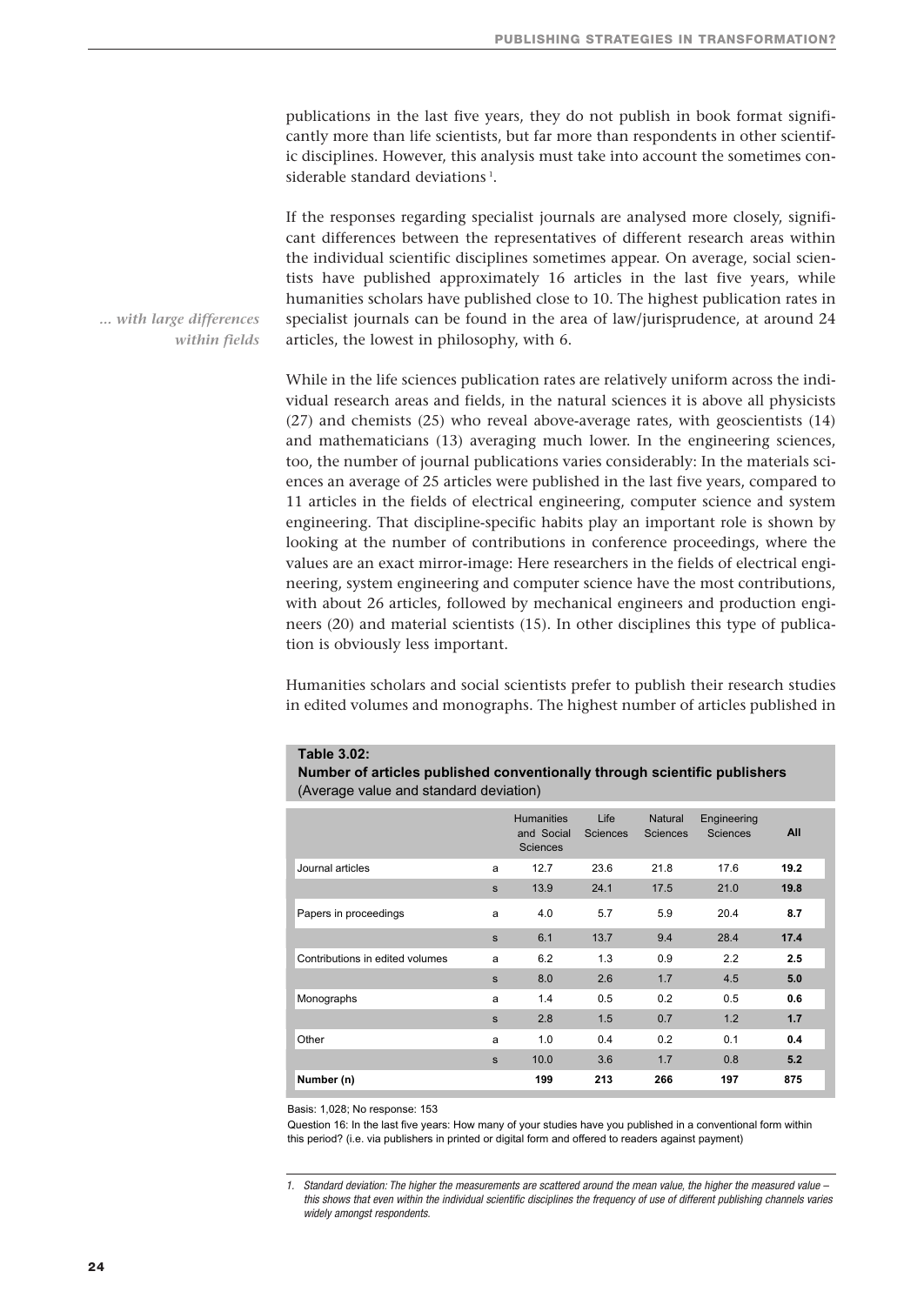edited volumes can be found amongst all humanities and social sciences subjects that occupy the first twenty places of all 48 single disciplines; the same applies for monographs.

Other studies into the publishing behaviour of research scientists show similar patterns in the different types of publication in each scientific discipline (cf. Enders/Mugabushaka 2004, in particular Chapter 6).

Regardless of scientific discipline, research area, individual discipline or form of publication, young researchers presented fewer publications than established researchers<sup>1</sup>, although it must be noted that in some cases their research publishing activity goes back less than five years. While established researchers in the humanities and social sciences, for example, published around 14 journal articles in the last five years, the number for young researchers was only 6. In the life sciences the ratio between established and young researchers was 27:9, in the natural sciences 24:11, and in the engineering sciences 19:7.

#### **3.2 Publishing in scientific journals: criteria for selecting suitable periodicals**

The data provided by respondents were also used to determine the criteria applied by authors when selecting a journal in which to publish their own research results. The respondents were asked to rate a total of ten items on a scale from 1 to 5. They were asked, for example, about the importance of a journal's reputation, the importance of peer reviews and the role of publication costs.

Before the significance of the different aspects was analysed in percentage terms, the items underwent a factor analysis. After that the individual criteria were divided into four categories and used for comparison (cf. Table 3.03).

#### *Specialist orientation:*

The specialist focus or thematic relevance of a journal had its own unique status in comparison to other aspects. Almost 93 % of the authors regarded this criterion as important or very important when deciding on a journal in which to publish their studies.

#### *International specialist importance:*

This heading can be used to cover individual aspects relating to the international distribution of the selected journal, its reputation among specialists and its impact factor.

#### *Organisational qualities:*

This heading encompasses questions relating to the review quality of the articles submitted, the interval between submitting an article and its publication, and the long-term availability of the journal.

#### *Cost aspects:*

This heading covers aspects relating to publishing costs that must be borne by the author, subscription prices, payments to authors and the amount of their fees. However, the overall category labelled "cost aspects" was only regarded as important or very important by 3 % of all respondents.

*<sup>1.</sup> For the category of young researchers, see the lists in Table 2.04.*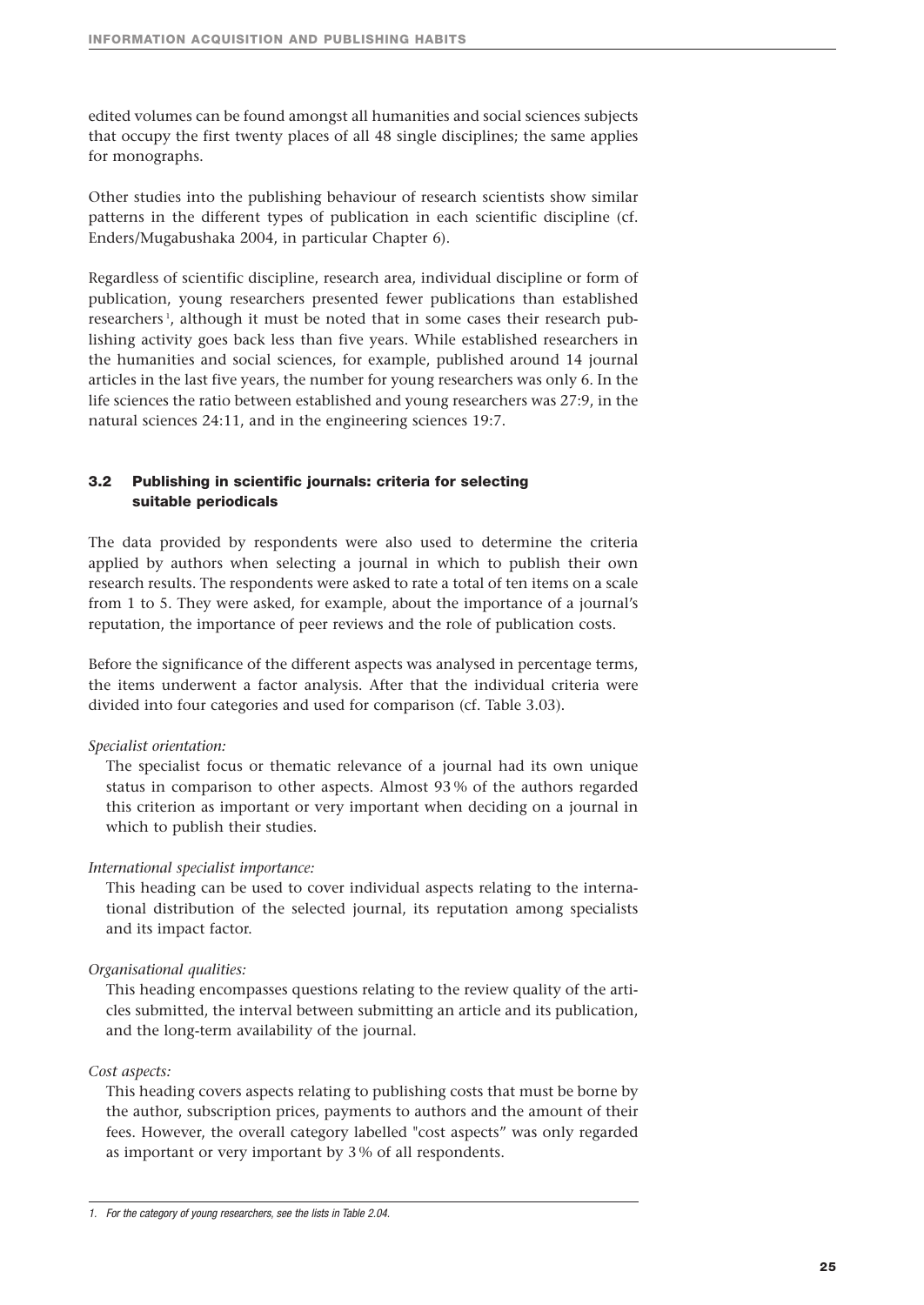If certain aspects are examined separately, the specialist focus of the journal emerges on top. For over 90% of the respondents in each of the different scientific disciplines, this is the most important criterion when choosing a place of publication. For engineering scientists in particular, followed by natural scientists, this criterion is even more important than for humanities scholars and social scientists or life scientists.

For respondents in the life and natural sciences, the individual aspects combined under the heading "International specialist relevance", including the level of international distribution of the journal in which they wish to publish, are even more important than its thematic orientation. In the life sciences, only the horticultural, agricultural and forestry scientists and veterinarians gave slightly less emphasis to the high or extremely high weighting of this single criterion, at 85 %, than their colleagues in the other single disciplines grouped under this heading, nearly 100% of whom agreed. In the natural sciences it is the mathematicians (88%) and geoscientists (95%) who mention the international orientation of the journals selected for publication slightly less frequently. *Internationality in life and natural sciences*

#### **Table 3.03:**

**Main aspects when selecting a journal for publishing scientific work**  (in percent)

|                                                    | <b>Humanities</b><br>and Social<br><b>Sciences</b> | Life<br><b>Sciences</b> | Natural<br><b>Sciences</b> | Engineering<br><b>Sciences</b> | <b>Total</b> |
|----------------------------------------------------|----------------------------------------------------|-------------------------|----------------------------|--------------------------------|--------------|
| <b>Specialist orientation</b>                      |                                                    |                         |                            |                                |              |
| Specialist focus / subject relevance<br>of journal | 90.0                                               | 90.7                    | 93.3                       | 97.7                           | 92.6         |
| International specialist importance                |                                                    |                         |                            |                                |              |
| Journal's international distribution               | 80.7                                               | 98.0                    | 97.3                       | 90.5                           | 92.2         |
| Journal's reputation                               | 85.1                                               | 93.4                    | 93.7                       | 89.5                           | 90.7         |
| Journal's impact factor/ frequency of<br>citation  | 42.7                                               | 83.3                    | 66.1                       | 50.2                           | 61.7         |
| <b>Organisational qualities</b>                    |                                                    |                         |                            |                                |              |
| Quality of reviewing of work<br>submitted          | 74.1                                               | 84.1                    | 86.6                       | 84.5                           | 82.7         |
| Speed of publication                               | 52.8                                               | 65.3                    | 61.0                       | 57.7                           | 59.5         |
| Journal's long-term availability                   | 63.8                                               | 52.9                    | 65.4                       | 59.8                           | 60.7         |
| <b>Cost aspects</b>                                |                                                    |                         |                            |                                |              |
| Publication costs to author                        | 20.7                                               | 16.8                    | 27.3                       | 27.2                           | 23.2         |
| Journal's subscription price                       | 3.6                                                | 5.0                     | 14.6                       | 10.6                           | 8.8          |
| Fees paid to author                                | 2.2                                                | 0.4                     | 0.7                        |                                | 0.8          |
| Count (n)                                          | 230                                                | 246                     | 301                        | 220                            | 997          |

Basis: 1,028; No response: 31

Question 6: When you wish to publish a study in a scientific journal: How important are the following aspects? (answer category 1 = 'very important' to 5 = 'not at all important'; categories 1 and 2 combined).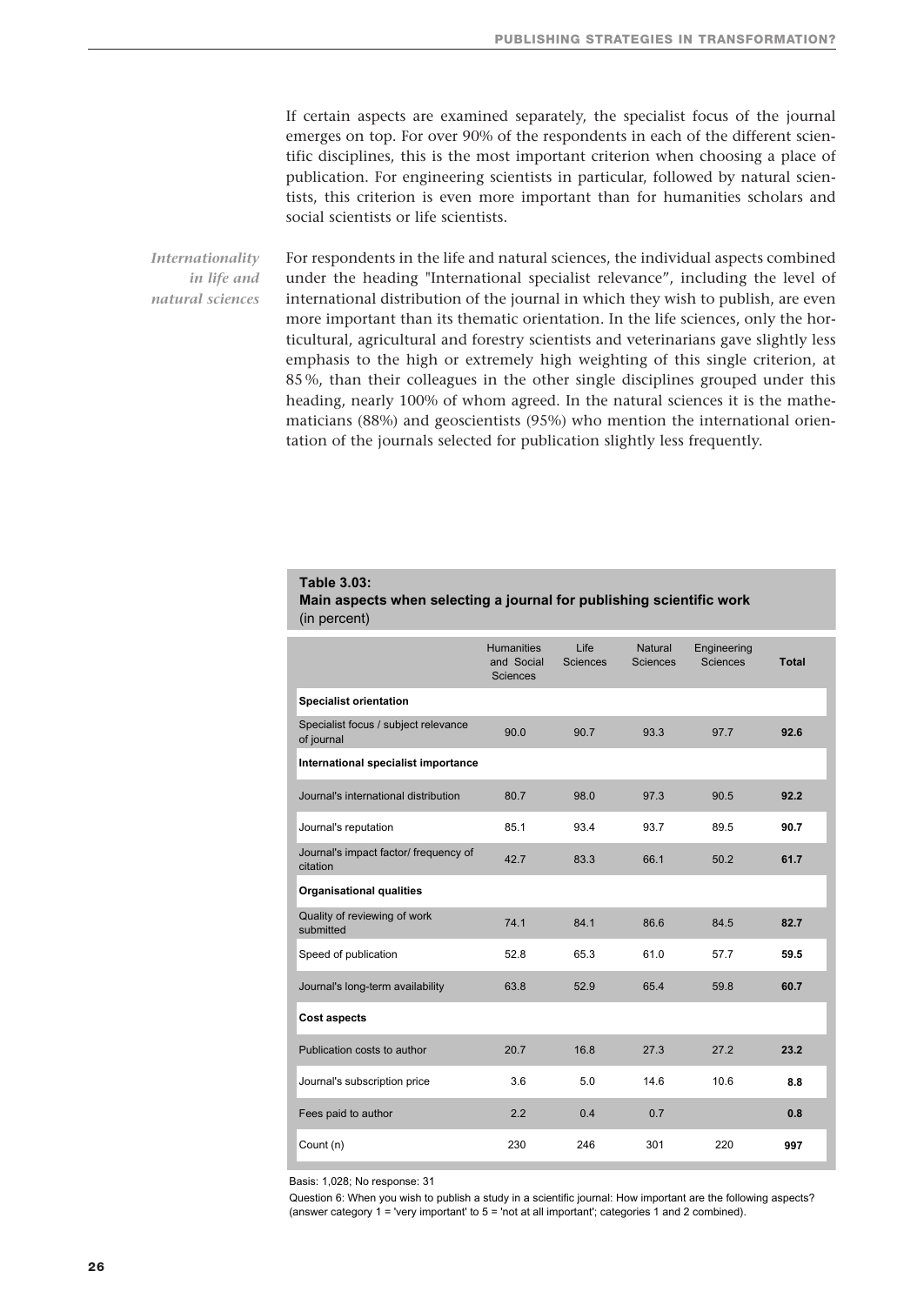A journal's international distribution also plays an important role among the humanities scholars and social scientists, at around 81 %, although to a somewhat lesser degree than in other disciplines. It is above all the social and behavioural scientists who accord this criterion a relatively low significance: Only 72 % give a journal's international distribution as one of their main selection criteria for publication, in contrast to 87 % of the humanities scholars. In terms of individual research area, only 64 % of those in the social sciences and law regarded this aspect as important or very important. More importance was naturally attributed to this aspect by ethnologists, academics in the field of religious studies and non-European cultures (100 %), ancient cultures (100 %), and also by psychologists (97 %) and historians (91 %).

The journal's reputation is the third most important criterion considered when selecting a suitable journal in which to publish. Humanities scholars and social scientists perceived this aspect as less important, compared to researchers from other disciplines. Whereas 90 % of the social and behavioural scientists stated that this factor was important or very important, only 80 % of the humanities scholars were of the same opinion.

The impact factor plays a different role within the individual disciplines. It is regarded as an important or very important criterion when selecting a suitable type of publication by 55 % of the social and behavioural scientists, but by only 31 % of the humanities scholars. In the life sciences it plays an important role for only 54 % of agricultural and forestry scientists, horticulturalists and veterinarians, compared to about 84 % for the representatives of other disciplines grouped under this heading. In the natural sciences, it is above all the mathematicians who accord this criterion relatively low importance, at 31 %.

In comparison to established researchers, the impact factor clearly and understandably plays a more important role for young researchers, in particular in the humanities and social sciences and engineering sciences. While in the engineering sciences 70 % of young researchers consider this criterion as important when selecting a suitable journal for publication, this applies to only 50 % of the established researchers. In the humanities and social sciences, the percentage ratio between young and established researchers is 55:31.

Of the aspects classified under "organisational qualities", the quality of the peer review of articles submitted was somewhat less important to the humanities scholars and social scientists than to representatives of other disciplines, more than 80% of whom viewed this as being important or very important<sup>1</sup>. Only 73 % of the respondents in the humanities and 74 % of the social and behavioural scientists shared this opinion.

*Reputation*

*Impact factor*

*Most important to young researchers*

*<sup>1.</sup> With one single exception in the agricultural and forestry sciences, horticulture and veterinary medicine. Here 77 % of the respondents viewed this criterion as important.*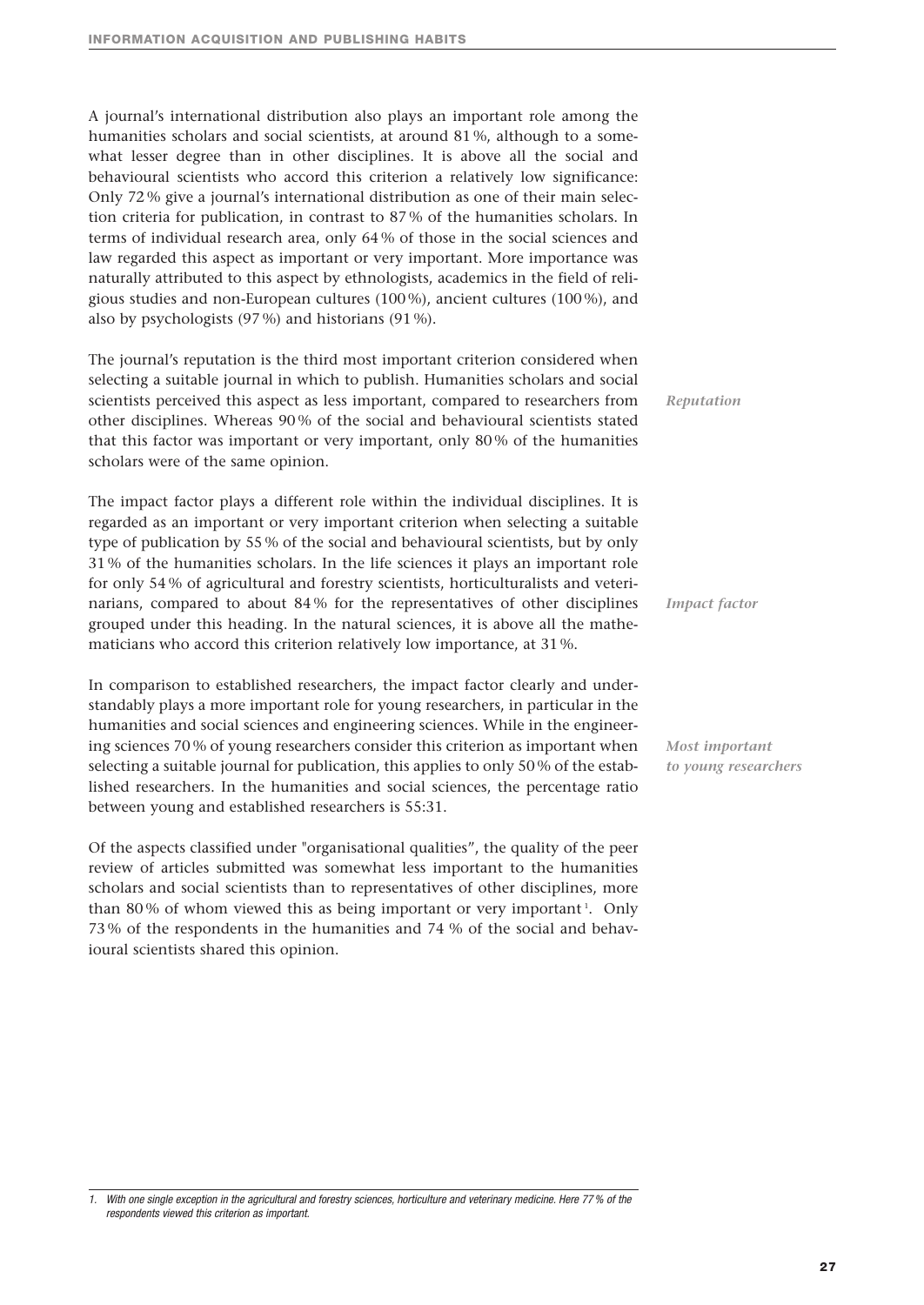#### **3.3 Target audience for own publications**

*The target group is primarily one's own scientific community...* The work produced by the researchers and academics in the study is naturally aimed first and foremost at their own scientific peers. Asked about the readership to which their own publications were mainly addressed, almost 99 % of the respondents named the colleagues in their own area. The differences between the scientific disciplines are negligible (cf. Table 3.04).

*... which is viewed increasingly as international*

Researchers in neighbouring disciplines were mentioned as likely or interested readers, ranking second. The gap between these two target groups is considerable, amounting to approximately 57 % in the engineering sciences and 43 % in the life sciences. The application-oriented target audience, which ranks third, has figures that are markedly below those of the first two groups. As might be expected, it is mainly authors in the engineering sciences who include this group amongst their target readership. If a comparison is made between the individual research areas, it is mainly architects and civil engineers who mention practitioners (73 %), followed at some distance by the mechanical engineers (48 %). In the engineering sciences, clear differences are revealed between the established researchers (39 %) and young researchers (29 %).

When it comes to targeting application-oriented users, the place of employment plays a decisive role. While approximately 17 % of those employed at universities and 20 % of researchers working at non-university research institutions mainly or predominantly address their work to this type of readership, the percentage varies considerably between the non-university research institutes, a phenomenon which is adequately explained by the emphasis on the content of the research by the respective institutes: Approximately 88 % of the researchers at Fraunhofer institutes, and 28 % of those employed by the Helmholtz Association overwhelmingly or predominantly emphasise an application-oriented readership.

| Main readership for own publications (in percent) |                                                    |                  |                            |                                |       |  |  |  |
|---------------------------------------------------|----------------------------------------------------|------------------|----------------------------|--------------------------------|-------|--|--|--|
|                                                   | <b>Humanities</b><br>and Social<br><b>Sciences</b> | Life<br>Sciences | Natural<br><b>Sciences</b> | Engineering<br><b>Sciences</b> | Total |  |  |  |
| Scientists in my own discipline                   | 98.7                                               | 99.6             | 98.7                       | 98.7                           | 98.9  |  |  |  |
| Scientists in neighbouring<br>disciplines         | 55.4                                               | 54.4             | 42.2                       | 41.3                           | 48.2  |  |  |  |
| Application-oriented target groups                | 14.4                                               | 6.7              | 14.2                       | 38.8                           | 18.1  |  |  |  |
| Interested lay readers                            | 15.8                                               | 2.5              | 2.5                        | 1.0                            | 5.2   |  |  |  |
| Other                                             | 10.0                                               |                  | 4.8                        | 11.1                           | 6.2   |  |  |  |
| Count (n)                                         | 235                                                | 255              | 308                        | 225                            | 1.023 |  |  |  |

Basis: 1,028; No response: 5

**Table 3.04:**

Question 2: What readership are your own publications usually intended for?

(Answer category 1= 'overwhelmingly' to 5 = 'not at all' ; Categories 1 and 2 combined).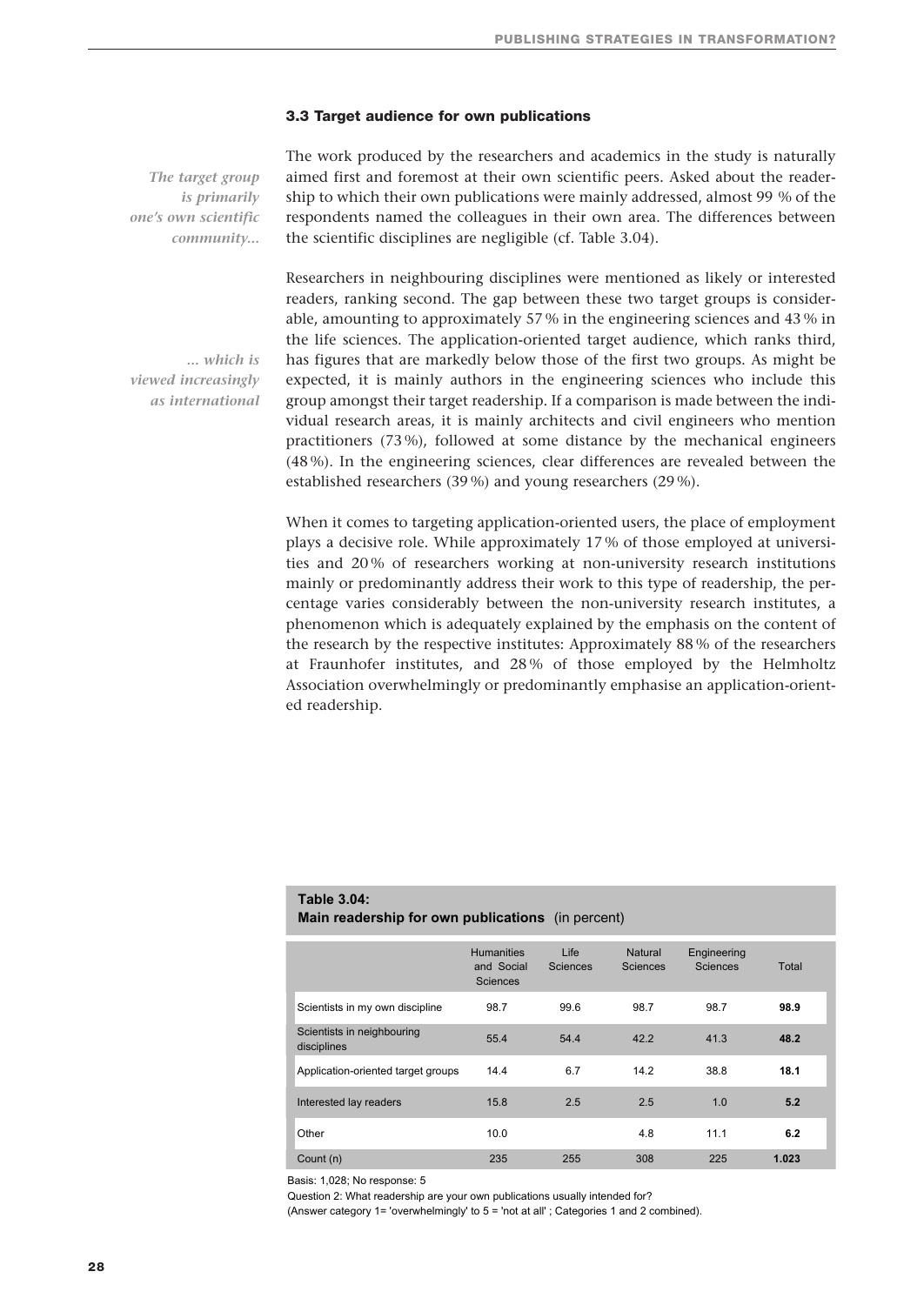With the increasing internationality of research, it is hardly surprising that the respondents' publications are addressed primarily to a global scientific community (cf. section 3.2 on the international orientation of publications). Around 78 % of the respondents stated that they addressed their publications overwhelmingly to researchers outside Germany (cf. Figure 3-1).

In the life and natural sciences, more than 90 % of the respondents address their work to an international readership. Two findings need closer examination.

- > In comparison to other scientific disciplines, the international relevance is emphasised much less strongly by humanities scholars and social scientists. The international relevance is only partially relevant for 55 % of these respondents, compared to just 6 % of the life scientists, 8 % of the natural scientists, and 23 % of the engineers. After all 50 % of the social and behavioural scientists address their work mainly to an international audience, compared to only 38 % in the humanities. The wide differentiation between individual subjects shows that it is above all representatives of education science (88 %), literature, theatre and media studies (84 %) and historians (79 %) who only partially target an international audience. By contrast, 82 % of the psychologists, 71 % of the ethnologists and academics working in the field of religious studies and non-European cultures, as well as 50 % of the philosophers, claimed to write overwhelmingly for an international readership.
- > A total of 22 % of the engineering scientists indicated that they address their publications only to a limited extent to a non-German peer audience. This more national orientation, in comparison to the life and natural sciences, is observed in the fields of architecture, civil and mechanical engineering (54 %) and production engineering (52 %).





Question 3: Do you address your publications also to researchers outside Germany?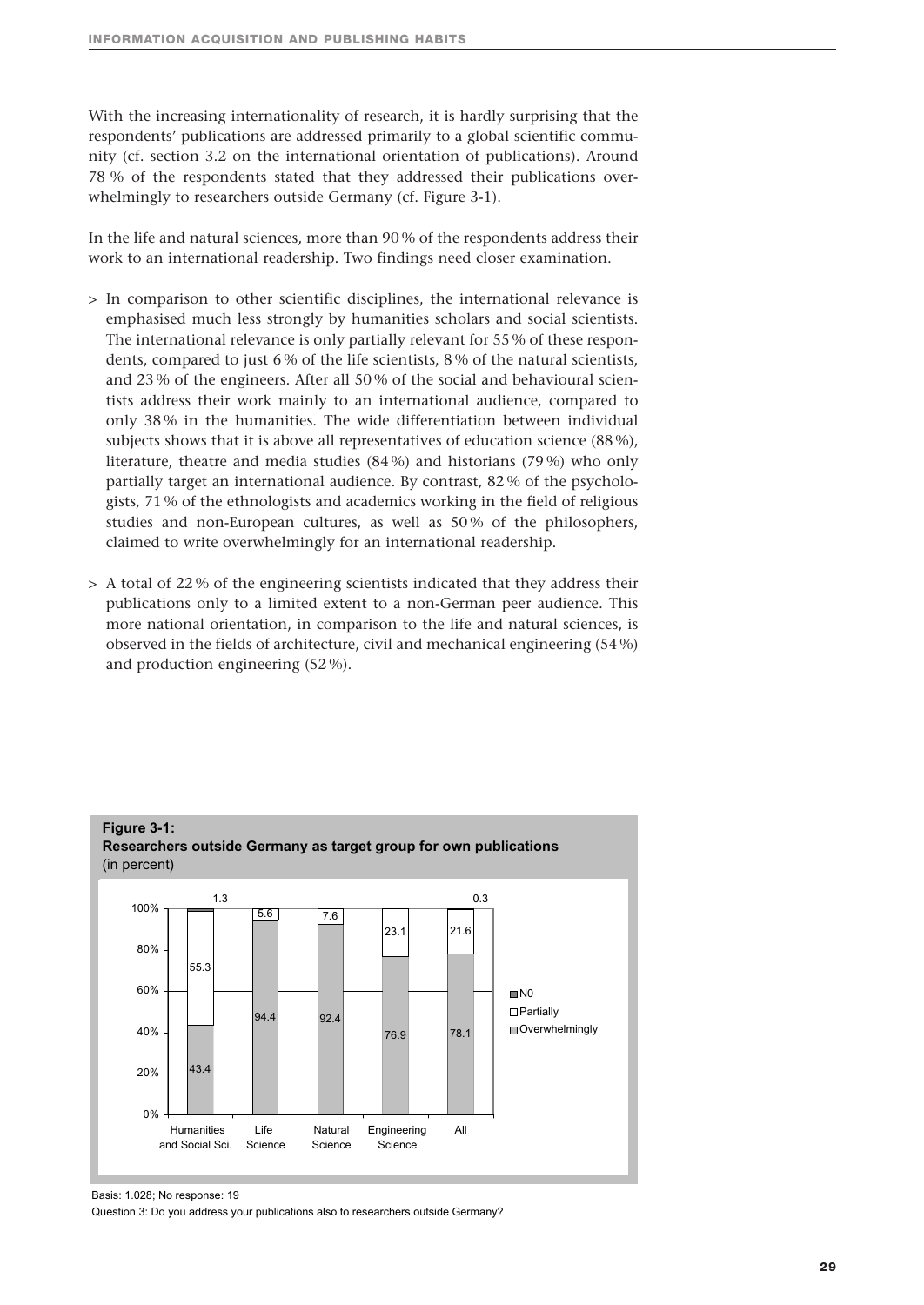#### **3.4 Languages used when accessing and publishing scientific information**

*Four out of five texts read are written in English...*

*... and in the life sciences and natural sciences, three out of four are published in English* In most disciplines English has evidently been adopted as the language of publication. Over 78 % of all publications read by the scientists and academics surveyed were English-language publications (cf. Figure 3-2).

If the humanities and social sciences, in which language itself is the subject of research, are excluded, the percentage of scientific texts read in English rises to an average of approximately 87 %. Almost half of the specialist publications accessed in the humanities and social sciences are written in English, but 41 % of all publications are still published in German. In the other scientific disciplines, between 80 % and 91 % of the specialist publications are read in English, with other languages playing a more marginal role. In the engineering sciences 19 % of the publications read by respondents were still written in German, compared to 9.5 % in the natural sciences and just over 8.5 % in the life sciences.

An analysis of the subjects grouped under the humanities and social sciences shows once again the differences imposed by subject-specific habits and the fact that language itself is the object of research. In the humanities in the narrower sense around 45 % of the texts read are in German, compared to 37 % in the social and behavioural sciences. Educationalists access around 83 % of their specialist literature in German, compared to 63 % of the academics in the fields of literature, theatre and media studies, and 58 % of the theologians. Linguists (27 %), psychologists (17 %), ethnologists and academics in the field of non-European cultures and religious studies (16 %) are much less likely to access German-language publications.



Basis: 1,028; No response: 86

Question 4: When you read scientific texts or publish scientific studies yourself: What role is played by the following languages? Please give an estimate in percent.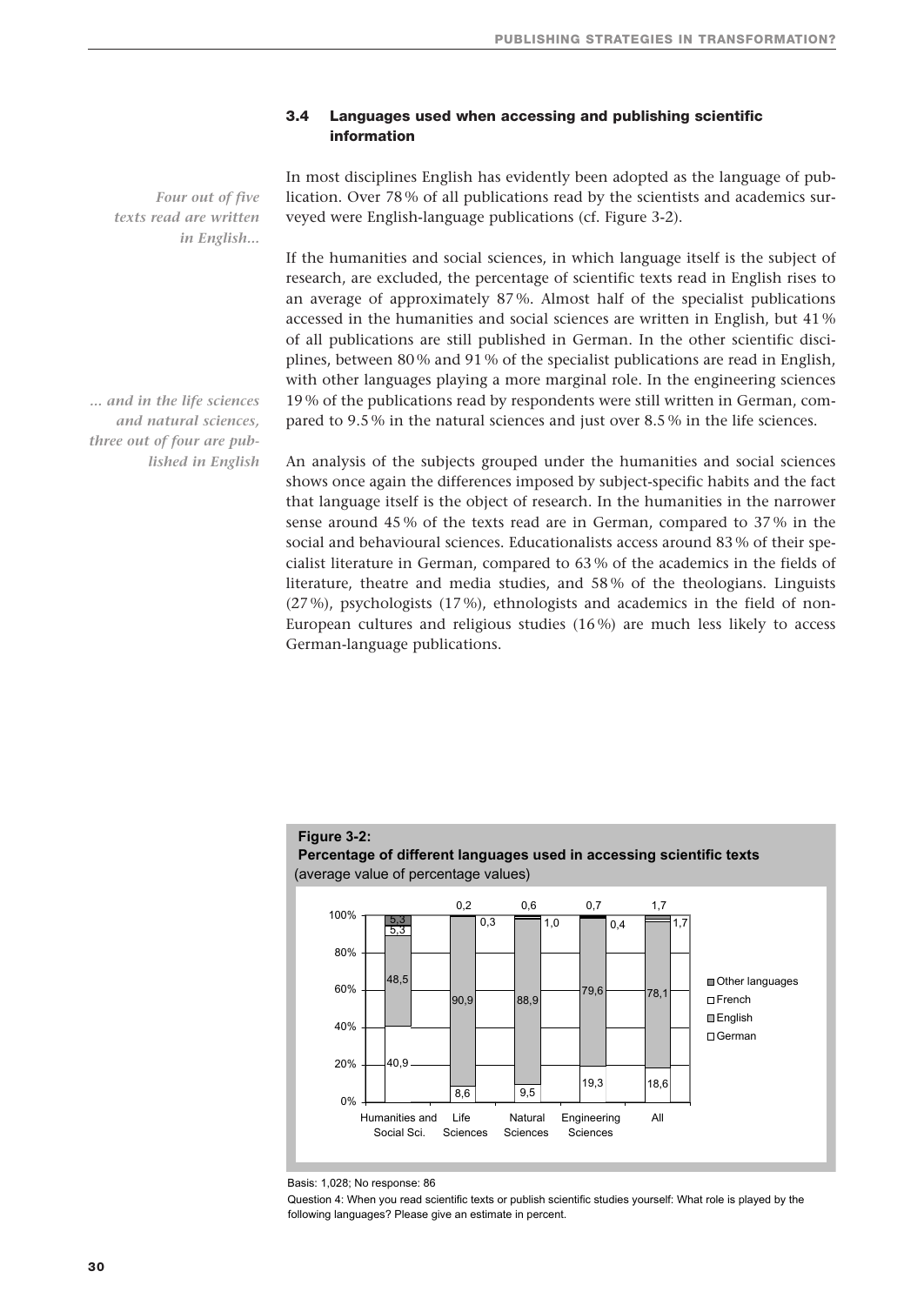Complementary to ways of accessing information, similar linguistic tendencies can also be found in publishing practices: Around three-quarters of the academics and researchers surveyed publish their own work in English. Less than a quarter of the material is published in German, which is largely due to publishing intentions to target an international readership (cf. Table 3.05). Once again the humanities scholars and social scientists form the exception to this trend, in whose publications the German language still plays an important role.

#### **Table 3.05:**

**Percentage of different languages used in publishing own scientific work** (arithmetic mean of percentage values)

|                 | <b>Humanities</b><br>and Social<br><b>Sciences</b> | Life<br><b>Sciences</b> | Natural<br>Sciences | Engineering<br><b>Sciences</b> | <b>Total</b> |
|-----------------|----------------------------------------------------|-------------------------|---------------------|--------------------------------|--------------|
| German          | 59.7                                               | 10.6                    | 7.9                 | 21.9                           | 23.5         |
| English         | 36.1                                               | 89.1                    | 91.9                | 78.0                           | 75.4         |
| French          | 1.7                                                | 0.1                     | 0.1                 | 0.1                            | 0.4          |
| Spanish         | 0.7                                                | 0.1                     | 0.1                 |                                | 0.2          |
| Other languages | 1.9                                                | 0.1                     | 0.1                 | 0.1                            | 0.5          |
| <b>Total</b>    | 100.0                                              | 100.0                   | 100.0               | 100.0                          | 100.0        |
| Count (n)       | 215                                                | 230                     | 289                 | 208                            | 942          |

Basis: 1,028; No response: 86

Question 4: When you read scientific texts or publish scientific studies yourself: What role is played by the following languages? Please give an estimate in percent. - I publish around 'x' percent of my own work in the following languages.

Approximately 60 % of the publications in the humanities and social sciences appear in German. A closer analysis again reveals significant differences between individual subjects. Economists publish 74 % of their work in English, psychologists 73 % and ethnologists, and academics in the area of religious studies and non-European cultures 61 %. By contrast, 91 % of educationalists' publications are published in German. It should be noted here that the use of German also correlates with the intended target audience of the individual disciplines (cf. above under 3.3).

#### **3.5 Involvement in the publication of scientific journals**

Approximately 43 % of the respondents indicated that they actively participate in the publication of scientific journals. Humanities scholars and social scientists are most frequently involved in journal publication, followed by the life scientists (cf. Table 3.06). Taking into account the multiple attributions – different respondents are active in various functions for different journals – it emerges that participation in the scientific advisory committees of journals is more frequent than the function of (co-)editor.

For obvious reasons, young researchers are less likely to participate in the editing of scientific journals. In the humanities and social sciences, 59 % of the established researchers, compared to just 19 % of the young researchers, are engaged in the publication of journals. In the life sciences the percentage ratio between established and young researchers engaged in this activity is 51:13, in the natural sciences 43:20, and in the engineering sciences 53:24.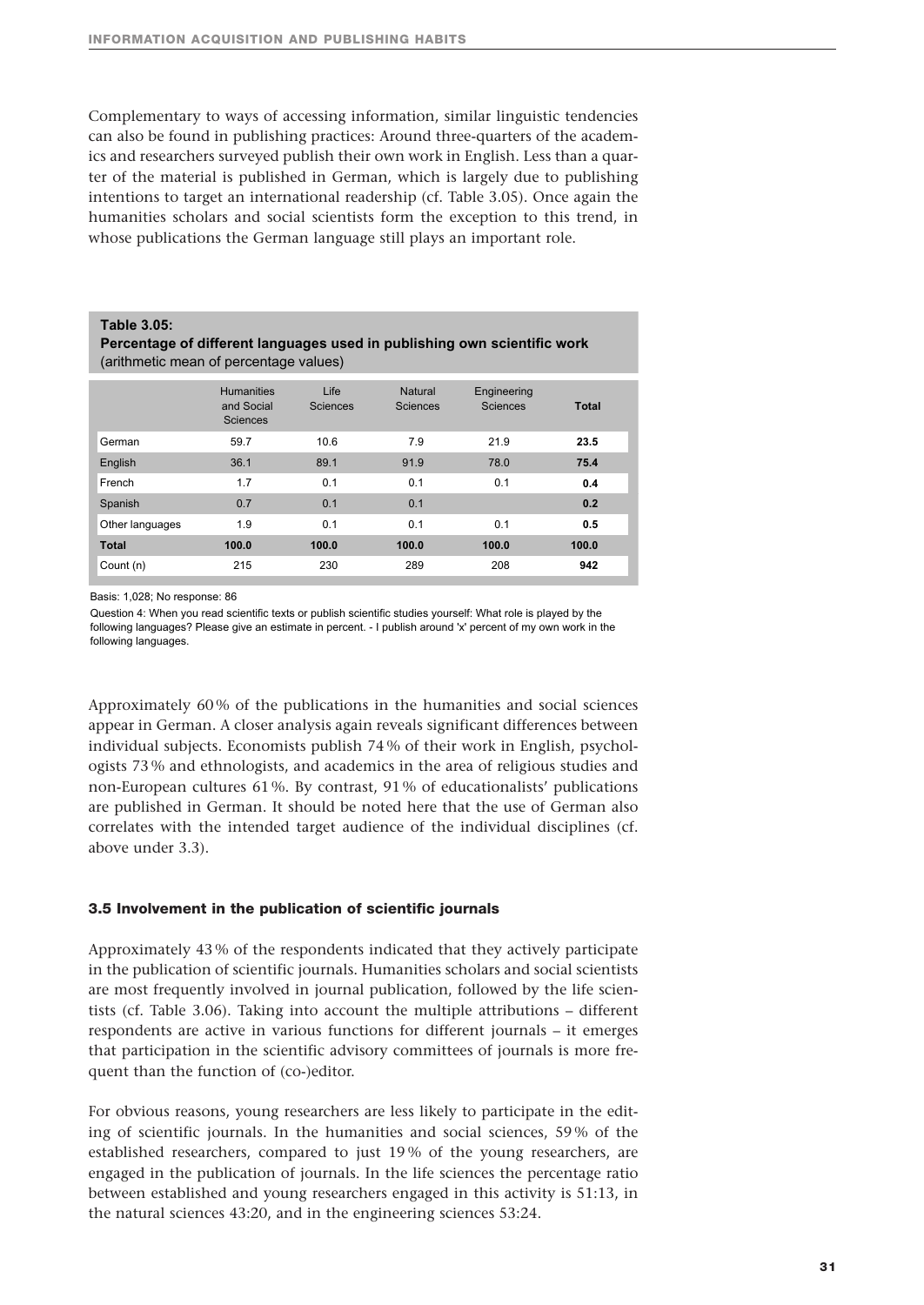#### **Table 3.06: Involvement in the publication of scientific journals**  (in percent, multiple references allowed)

|                                                 | <b>Humanities</b><br>and Social<br><b>Sciences</b> | Life<br>Sciences | <b>Natural</b><br>Sciences | Engineering<br><b>Sciences</b> | <b>Total</b> |
|-------------------------------------------------|----------------------------------------------------|------------------|----------------------------|--------------------------------|--------------|
| No involvement                                  | 50.7                                               | 58.9             | 63.7                       | 53.7                           | 57.3         |
| (Co)editor of one or more<br>journals           | 25.1                                               | 11.2             | 15.9                       | 18.7                           | 17.5         |
| Scientific committee of one or<br>more journals | 33.2                                               | 24.1             | 16.6                       | 23.4                           | 23.8         |
| Other function                                  | 8.5                                                | 12.0             | 11.4                       | 13.6                           | 11.4         |
| Total                                           | 100.0                                              | 100.0            | 100.0                      | 100.0                          | 100.0        |
| Count (n)                                       | 223                                                | 241              | 289                        | 214                            | 967          |

Basis: 1,028; No response: 61

Question 9: Are you involved in the publication of scientific journals?

The following section deals with status of scientific journals published by German publishing houses. It remains to be seen whether proposals to strengthen the international reputation of German scientific periodicals vary against the background of existing publishing expertise.

#### **3.6 The internationality of German publishing houses: an assessment**

Against the background of the increasing internationalisation of science and the evident increase in the universal use of English in many fields, stands the question of the importance of German publishing houses. There are three main questions of interest:

- *1. Which are the most important scientific journals in the individual research areas and/or disciplines?*
- *2. In the differentiation according to scientific discipline and/or research area, how is the international reputation of journals from German science publishers rated?*
- *3. What measures, if any, could be important in strengthening the reputation of journals from German publishers?*

When asked to name the main scientific journals with an international reputation, respondents named more than 1,800 different titles. The same journals were often mentioned in different scientific disciplines. Taking into account these multiple attributions, the number of periodicals named in each scientific discipline was as follows: 630 in the humanities and social sciences, 410 in the life sciences, 488 in the natural sciences, and 499 in the engineering sciences. Table 3.07 lists the ten most frequently named journals in each discipline.

Just over half of all respondents (51 %) confirmed the existence of German scientific journals with a strong international reputation. At the same time (cf. Table 3.08), a relatively high number of respondents (more than 32 %) did not acknowledge that journals from German publishing houses had a renowned international status in their scientific discipline.

*Over 1,800 journals are regarded as important*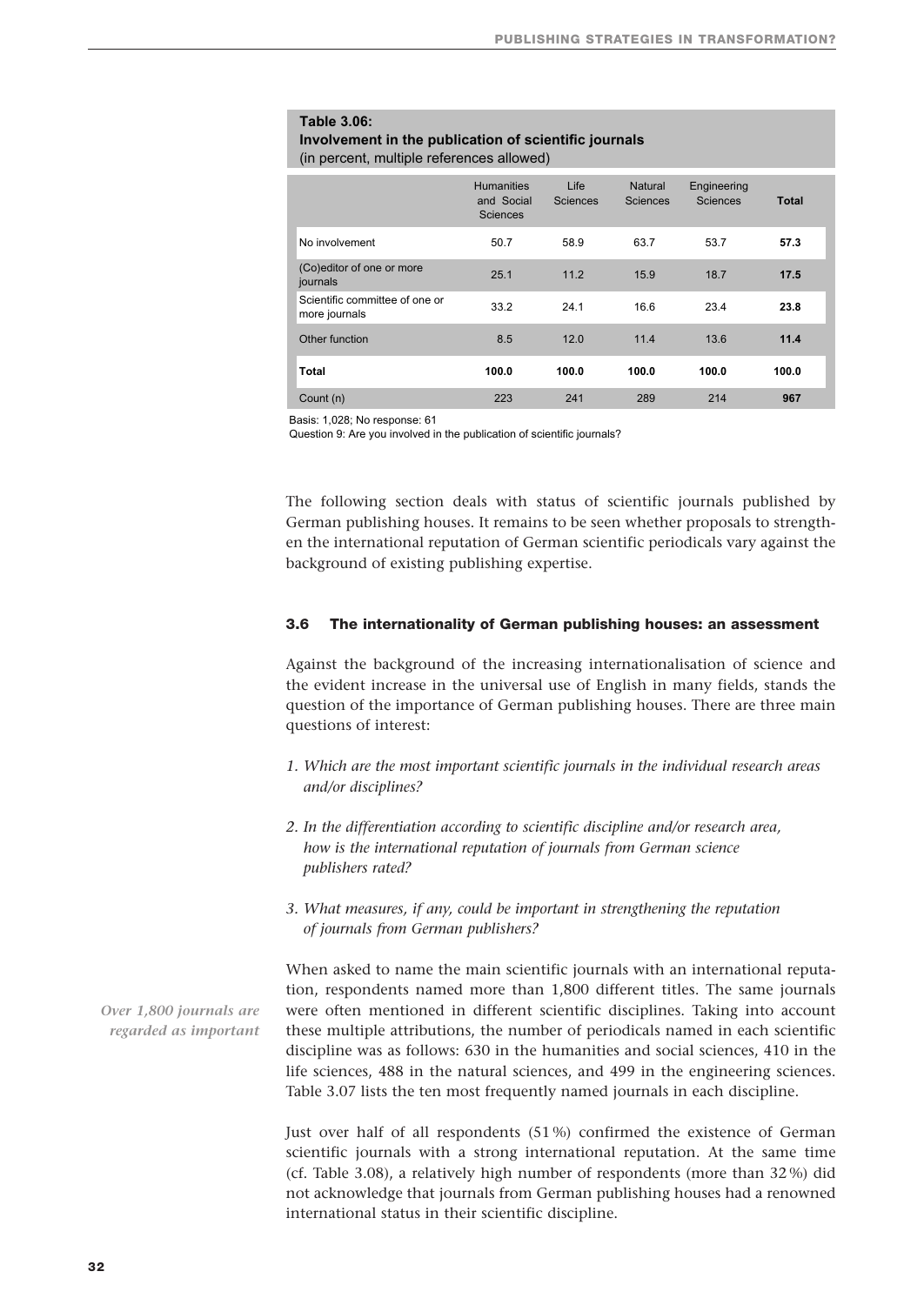#### **Table 3.07:**

#### **Most important scientific journals** (number of mentions)

| Journal Title                                                                   | Number of<br><b>Mentions</b> |
|---------------------------------------------------------------------------------|------------------------------|
| <b>Humanities and Social Sciences</b>                                           |                              |
| <b>Historische Zeitschrift</b>                                                  | 18                           |
| Journal of Personality and Social Psychology                                    | 12                           |
| Geschichte und Gesellschaft                                                     | 12                           |
| Zeitschrift für Soziologie                                                      | 10                           |
| Kölner Zeitschrift f. Soziologie u. Sozialpsychologie                           | 10                           |
| Euphorion – Zeitschrift für Literaturgeschichte                                 | 9                            |
| Language                                                                        | 8                            |
| American Economic Review                                                        | 8                            |
| American Journal of Sociology                                                   | 8                            |
| Zeitschrift für Pädagogik                                                       | 8                            |
| <b>Life Sciences</b>                                                            |                              |
| Nature                                                                          | 96                           |
| Science Magazine                                                                | 71                           |
| Cell                                                                            | 42                           |
| The Journal of Biological Chemistry online                                      | 30                           |
| Proceedings of the National Academy of Sciences of the United States of America | 26                           |
| Journal of Neuroscience                                                         | 18                           |
| The Journal of European Molecular Biology Organisation (EMBO)                   | 18                           |
| The Journal of Immunology                                                       | 18                           |
| Nature Medicine                                                                 | 18                           |
| The New England Journal of Medicine                                             | 18                           |
| <b>Natural Science</b>                                                          |                              |
| <b>Physical Review Letters</b>                                                  | 92                           |
| Nature                                                                          | 72                           |
| Science Magazine                                                                | 61                           |
| Angewandte Chemie, International Edition                                        | 34                           |
| <b>Physical Review B</b>                                                        | 32                           |
| Journal of the American Chemical Society                                        | 31                           |
| <b>Applied Physics Letters</b>                                                  | 23                           |
| Journal of Chemical Physics                                                     | 20                           |
| Journal of Geophysical Research                                                 | 17                           |
| Chemistry - A European Journal                                                  | 16                           |
| <b>Engineering Sciences</b>                                                     |                              |
| <b>Applied Physics Letters</b>                                                  | 13                           |
| Journal of the American Ceramic Society                                         | 11                           |
| Acta Materialia                                                                 | 9                            |
| <b>SIAM Journal on Computing</b>                                                | 9                            |
| Journal of the ACM                                                              | 9                            |
| AIChE Journal                                                                   | 9                            |
| <b>IEEE Transactions on Communications</b>                                      | 8                            |
| Journal of Fluid Mechanics                                                      | 8                            |
| <b>Chemical Engineering Science</b>                                             | 8                            |
| <b>Physical Review Letters</b>                                                  | $\overline{7}$               |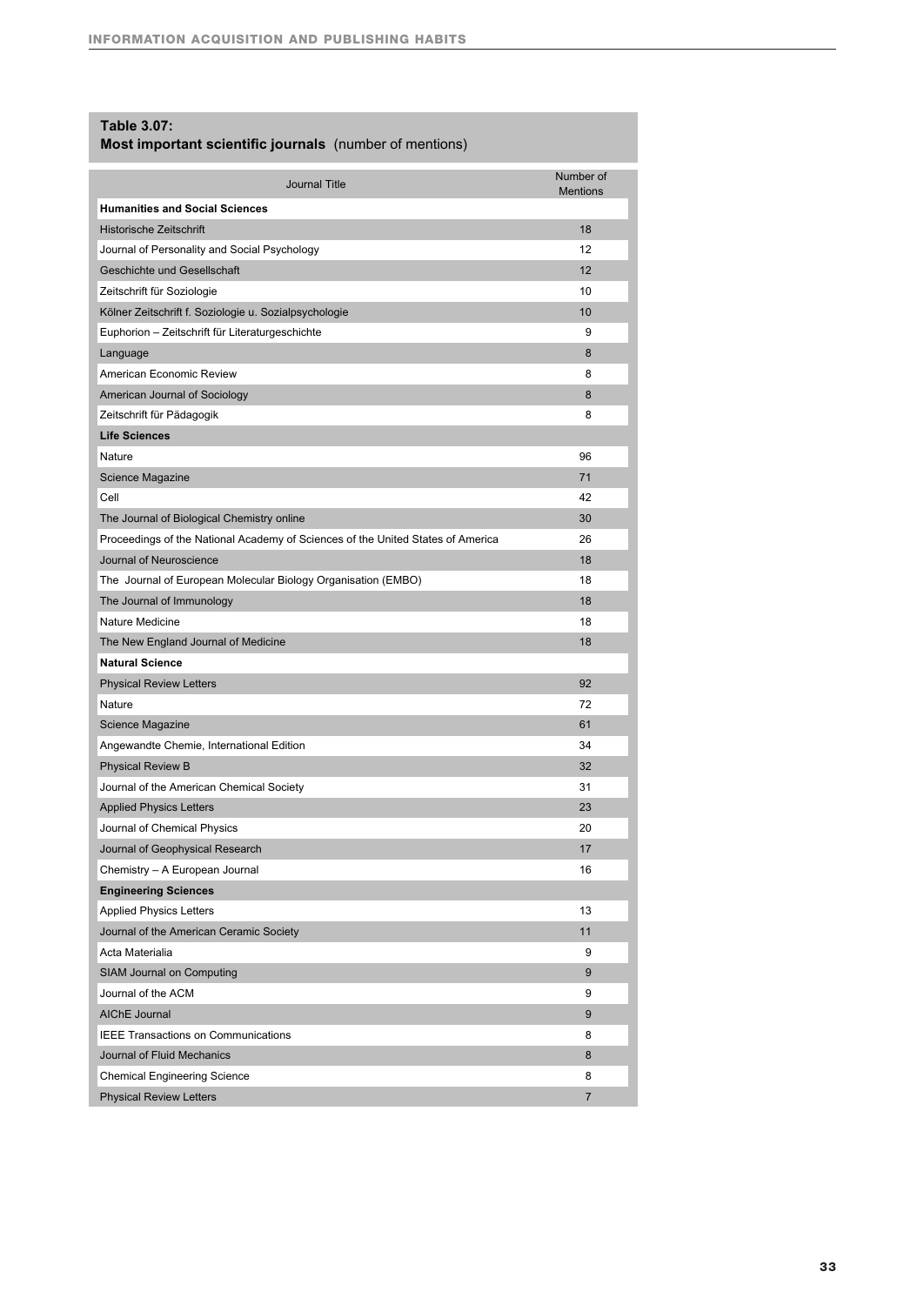A total of 17 % of all respondents said that they were unable to answer this question. The majority of those who were persuaded of the excellence of German scientific journals were academics in the humanities, social sciences and natural sciences. Approximately 59 % of the academics in these disciplines supported this view, significantly above the average. In the engineering sciences, almost half of the respondents agreed. Finally, a mere 35 % of the life scientists surveyed felt that German academic journals in their field had an international reputation.

If a comparison is made by research area within the disciplines, significant differences emerge:

> Around 71 % of the humanities scholars confirm the existence of highranking academic journals from German publishers in their research area, although among social and behavioural scientists this falls to 42 %. It is mainly theologians (89 %), art historians (88 %), academics from the field of

#### **Table 3.08:**

#### **Existence of journals from German publishers with internationally high reputation** (in percent)

|                                                                    | Yes  | Don't know | <b>No</b> | <b>Total</b> | Count (n) |
|--------------------------------------------------------------------|------|------------|-----------|--------------|-----------|
| <b>Humanities and Social Sciences</b>                              |      |            |           |              |           |
| <b>Humanities</b>                                                  | 71.2 | 14.4       | 14.4      | 100.0        | 118       |
| Social and Behavioural Sciences                                    | 41.8 | 19.4       | 38.8      | 100.0        | 98        |
| <b>Life Sciences</b>                                               |      |            |           |              |           |
| Biology                                                            | 41.7 | 16.7       | 41.7      | 100.0        | 108       |
| Medicine                                                           | 27.0 | 21.6       | 51.4      | 100.0        | 111       |
| Agriculture, Forestry, Horticulture,<br><b>Veterinary Medicine</b> | 61.5 | 0.0        | 38.5      | 100.0        | 13        |
| <b>Natural Science</b>                                             |      |            |           |              |           |
| Chemistry                                                          | 68.3 | 12.9       | 18.8      | 100.0        | 101       |
| Physics                                                            | 47.4 | 15.8       | 36.8      | 100.0        | 95        |
| <b>Mathematics</b>                                                 | 65.5 | 20.7       | 13.8      | 100.0        | 29        |
| Geosciences / Earth Sciences                                       | 59.6 | 15.8       | 24.6      | 100.0        | 57        |
| <b>Engineering Sciences</b>                                        |      |            |           |              |           |
| Mechanical Engineering, Production<br>Technology                   | 59.3 | 25.9       | 14.8      | 100.0        | 27        |
| Heat Energy Technology, Process<br>Engineering                     | 64.3 | 17.9       | 17.9      | 100.0        | 28        |
| <b>Materials Science</b>                                           | 61.1 | 19.4       | 19.4      | 100.0        | 36        |
| Electrical Engineering, Computer<br>Science, System Engineering    | 39.1 | 10.9       | 50.0      | 100.0        | 92        |
| <b>Construction Engineering, Architecture</b>                      | 33.3 | 46.7       | 20.0      | 100.0        | 15        |
| Total                                                              | 50.9 | 16.9       | 32.2      | 100.0        | 928       |

Basis: 1,028; No response: 100

Question 7: In your research area, are there any journals from German publishers with an internationally high reputation?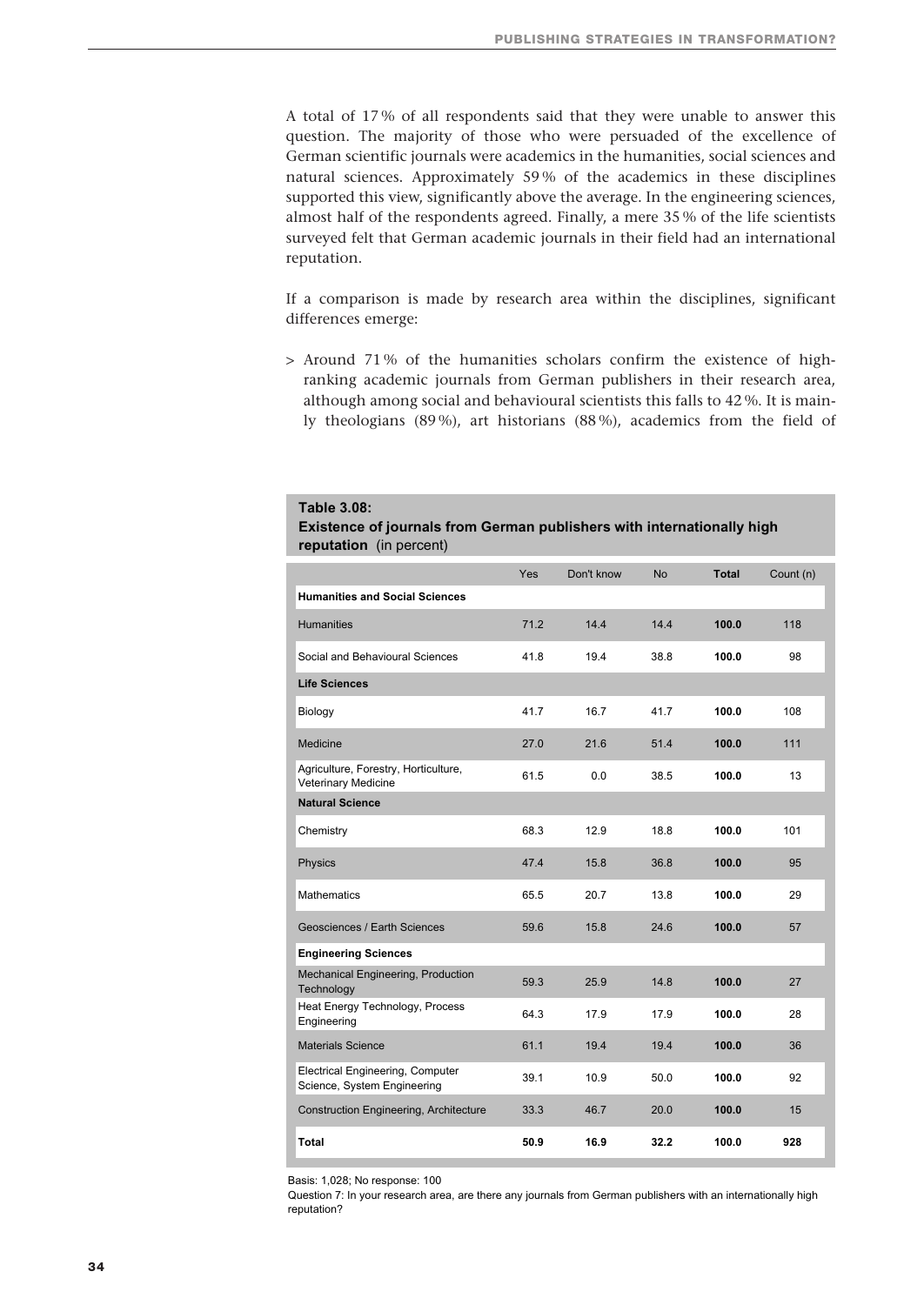ethnology, religious studies and non-European cultures (83 %) and specialists in the field of ancient cultures (80 %), who claim to know of German academic journals of international standing. In the social and behavioural sciences only 41 % of the economists, 40 % of the social scientists and 39 % of the psychologists believe that there are any internationally recognised German periodicals in their subjects.

- > In the life sciences, 62 % of the scientists in the agricultural and forestry sciences, horticulture and veterinary medicine accorded an international reputation to German academic journals, followed by 42 % of the biologists. The zoologists stated that all of the German scientific journals in their profession were prestigious and of international importance. Microbiologists, virologists and immunologists (21 %) and medical biologists (26 %) were least in agreement with this point of view.
- > In the natural sciences, chemists in particular viewed German journals as having a good international reputation. A total of 89 % of the molecular chemists and 80 % of the scientists who conduct research on the chemistry of biological systems were of a similar opinion, as were 66 % of the mathematicians.
- > Finally, in the engineering sciences internationally renowned German journals were recorded in particular in the field of heat energy technology and process engineering (64 %) and in the materials sciences (61 %), but by few of the computer scientists (35 %).

It was interesting to compare the previous answer, to the question about which were the overall most important journals in the different disciplines, to the answer to this question. In both cases certain journals were mentioned several times by respondents from different scientific disciplines. Including these multiple references, the humanities and social sciences academics named 200, in the life sciences 89, in the natural sciences 143, and in the engineering sciences 103 journals.

The ten most frequently mentioned journals grouped under this heading are listed in Table 3.09 by scientific discipline. Because of the large number of journals mentioned and the variety of specialist publications in each specific sub-discipline, a comparison with the internationally relevant periodicals listed above is of only limited relevance. In the humanities and social sciences, five of the German journals referred to above are also included among the first ten most frequently mentioned academic journals; three journals from the natural sciences occur in both lists.

When almost half of the respondents disagree that there are internationally renowned scientific journals in the ownership of German publishers, or express no opinion, this also poses the question of whether and how this situation can be improved. Table 3.10 presents an assessment of the different proposals.

> 73 % of all respondents approve of more frequent publication of Englishlanguage articles. In most scientific disciplines the approval rating was high, ranging between 71 % and 86 %. However, only 52 % of the humanities scholars and social scientists were in favour of such a measure. This is consistent with the importance attributed to the German language by this group for accessing and publishing their research results (see section 3.4).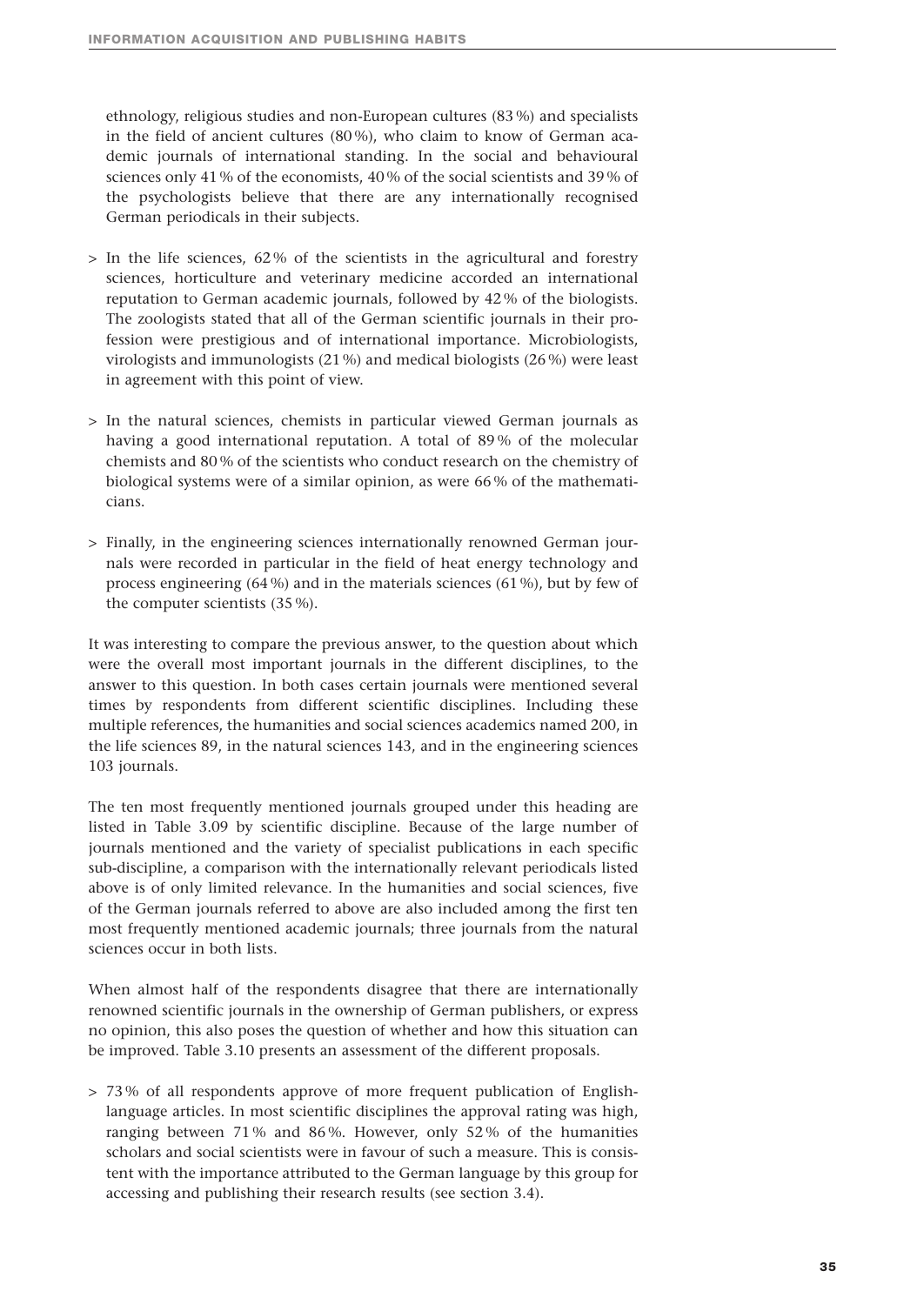#### **Table 3.09: Most important scientific journals from German publishers**  (Number of mentions)

| <b>Journal Title</b>                                                              | Number of<br><b>Mentions</b> |
|-----------------------------------------------------------------------------------|------------------------------|
| <b>Humanities and Social Sciences</b>                                             |                              |
| Historische Zeitschrift *                                                         | 11                           |
| Kölner Zeitschrift für Soziologie und Sozialpsychologie *                         | $\overline{7}$               |
| Euphorion. Zeitschrift für Literaturgeschichte *                                  | 6                            |
| Geschichte und Gesellschaft *                                                     | 5                            |
| Zeitschrift für Soziologie *                                                      | 5                            |
| Zeitschrift für Kunstgeschichte                                                   | 4                            |
| Zeitschrift der Deutschen Morgenländischen Gesellschaft                           | 4                            |
| Deutsche Vierteljahreszeitschrift für Literaturwissenschaft und Geistesgeschichte | $\overline{\mathbf{4}}$      |
| Zeitschrift für Assyriologie                                                      | 4                            |
| Deutsches Archiv für Erforschung des Mittelalters                                 | 4                            |
| <b>Life Sciences</b>                                                              |                              |
| Planta                                                                            | 96                           |
| <b>Plant Biology</b>                                                              | 71                           |
| <b>Molecular Genetics and Genomics</b>                                            | 42                           |
| Cell & Tissue Research                                                            | 30                           |
| Journal of Comparative Physiology A                                               | 26                           |
| Naturwissenschaften                                                               | 18                           |
| Oecologia                                                                         | 18                           |
| Journal of Biological Chemistry                                                   | 18                           |
| Flora                                                                             | 18                           |
| European Journal of Cell Biology                                                  | 18                           |
| <b>Natural Sciences</b>                                                           |                              |
| Angewandte Chemie, International Edition *                                        | 55                           |
| Chemistry - A European Journal *                                                  | 14                           |
| Mathematische Annalen                                                             | 9                            |
| Mathematische Zeitschrift                                                         | 9                            |
|                                                                                   |                              |
| European Journal of Organic Chemistry                                             | 9                            |
| <b>Inventiones Mathematicae</b>                                                   | 8                            |
| International Journal of Earth Sciences                                           | 8                            |
| <b>Synthesis</b>                                                                  | $\overline{7}$               |
| Applied Physics Letters *                                                         | 6                            |
| Contributions to Mineralogy and Petrology                                         | 6                            |
| <b>Engineering Sciences</b>                                                       |                              |
| Zeitschrift für Metallkunde                                                       | $\overline{7}$               |
| Chemie Ingenieur Technik                                                          | 6                            |
| <b>Experiments in Fluids</b>                                                      | 6                            |
| <b>Advanced Engineering Materials</b>                                             | 5                            |
| AEÜ International of Electronics and Communications                               | 5                            |
| Frequenz                                                                          | 4                            |
| at - Automatisierungstechnik                                                      | $\overline{4}$               |
| <b>Advanced Materials</b>                                                         | 4                            |
| Angewandte Chemie. International Edition                                          | 4                            |
| Materialwissenschaft und Werkstofftechnik                                         | 4                            |
|                                                                                   |                              |

Journals marked with '\*' also rank among the top 10 internationally most important journals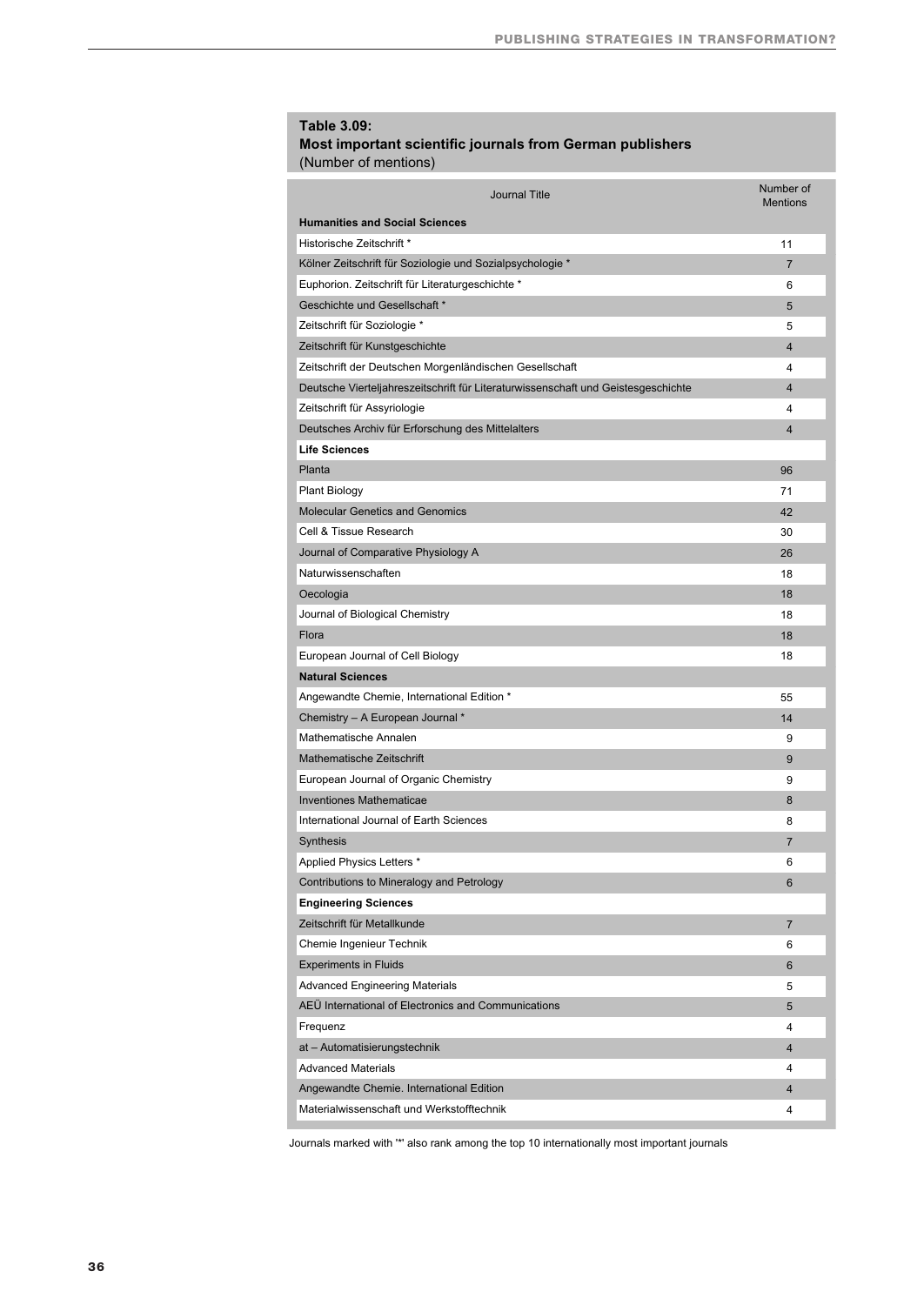- > 71 % of all respondents asked for more frequent publication of works by leading international research scientists from other countries. Here too the 59 % approval rating from the humanities scholars and social scientists is lower than that of other disciplines.
- > 63 % suggested stricter quality criteria when selecting studies for publication. The number of those in favour in the different disciplines varies between 57 % and 60 %; only the life scientists consider such a course of action to be absolutely necessary or necessary, with 78 %.
- > 61 % considered that increased advertising of German academic journals is imperative or necessary. There are no great differences between the approval ratings in the different scientific disciplines.
- > 7 % of the respondents believed that scientific journals from German publishers could become more attractive if they paid higher author fees.

The approval rating of established researchers for these suggestions differed from that of young researchers. Established researchers asked for more frequent publication of English-language articles or more frequent publication of articles by leading foreign research scientists. Only in the engineering sciences was the ratio reversed: Here 90 % of the young research scientists, but only 76 % of the established research scientists were in favour of more English-language articles; in addition, 79 % of the young researchers, but only 70 % of the established researchers thought that the works of foreign research scientists should be published more often, in order to strengthen the reputation of journals from German publishers.

Young researchers as a rule are more in favour of using appropriate advertising measures, albeit only slightly more frequently than their established colleagues. However, there is a clear difference in the humanities and social sciences. Here 67 % of the established researchers argued in favour of more active promotion of German academic journals within the scientific community, compared to only 47 % of the young researchers.

#### **Table 3.10:**

**Measures needed to enhance the international reputation of scientific journals from German publishers** 

(in percent, multiple references allowed)

|                                                                 | <b>Humanities</b><br>and Social<br><b>Sciences</b> | Life<br><b>Sciences</b> | Natural<br><b>Sciences</b> | Engineering<br><b>Sciences</b> | <b>Total</b> |
|-----------------------------------------------------------------|----------------------------------------------------|-------------------------|----------------------------|--------------------------------|--------------|
| Publish more articles in English                                | 51.7                                               | 85.7                    | 71.0                       | 77.8                           | 72.9         |
| Publish more articles by leading foreign<br>research scientists | 58.7                                               | 79.7                    | 72.6                       | 70.4                           | 70.6         |
| Stricter quality criteria in selecting articles                 | 59.7                                               | 78.2                    | 57.0                       | 58.5                           | 63.4         |
| Use appropriate advertising measures                            | 62.8                                               | 65.5                    | 58.5                       | 57.2                           | 61.0         |
| Pay higher fees to authors                                      | 12.1                                               | 4.5                     | 4.3                        | 5.4                            | 6.5          |
| Count (n)                                                       | 223                                                | 233                     | 268                        | 204                            | 928          |

Basis: 1,028; No response: 100

Question 8: In your opinion, what measures are needed to strengthen or enhance the international repurtation of scientific journals from German publishers in your research area? (Answer category 1= 'absolutely necessary' to 5 = 'not necessary'; categories 1 and 2 combined).

*More articles in English*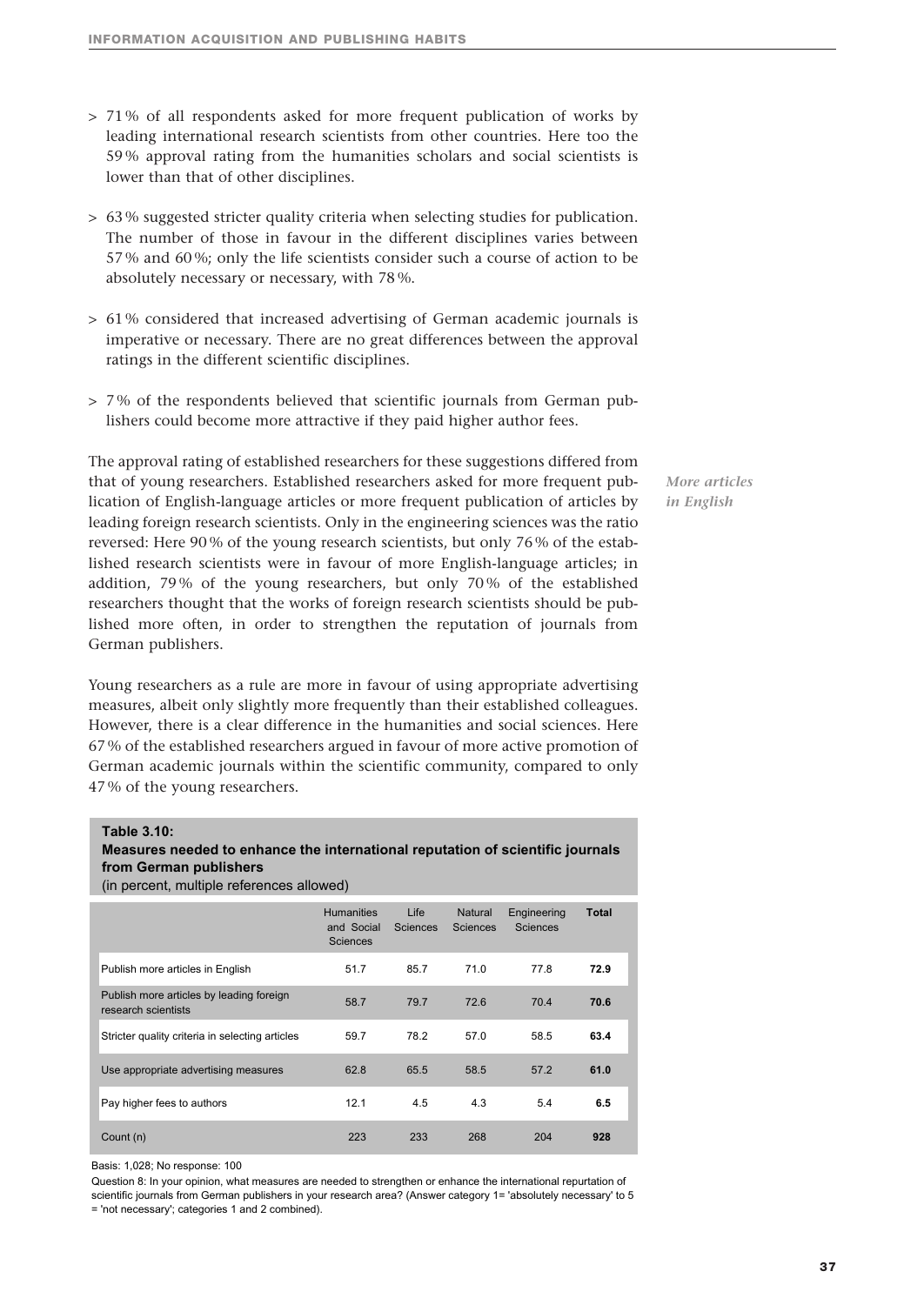More young researchers in the humanities and social sciences and in the life sciences approve of higher royalties than their established colleagues. In the natural sciences, as many as 14 % of young researchers were in favour, in contrast to only 3 % of the established scientists. A reversal of this trend can be seen in the engineering sciences. Here 6 % of the established researchers would like higher author royalties, but none of the young researchers.

When asked to provide further suggestions on how the deficit in the international reputation of scientific journals from German publishers could be remedied, 77 respondents replied. Their answers were made more in the form of summary comments than complementary suggestions. A relatively frequent comment was that in view of international scientific cooperation a question about journals from German as opposed to international publishers, about German versus international journals, was of somewhat secondary importance. There were occasional suggestions to add parallel translations in English or summaries in English of certain articles in German scientific publications; other recommendations included using international reviewers and including international members on publishers' committees.

The approval rating for the different suggestions varies above all against the background of the perceived existence or absence of German academic journals of high standing. According to whether the existence of these periodicals is confirmed or denied, suggestions for improving their international reputation vary: Amongst respondents who found no renowned scientific journals of German provenance in their field, 86 % argued for more publication of English articles, compared to just 63 % of those who did find such journals. That more frequent articles from leading foreign research scientists would contribute to their international reputation was believed by 78 % of those who thought there were no German journals of international standing on the science market, but by only two-thirds of respondents who do know of renowned German journals in their field.

The question arose as to whether experience and expertise in the publication of periodicals influenced the recommendations for how to improve the international reputation of scientific journals from German scientific publishers. The survey indicated that this was not the case. For example, the same percentage of researchers with or without publishing experience (73 %) were in favour of more frequent inclusion of English-language articles; 64 % of those involved in publishing such journals argued for stricter quality criteria when selecting manuscripts for publication, along with 63 % of those persons not involved in such activities.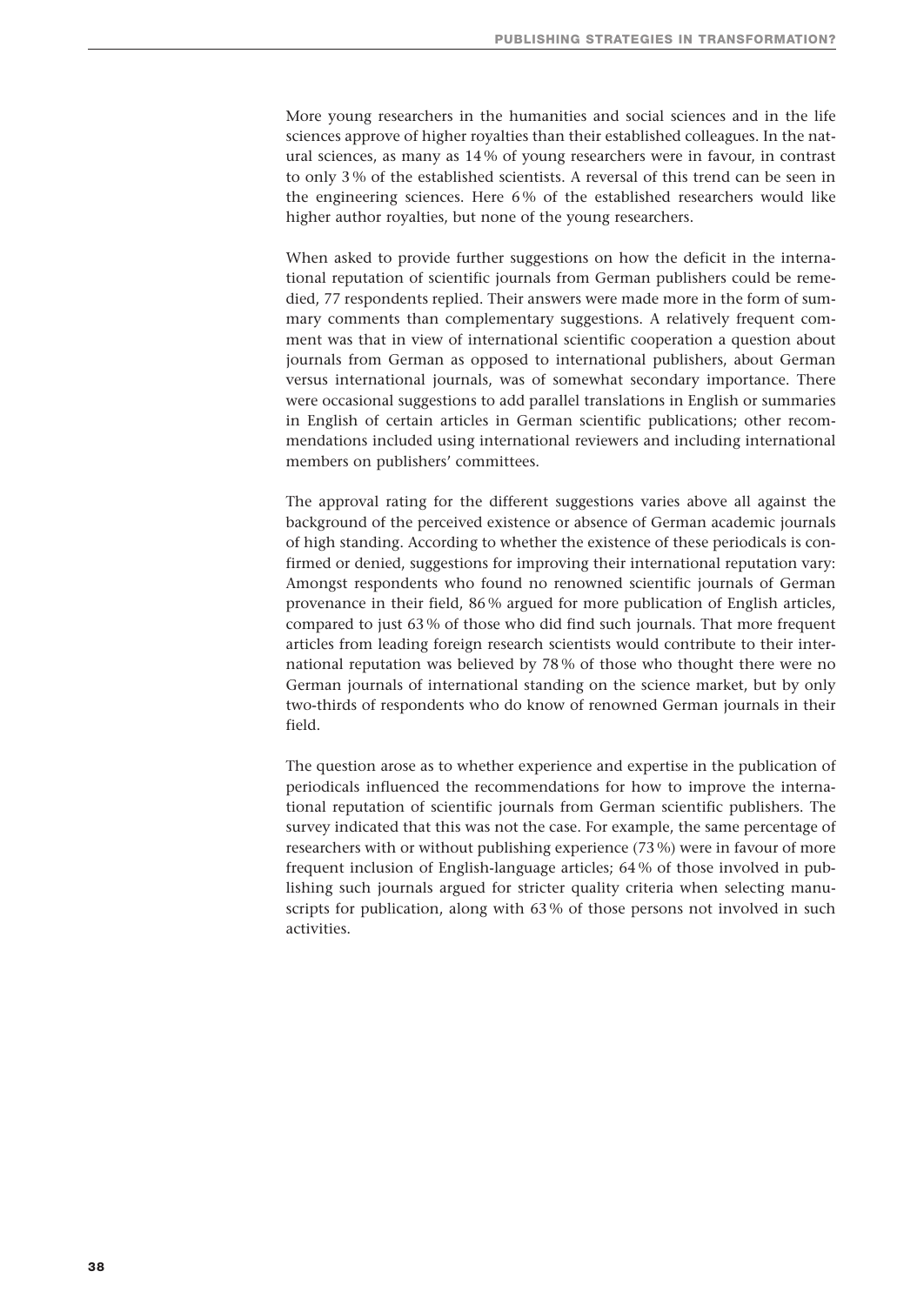## **4 Open access in scientific communication**

#### **4.1 Awareness of open access initiatives and declarations**

After examining the publishing habits of DFG-funded researchers and their ways of accessing information through conventional channels, and questions relating to the reputation and status of international and German scientific journals, it was interesting to compare researchers' experiences with and opinions on open access publishing. In view of the increasing level of debate on this topic, in various national and international institutions and scientific committees, the first question that arises is how familiar scientists and academics are with these discussions. In order to find out, various statements and initiatives were listed at

#### **Table 4.01:**

**Knowledge of national and international declarations and initiatives for promoting open access** (in percent)

|                                                             | <b>Humanities</b><br>and Social<br><b>Sciences</b> | Life<br>Sciences | Natural<br><b>Sciences</b> | Engineering<br><b>Sciences</b> | <b>Total</b> |
|-------------------------------------------------------------|----------------------------------------------------|------------------|----------------------------|--------------------------------|--------------|
| Berlin Declaration on Open Access in Science and Humanities |                                                    |                  |                            |                                |              |
| Good knowledge                                              | 6.9                                                | 4.8              | 6.7                        | 1.9                            | 5.2          |
| Not in detail                                               | 30.0                                               | 33.3             | 32.0                       | 28.4                           | 31.1         |
| No knowledge                                                | 63.1                                               | 61.8             | 61.3                       | 69.8                           | 63.7         |
| All                                                         | 100.0                                              | 100.0            | 100.0                      | 100.0                          | 100.0        |
| Number (n)                                                  | 233                                                | 243              | 295                        | 213                            | 984          |
| <b>Budapest Open Access Initiative</b>                      |                                                    |                  |                            |                                |              |
| Good knowledge                                              | 3.0                                                | 1.2              | 2.0                        | 0.9                            | 1.8          |
| Not in detail                                               | 11.6                                               | 11.5             | 9.2                        | 9.9                            | 10.5         |
| No knowledge                                                | 85.4                                               | 87.2             | 88.8                       | 89.2                           | 87.7         |
| All                                                         | 100.0                                              | 100.0            | 100.0                      | 100.0                          | 100.0        |
| Number (n)                                                  | 231                                                | 245              | 294                        | 213                            | 983          |
| Bethesda Statement on Open Access Publishing                |                                                    |                  |                            |                                |              |
| Good knowledge                                              | 1.3                                                | 4.9              | 1.0                        | 1.4                            | 2.1          |
| Not in detail                                               | 10.4                                               | 26.9             | 11.9                       | 7.5                            | 14.3         |
| No knowledge                                                | 88.3                                               | 68.2             | 87.1                       | 91.1                           | 83.5         |
| All                                                         | 100.0                                              | 100.0            | 100.0                      | 100.0                          | 100.0        |
| Number (n)                                                  | 233                                                | 242              | 293                        | 211                            | 979          |
| Open Archives Initiative                                    |                                                    |                  |                            |                                |              |
| Good knowledge                                              | 1.3                                                | 3.7              | 2.4                        | 1.9                            | 2.3          |
| Not in detail                                               | 21.5                                               | 27.3             | 22.5                       | 19.9                           | 22.9         |
| No knowledge                                                | 77.3                                               | 69.0             | 75.1                       | 78.2                           | 74.8         |
| All                                                         | 100.0                                              | 100.0            | 100.0                      | 100.0                          | 100.0        |
| Number (n)                                                  | 232                                                | 244              | 295                        | 212                            | 983          |
| Public Library of Science                                   |                                                    |                  |                            |                                |              |
| Good knowledge                                              | 3.9                                                | 22.1             | 5.1                        | 2.8                            | 8.5          |
| Not in detail                                               | 24.6                                               | 36.5             | 27.5                       | 22.2                           | 27.9         |
| No knowledge                                                | 71.6                                               | 41.4             | 67.5                       | 75.0                           | 63.6         |
| Total                                                       | 100.0                                              | 100.0            | 100.0                      | 100.0                          | 100.0        |
| Count (n)                                                   | 232                                                | 244              | 295                        | 212                            | 983          |

Question 10: There have been a number of national and international declarations and initiatives promoting open access. Which ones are you familiar with?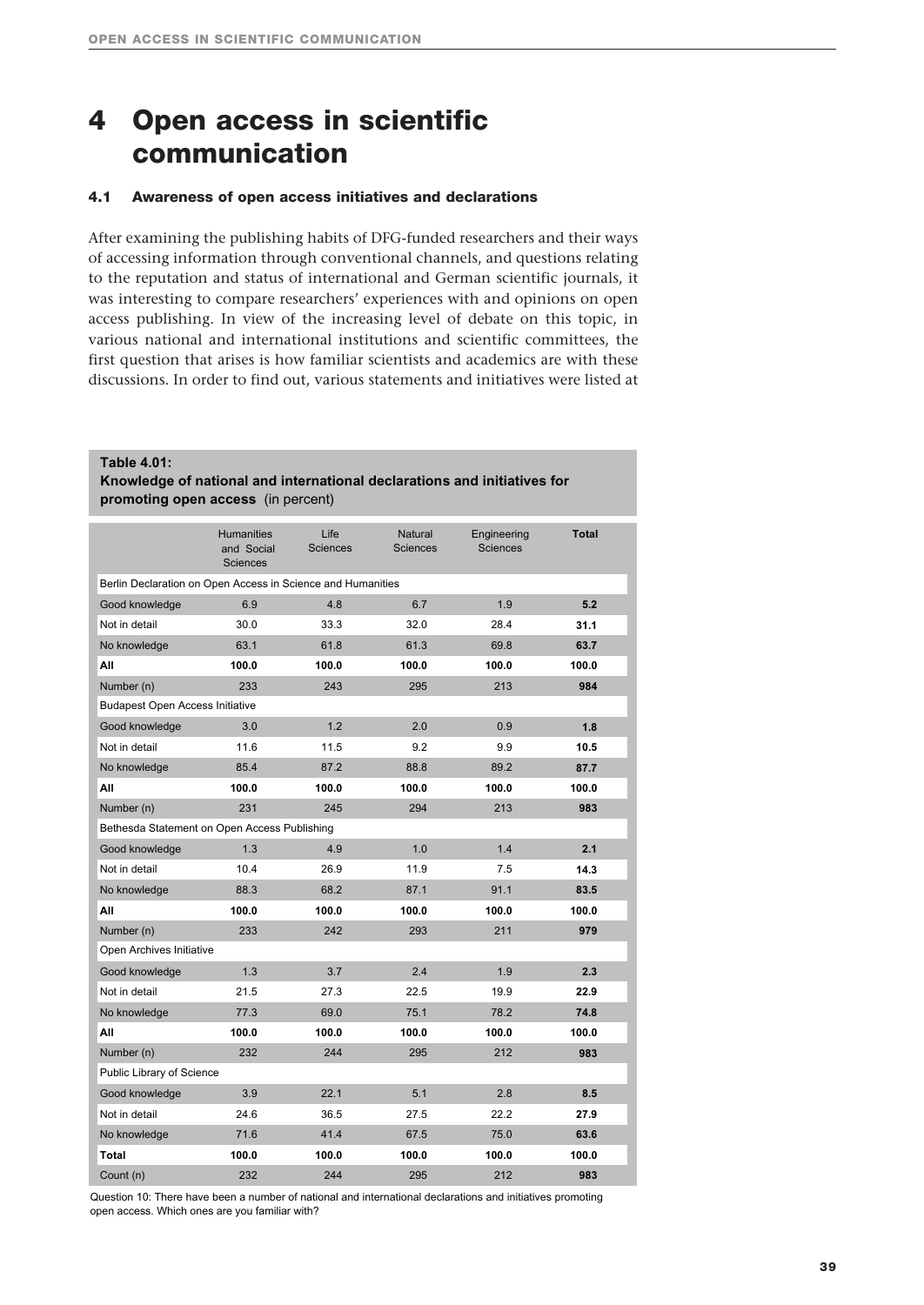the beginning of this part of the questionnaire, and the respondents asked to rate their knowledge of them. Overall, it was revealed that only slightly more than half of the scientists and academics surveyed had heard of the open access declarations and initiatives listed in the questionnaire. A total of 47 % admitted that they had never heard of any of the declarations and initiatives. However, the level of awareness of individual initiatives varied according to scientific discipline, which is easily explained by the different orientation of these initiatives. The best known are the Public Library of Science<sup>1</sup> and the Berlin Declaration<sup>2</sup>, both of which had at least been heard of by 36 % of all respondents. However, only 5 % of the respondents stated that they were very familiar with the Berlin Declaration, and 9 % said the same in relation to knowledge of the Public Library of Science – considering the high percentage of 22 % in the life sciences, towards whom the initiative is directed. A quarter of the respondents said that they had heard of the Open Archives Initiative <sup>3</sup> . A total of 16 % are familiar with the Bethesda Declaration <sup>4</sup> and 12 % with the Budapest Initiative <sup>5</sup>. Table 4.01 gives details of the knowledge of the different declarations and initiatives by individual discipline.

#### **4.2 Use of open access publications**

#### **4.2.1 Publication forms in open access**

The types of publication that can be uniquely subsumed under the term open access are not always clear or generally applicable. In order to ensure a uniform understanding and comparability of the answers provided in the study, the questionnaire defined open access publications as those that, unlike conventional publications, can be accessed for free over the internet. A distinction was also made between the "golden" and "green" roads to open access, i.e. access to articles in open access journals and self-archived open access publications (preprints and postprints). The question relating to the rights granted in connection with open access publications, which are an important component of most open access definitions, was deliberately not addressed in the terminology used here. The distinctions made were as follows:

#### *Conventional publications:*

Publications of scientific works – monographs, journal articles, contributions to edited volumes, etc. – that readers can access in printed or digital form in return for a fee.

#### *Open access publications:*

Scientific works that are accessible to all readers for free over the internet and whose quality is generally ensured in the same way as with conventional publications, through peer review.

*<sup>1.</sup> http://www.plos.org/*

*<sup>2.</sup> http://www.zim. mpg. de/openaccess-berlin/BerlinDeclaration\_dt.pdf*

*<sup>3.</sup> http://www.openarchives.org/index.html*

*<sup>4.</sup> http://www.earlham.edu/~peters/fos/bethesda.htm*

*<sup>5.</sup> http://www.soros.org/openaccess/read.shtml*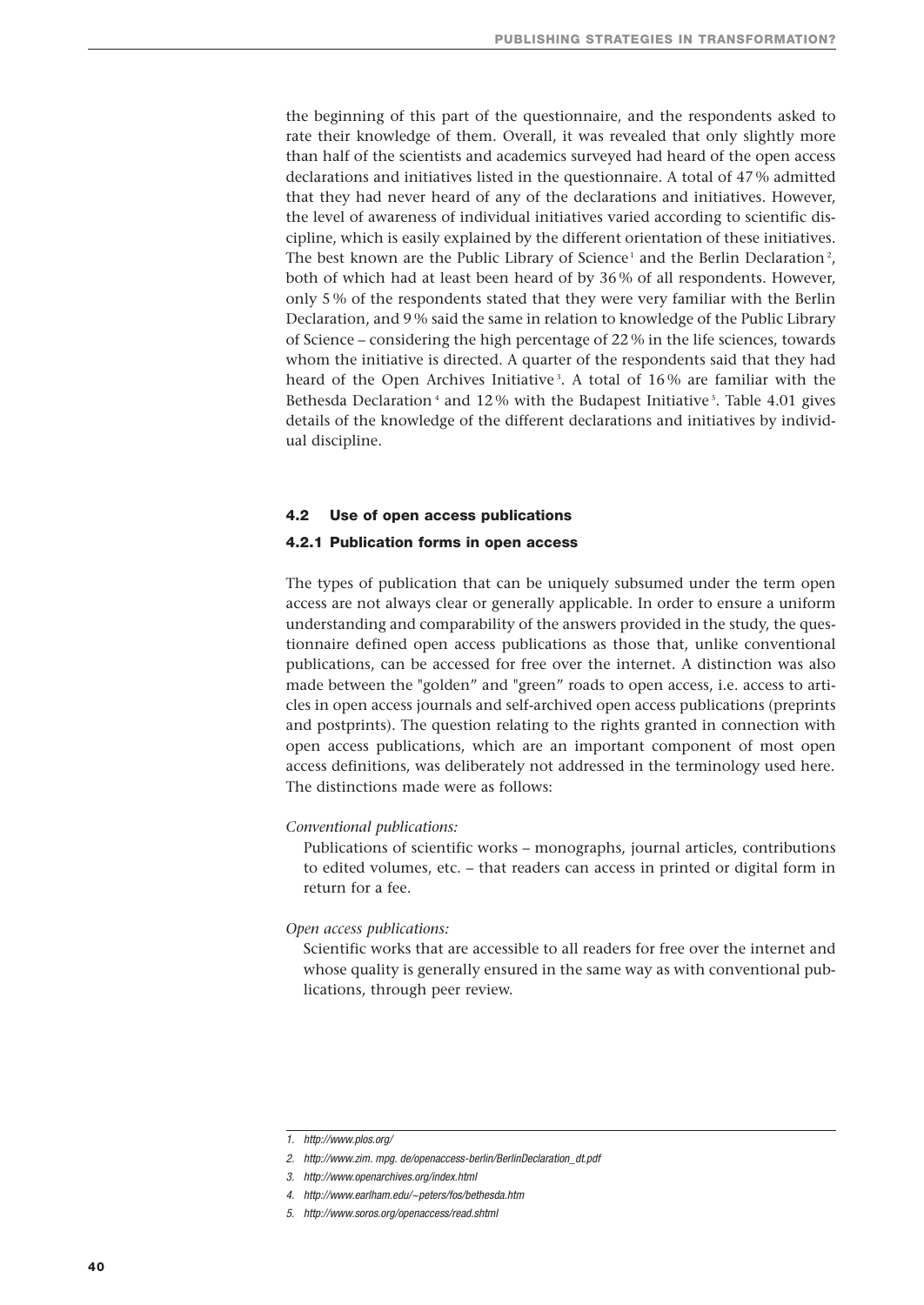Open access publications are typically found in these forms:

#### *Open access journal articles*

Peer-reviewed scientific articles that can be accessed for free by readers via special internet journals.

#### *Electronic postprints*

Originally conventional publications that, after initial publication, are placed on the internet by their authors where they can be accessed for free.

#### *Electronic preprints*

Advanced publications of scientific studies that have not yet undergone peer review, made available by their authors for free access over the internet.

#### **4.2.2 Knowledge and use of open access journals**

Approximately 38 % of the research scientists surveyed are familiar with open access journals (cf. Table 4.02). Divided into scientific discipline, this reveals the following distribution:

- > In the humanities and social sciences 42 % of the humanities scholars are familiar with open access journals, compared to 36 % of the social and behavioural scientists. A total of 53 % of the historians and about 50 % each of the fine arts academics, linguists and educationalists use open access journals.
- > In the life sciences 52 % of the biologists and 46 % each of the medical biologists and agriculturalists, forestry scientists, horticulturalists and veterinarians are familiar with open access journals. In the natural sciences the level of awareness varies from 43 % in the geosciences, to 46 % in mathematics and 47 % in physics. These journals are much less well known in the field of chemistry. Only 29 % of the chemists surveyed said that they knew of any open access journals.
- > Compared to other scientific disciplines, the level of awareness of open access journals in the engineering sciences is relatively low. In electrical engineering, computer science and system engineering, 34 % of the respondents know of this form of publication; the highest percentage here is among computer scientists, at 51 %. In mechanical engineering and production engineering, 31 % of the scientists said they knew about open access journals, compared to just 13% in the area of heat energy technology and process engineering. In the areas of civil engineering and architecture this type of publication is completely unknown.

#### **Table 4.02**

| Knowledge of open access journals - by scientific discipline<br>(in percent) |      |           |       |  |  |  |
|------------------------------------------------------------------------------|------|-----------|-------|--|--|--|
| Scientific discipline                                                        | Yes  | <b>No</b> | Total |  |  |  |
| Humanities and Social Sciences                                               | 38.9 | 61.1      | 100.0 |  |  |  |
| Life Sciences                                                                | 47.6 | 52.4      | 100.0 |  |  |  |
| Natural Science                                                              | 40.3 | 59.7      | 100.0 |  |  |  |
| <b>Engineering Sciences</b>                                                  | 24.2 | 75.8      | 100.0 |  |  |  |
| Total                                                                        | 38.3 | 61.7      | 100.0 |  |  |  |

Basis: 1,028; No response: 32

Question 11: Are you familiar with any open access journals in your research area?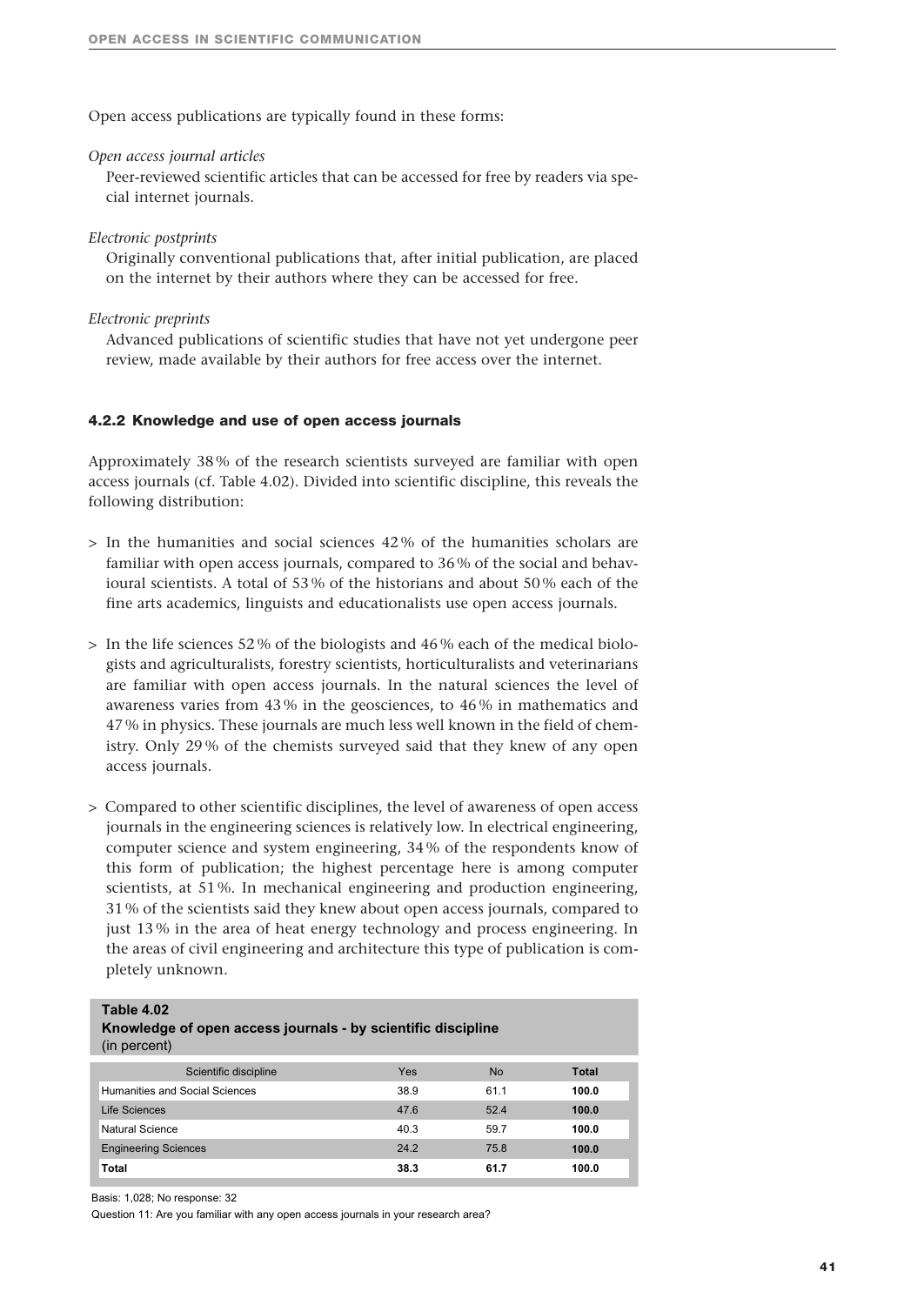#### **Table 4.03: Most important scientific open access journals**

(Number of mentions)<sup>1</sup>

| Title of Open Access Journal                                                        | Number of<br><b>Mentions</b> |
|-------------------------------------------------------------------------------------|------------------------------|
| <b>Humanities and Social Sciences</b>                                               |                              |
| H-Soz-u-Kult - Kommunikation und Fachinformation für die Geschichtswissenschaften   | $\overline{7}$               |
| sehepunkte                                                                          | 5                            |
| Zeithistorische Forschungen. Studies in Contemporary History                        | $\overline{4}$               |
| Forum Qualitative Sozialforschung                                                   | 4                            |
| Zeitenblicke                                                                        | 3                            |
| The Bryn Mawr Classical Review                                                      | 3                            |
| The British Museum Studies in Ancient Egypt and Sudan (BMSAES)                      | $\overline{2}$               |
| Forum historiae juris                                                               | $\overline{2}$               |
| Göttinger Forum für Altertumswissenschaft                                           | $\overline{2}$               |
| Historicum                                                                          | $\overline{2}$               |
| <b>Life Sciences</b>                                                                |                              |
| Public Library of Science - Biology                                                 | 17                           |
| Public Library of Science - unspez.                                                 | 9                            |
| <b>BioMed Central</b>                                                               | 3                            |
| The Journal of Clinical Investigation                                               | 3                            |
| <b>German Medical Science</b>                                                       | 3                            |
| The Journal of Biological Chemistry online k                                        | 3                            |
| Journal of Biology                                                                  | 3                            |
| Journal of Neuroscience <sup>k</sup>                                                | $\overline{2}$               |
| Science Magazine                                                                    | 2                            |
| <b>BMC Biology (BioMed Central)</b>                                                 | $\overline{2}$               |
| <b>Natural Science</b>                                                              |                              |
| New Journal of Physics                                                              | 23                           |
| Documenta Mathematica                                                               | 7                            |
| Atmospheric Chemistry and Physics (ACP)                                             | $\overline{4}$               |
| e-Polymers                                                                          | 4                            |
| <b>Optics Express</b>                                                               | $\overline{4}$               |
| Annals of Mathematics <sup>k</sup>                                                  | 3                            |
| Advances in Theoretical and Mathematical Physics k                                  | $\overline{2}$               |
| <b>Condensed Matter Physics</b>                                                     | 2                            |
| Geometry & Topology                                                                 | $\overline{2}$               |
| <b>BMC Structural Biology (BioMed Central)</b>                                      | 2                            |
| <b>Engineering Sciences</b>                                                         |                              |
| Journal of Artificial Intelligence Research                                         | 6                            |
| Chicago Journal of Theoretical Computer Science <sup>k</sup>                        | 3                            |
| Journal of Machine Learning Research                                                | $\overline{2}$               |
| Electronic Colloquium on Computational Complexity                                   | $\overline{2}$               |
| Logical Methods in Computer Science                                                 | 2                            |
| Journal of Artificial Societies and Social Simulation                               | $\mathbf{1}$                 |
| European Plastic News                                                               | 1                            |
| <b>SIGKDD Explorations</b>                                                          | $\mathbf{1}$                 |
| The Internet Journal of Medical Simulation                                          | 1                            |
| Agricultural Engineering International: The CIGR Journal of Scientific Research and |                              |

1 Some of the journals named as open access journals by the scientists and academics in the study are only partially available free of charge on the Internet (as at April 2005). In this case older issues are usually free, but payment is required for the latest issue or issues published in the current year. Titles affected are marked with the superscript 'k' to indicate payment (sometimes) required. Journal titles that can only be accessed free of charge under certain conditions (for example membership of an institution) and journals which only provide abstracts for free were mentioned relatively frequently, but were not included in this summary table.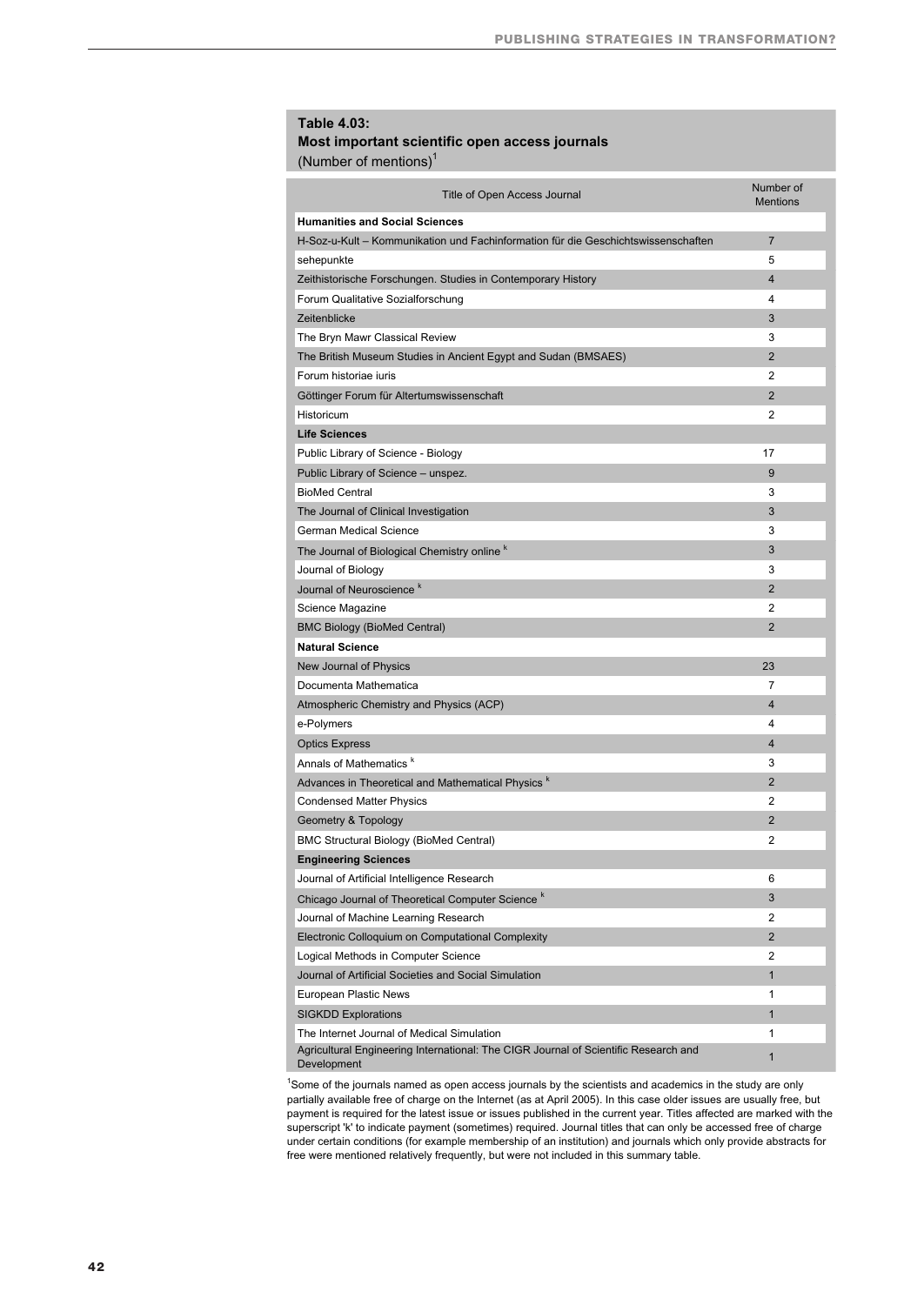Established research scientists are more familiar with open access journals than young researchers. The difference in the natural sciences and life sciences is around 13 %, in the engineering sciences around 14 %. Clearer differences are shown in the humanities and social sciences, in which 43 % of the established researchers know of these journals, but only 20 % of the young researchers.

An overview of the subject-specific open access journals regarded by respondents as particularly important, broken down by scientific discipline and including naming frequency, is given in Table 4.03. Taking into account any multiple references to individual journals by the different scientific disciplines, the total number of periodicals named was as follows: 64 in the humanities and social sciences, 69 in the life sciences, 91 in the natural sciences, and 57 in the engineering sciences.

Of the 381 research scientists who knew of open access journals, 360 provided information about how frequently they used this form of publication. Accordingly, around 83 % accessed their information more or less frequently from open access journals (cf. Figure 4-1).

The use made of these journals in the individual scientific disciplines varies considerably: Most users of open access journals are to be found in the natural sciences, closely followed by respondents from the engineering sciences – although the latter have a higher frequency of use (allowing for the fact that general awareness of open access journals in the engineering sciences is quite low, cf. Table 4.02). In the life sciences and in the humanities and social sciences, the use of open access journals and frequency of use by individual researchers falls slightly. The highest portion of scientists who are familiar with open access journals but do not use them can be found in the humanities and social sciences, at 23 %.

*Most users of open access journals can be found in the natural sciences*

Complementary to the question on use and frequency of use is the question on publishing practices in open access amongst the research scientists surveyed.



Basis: 381 respondents, who know other OA Journals in their Research Area No response: 21

Question 13: How often do you use open access journals as a source of information?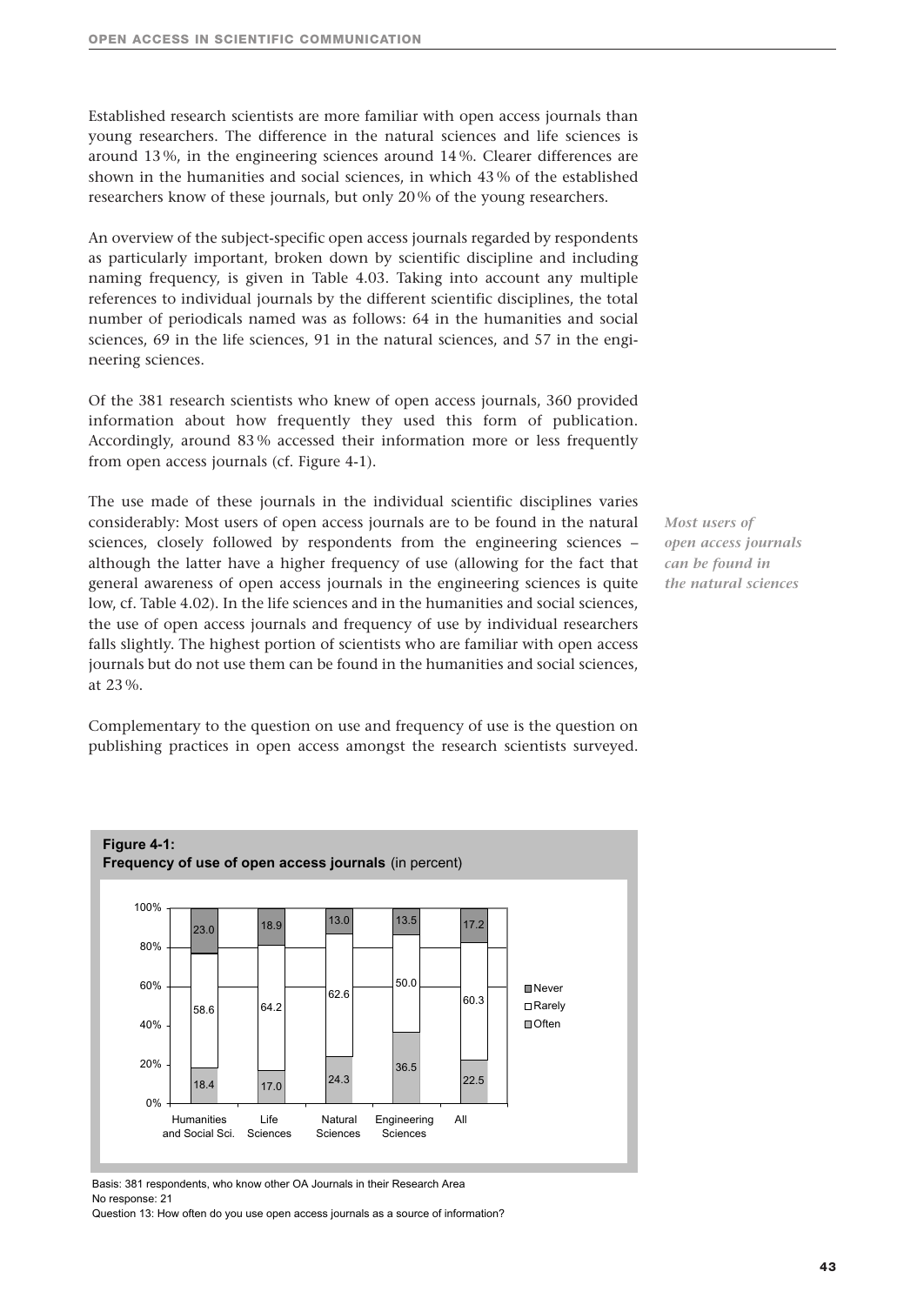According to their own statements, a total of only 122 respondents have ever published one or more articles in open access journals. (cf. Figure 4-2)

*In comparison to overall publishing activity, only a few articles in open access journals* If a comparison is made between the figures presented in section 3.1 concerning the total number of journal articles published in the last five years with the number of articles published in open access, a clear difference emerges: While each of the scientists surveyed published an average of around 19 specialist articles during this period, the number of contributions to open access journals was on average less than one (cf. Table 4.04).

Most publications in open access journals were in the field of the natural sciences; natural scientists are therefore in first place, even in comparison to the total number of articles they publish, followed by respondents from the engineering sciences. The fewest number of articles in open access journals came from the humanities and social sciences.



**Figure 4-2: Knowledge and use of open access journals** (number of respondents)

#### **Table 4.04:**

#### **Total number of journal articles published during the last five years**  (arithmetic mean and standard deviation)

|                                     |   | <b>Humanities</b><br>and Social<br><b>Sciences</b> | Life<br>Sciences | Natural<br>Sciences | Engineering<br><b>Sciences</b> | Total |
|-------------------------------------|---|----------------------------------------------------|------------------|---------------------|--------------------------------|-------|
| Total number of<br>journal articles | m | 13.0                                               | 21.0             | 22.9                | 17.9                           | 19.1  |
|                                     | s | 13.3                                               | 17.6             | 19.8                | 20.5                           | 18.5  |
| Of which in open<br>access journals | m | 0.2                                                | 0.3              | 0.8                 | 0.6                            | 0.5   |
|                                     | s | 0.5                                                | 1.5              | 3.7                 | 2.1                            | 2.4   |
| Count (n)                           |   | 203                                                | 217              | 280                 | 202                            | 902   |

Basis: 1,028; No response: 126

Question 14: In the last five years: how many articles have you published ? Do these include any that have appeared in open access journals?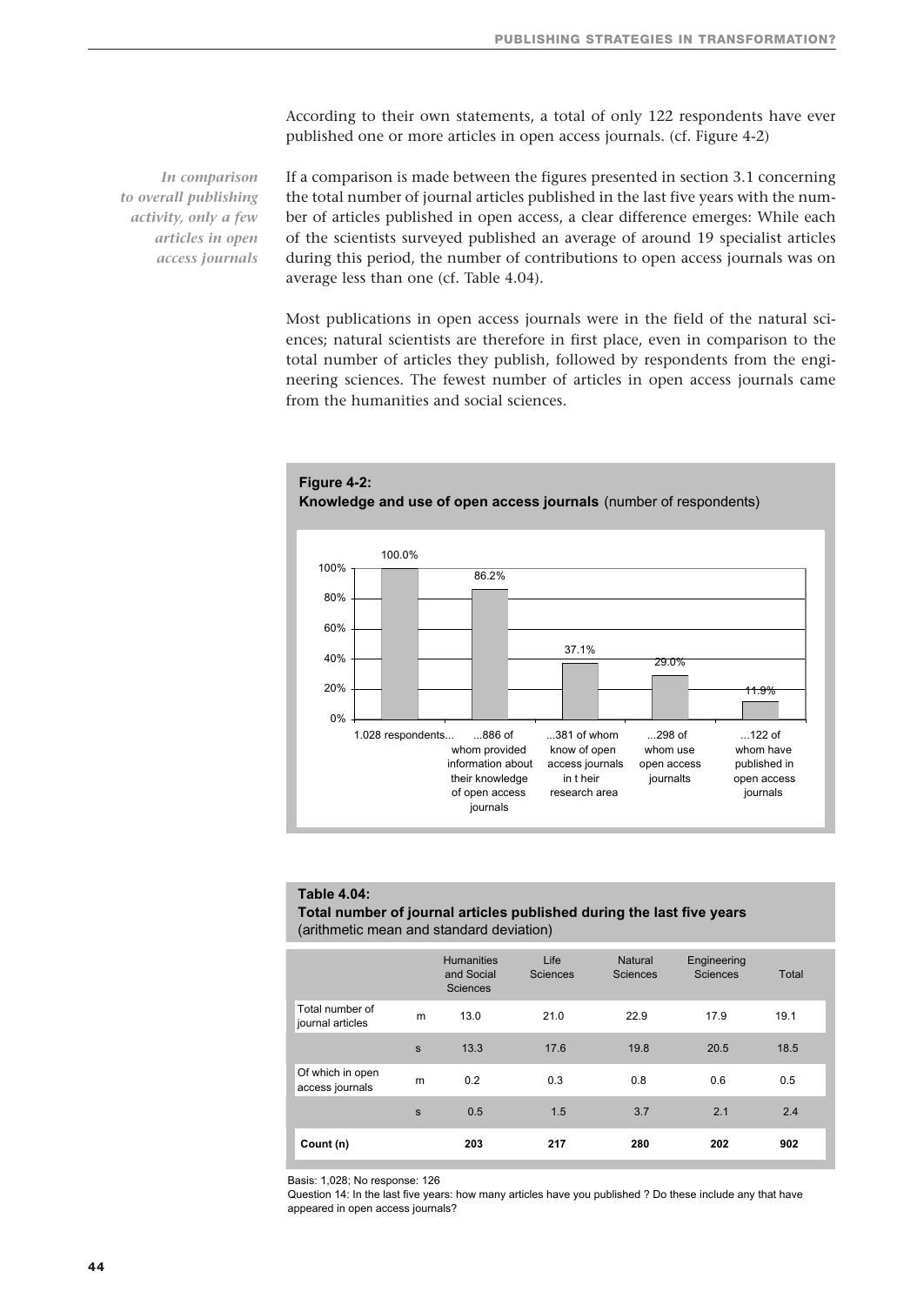#### **4.2.3 Free postprints (secondary publications)**

Self-archiving, the process in which authors provide their scientific work on the internet for free following conventional publication, plays a larger role than publication in open access journals. Here authors not only make journal articles accessible free of charge, but other publications as well. In all 317 respondents had used this method of making their studies available in open access.

The percentage of this type of secondary publication varies between the scientific disciplines and individual types of publication (cf. Table 4.05). In the case of journal articles, the order of importance among the disciplines is similar to that of publication in actual open access journals. Natural scientists use the method of postprint publication for journal articles the most frequently. Approximately 20 % of the articles originally published in conventional form are republished on the internet, compared to 18 % in the engineering sciences, 13 % in the life sciences, and just 6 % in the humanities and social sciences.

Contributions in conference proceedings and edited volumes and monographs are additionally published in open access especially often by engineering scientists. More than a quarter of engineering contributions in conference proceedings and 16 % of the articles in edited volumes are made accessible free of charge in this way. The percentage for monographs is nearly 15 %.

A differentiated analysis reveals that the proportion of studies published secondarily as postprints can vary considerably between specialist fields and subjects:

> In the humanities and social sciences, it is mostly social and behavioural scientists who use the option of secondary open access publication for their academic studies. While they make around 9 % of the articles published in journals available for free on the internet, this is done by only 3 % of the humanities scholars surveyed <sup>1</sup>.

#### **Table 4.05:**

**Percentage of articles published by scientific publishers in conventional form that have also been published on the Internet** 

**(**arithmetic mean of percentage value)

|                                 | <b>Humanities</b><br>and Social<br><b>Sciences</b> | Life<br><b>Sciences</b> | Natural<br>Sciences | Engineering<br>Sciences | <b>Total</b> |
|---------------------------------|----------------------------------------------------|-------------------------|---------------------|-------------------------|--------------|
| Journal articles                | 5.9                                                | 12.3                    | 20.1                | 17.6                    | 14.4         |
| Papers in proceedings           | 7.7                                                | 4.4                     | 20.4                | 26.0                    | 16.5         |
| Contributions in edited volumes | 3.5                                                | 4.5                     | 12.9                | 16.2                    | 8.6          |
| Monographs                      | 2.7                                                | 5.4                     | 15.0                | 14.7                    | 7.7          |
| Other publications              | 5.9                                                | 9.1                     | 20.0                | 28.6                    | 13.3         |
| Total (n)                       | 59                                                 | 60                      | 104                 | 94                      | 317          |

Basis: 317 respondents had published postprints; No response: 0

Question 16: In some cases, scientific publishers allow articles that have already been published conventionally to be republished on the Internet (electronic postprints) - e.g. on author's homepage, institute homepage, etc. In the last five years: how much of your work have you published in conventional media, in other words used publishers to offer them to readers in printed or digital form against payment, and how many of these have you (or your publishers) also made available for free access on the Internet?

*1. On this and the following table series: Deutsche Forschungsgemeinschaft (2005). Publikationsstragien im Wandel. Tabellenband. http://www.dfg.de/zahlen\_und\_fakten/ evaluation by research area, in particular Table 16c*

*Self-archiving, the process in which authors provide their scientific work on the internet for free following conventional publication, plays a larger role than publication in open access journals*

*Approximately one-fifth of the articles originally published in conventional form are republished on the internet*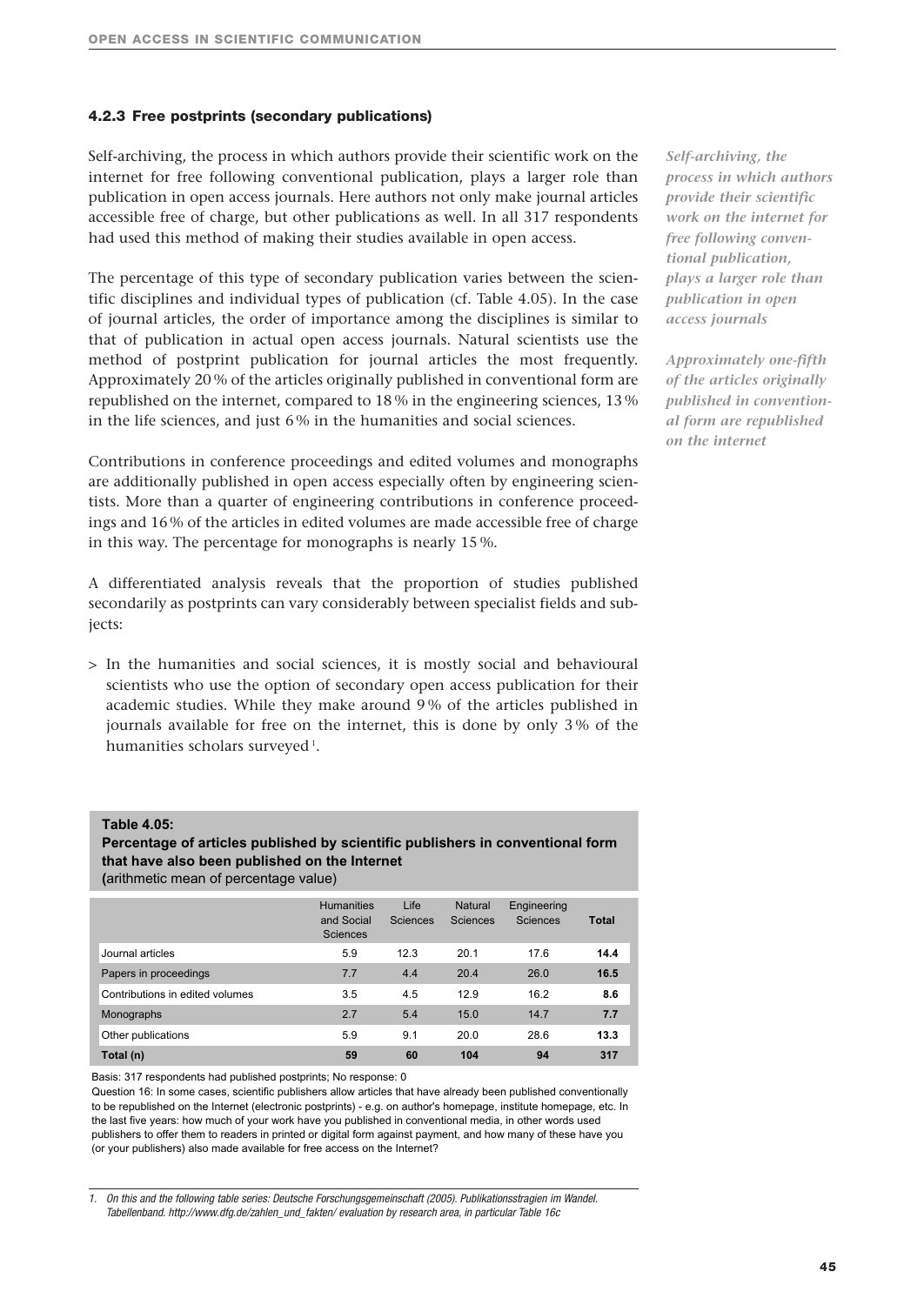- > Among the life scientists it is biologists in particular, who make 17 % of their journal articles available as postprints; in medicine the proportion is 8 %, and among agriculturalists and forestry scientists, horticulturalists and veterinarians 7 % of journal articles published conventionally are republished as electronic postprints in open access. The latter republish around 9 % of their articles that have previously appeared in proceedings via electronic media, among biologists this is 7 %, for medical biologists 1 %. Amongst biologists, the preferred method of secondary publication of other forms of publication is usually the internet.
- > In the natural sciences, it is above all researchers in the field of mathematics who republish a large number of their studies over the internet. According to respondents' statements, 32 % of their journal articles, 33 % of their papers in proceedings and 27 % of their contributions to edited volumes are accessible for free as secondary publications on the internet. Physicists make around 25 % of their independent publications available again in open access, thereby achieving for monographs, almost as high a rate of secondary publication as mathematicians for journal articles (31 %).
- > In the engineering sciences it is the computer scientists who stand out, with two-thirds of their articles in conference proceedings, 46 % of their journal articles, almost 42 % of their contributions to edited volumes and nearly 24 % of their monographs republished on the internet.

Young researchers are more likely to make their studies available as free secondary publications than established research scientists. While around 13 % of young researchers provide secondary publications over the internet, only 6 % of established researchers do.

Postprints can be made available to readers as free secondary publications of scientific articles in various ways. Publishing opportunities include one's own

| <b>Suitable places to publish electronic postprints</b> (in percent) |                                                    |                         |                            |                         |       |  |  |  |  |  |
|----------------------------------------------------------------------|----------------------------------------------------|-------------------------|----------------------------|-------------------------|-------|--|--|--|--|--|
|                                                                      | <b>Humanities</b><br>and Social<br><b>Sciences</b> | Life<br><b>Sciences</b> | Natural<br><b>Sciences</b> | Engineering<br>Sciences | Total |  |  |  |  |  |
| Author's homepage                                                    | 70.3                                               | 63.6                    | 77.0                       | 78.0                    | 72.3  |  |  |  |  |  |
| Institute homepage                                                   | 51.6                                               | 62.4                    | 55.7                       | 73.9                    | 60.5  |  |  |  |  |  |
| University server<br>(library, computer centre)                      | 51.9                                               | 57.8                    | 44.1                       | 44.4                    | 49.5  |  |  |  |  |  |
| Subject/discipline-specific archive on<br>the Internet               | 79.7                                               | 77.6                    | 82.1                       | 70.8                    | 78.0  |  |  |  |  |  |
| Count (n)                                                            | 202                                                | 214                     | 259                        | 191                     | 866   |  |  |  |  |  |

#### **Table 4.06:**

#### **Suitable places to publish electronic postprints** (in percent)

Basis: 1,028; No response: 162

Question 17: If publishers allowed conventional publications also to be published for free access on the Internet, where in your opinion would be the best place for this? (Answer category 1= 'very suitable' to 5 = 'not at all suitable'; categories 1 and 2 combined).

*<sup>1.</sup> Vgl. zu diesen und den nachfolgenden Ausführungen Tabellenband: Deutsche Forschungsgemeinschaft (2005). Publikationsstrategien im Wandel? Tabellenband. http://www.dfg.de/zahlen\_und\_fakten/ Auswertungen nach Fachgebiet, insbesondere Tabelle 16c*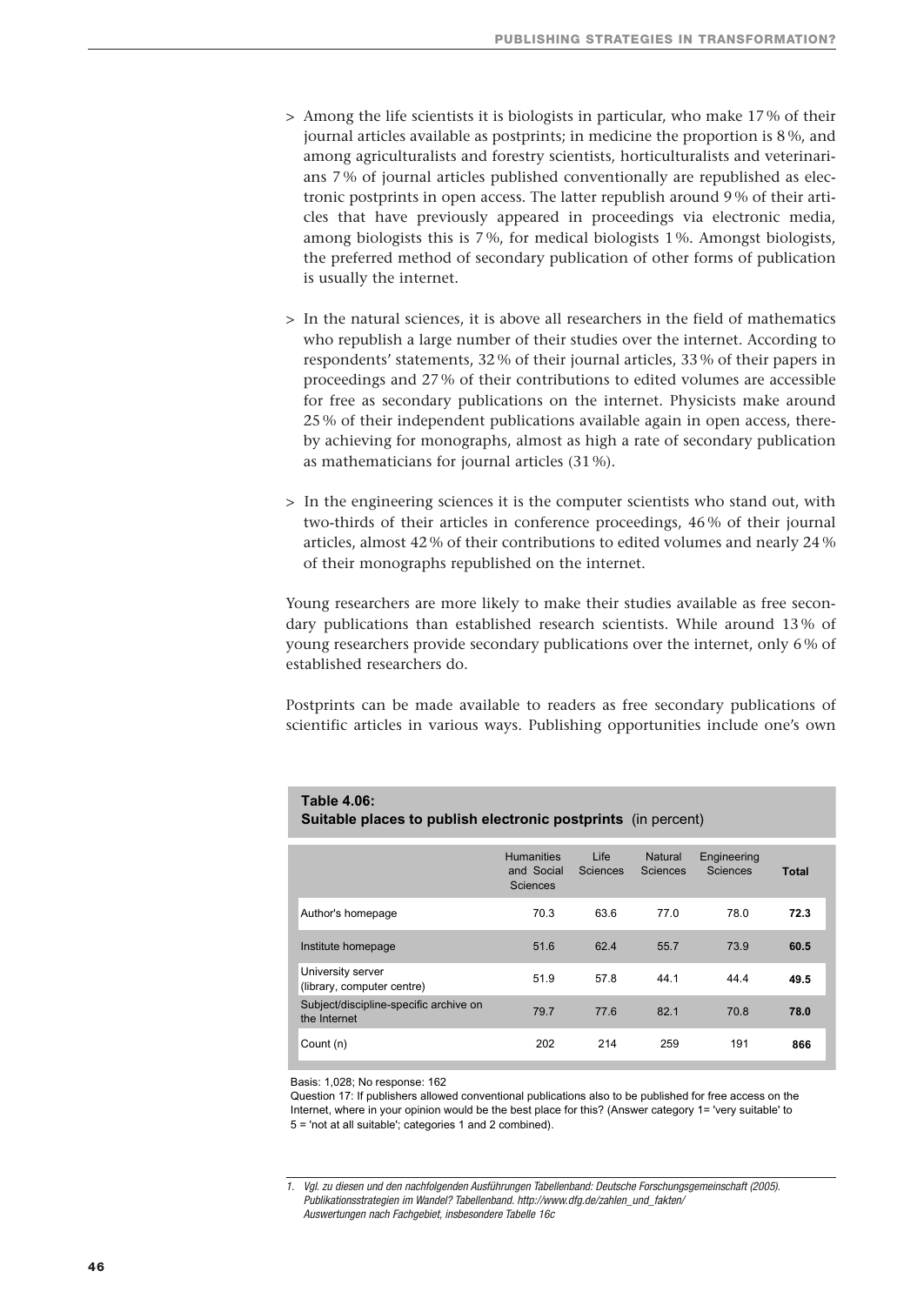homepage or the website of the institution of employment, university servers or subject-specific internet archives. In answer to the question of what is the best place on the internet for secondary publications, most researchers argued in favour of a subject or discipline-specific archive (cf. Table 4.06).

The second most popular places for presentation were the author's own homepage, followed by the website of their institution where they work and university document servers. Only engineering scientists believe that publishing postprints on the author's or institute's own website is better than publishing in subject-specific internet archives.

#### **4.2.4 Preprints in open access**

Preprint archives enable scientific studies to be made available to a wider public before final publication. A total of 29 % of the scientists surveyed had heard of these archives. This amounted to approximately half of the natural scientists, about one-quarter of the life scientists, only around one-fifth of the engineering *Only a quarter of the scientists surveyed are familiar with preprint servers*



Basis: 1.028; No response : 174

Question 18: In some subjects it is possible to make interim results of scientific research available in an electronic archive for downloading free of charge from the Internet (preprints). Do you know of any such electronic archives in your subject?

#### **Table 4.07:**

| Number of preprints of scientific studies in electronic archives |  |
|------------------------------------------------------------------|--|
| (arithmetic mean and standard deviation)                         |  |

|                           | <b>Humanities</b><br>and Social<br><b>Sciences</b> | Life<br><b>Sciences</b> | Natural<br><b>Sciences</b> | Engineering<br><b>Sciences</b> | <b>Total</b> |
|---------------------------|----------------------------------------------------|-------------------------|----------------------------|--------------------------------|--------------|
| Arithmetic mean           | 6.7                                                | 4.6                     | 13.1                       | 4.1                            | 9.9          |
| <b>Standard deviation</b> | 5.8                                                | 4.9                     | 11.4                       | 3.0                            | 10.2         |
| Count (n)                 | 15                                                 | 21                      | 86                         | 19                             | 141          |

Basis: 149 respondents who know of electronic preprint archives in their subject (filter from Question 18) No response: 8

Question 19: In the last five years: during this period, have you yourself published any such preprints in an electronic archive? If so, how many?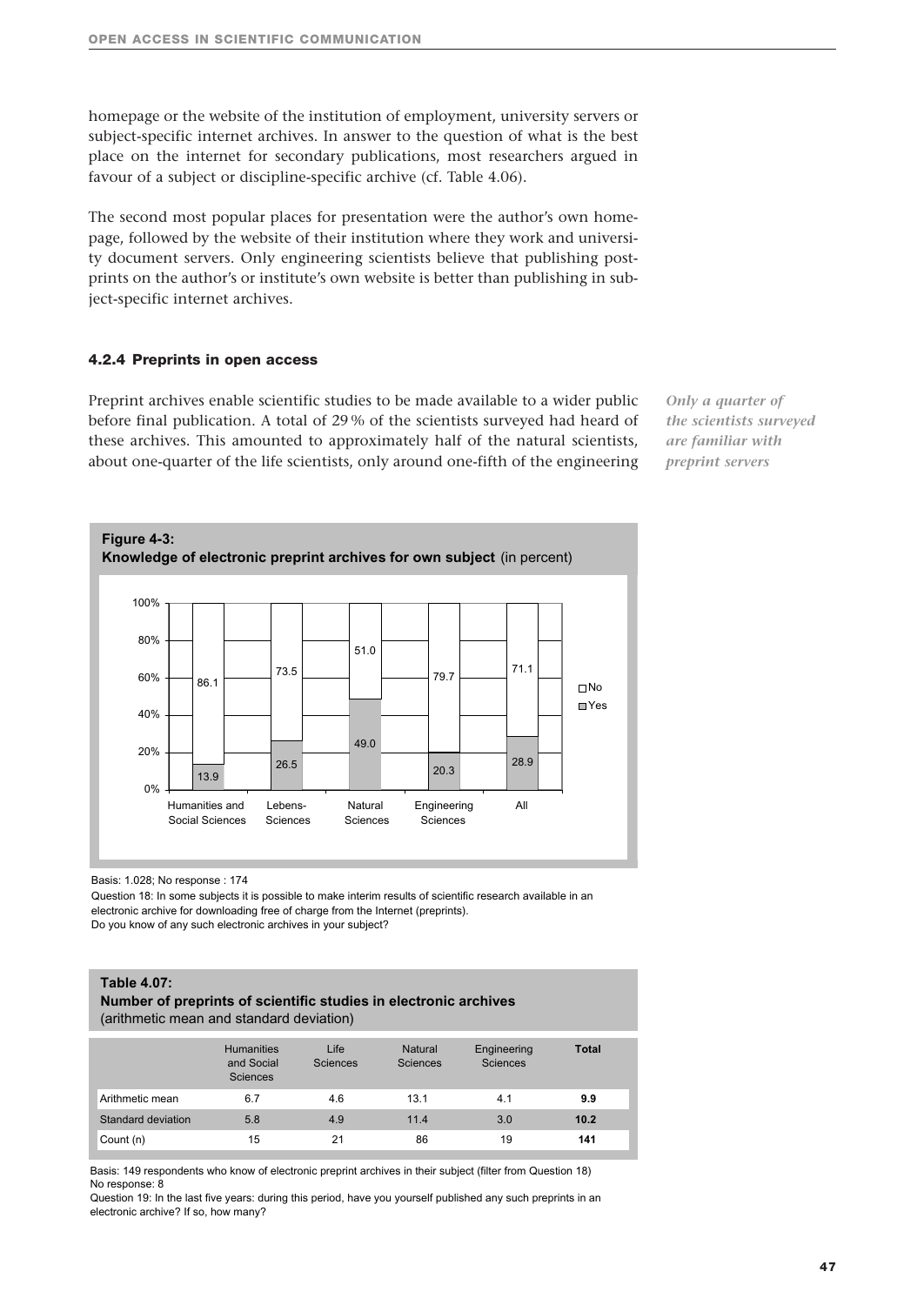scientists, and only 14 % in the humanities and social sciences, in which this form is uncommon (cf. Figure 4-3).

Of the 247 researchers who had heard of preprint archives, 239 gave information about their use: Around 62 % of these respondents had already placed electronic preprints in these archives. Natural scientists use this resource the most (71 %). Of the generally low number of humanities scholars and social scientists who knew of this method of prepublication, almost 60 % have used it to publish their work, compared to 53 % of the engineers and 50 % of the life scientists (cf. Table 4.07). A total of 141 of the scientists surveyed gave information about the publications they had already published on the internet.

On average each of these respondents had published approximately 10 studies as preprints. In the natural sciences the average is 13 studies, in the humanities and social sciences it is 7. Life scientists and engineers published an average of 5 and 4 preprints, respectively.

#### **4.3 Assessment and recommendations for open access**

In the assessment of open access a clearly ambivalent attitude amongst the respondents can be observed. From the point of view of easier access to scientific information, the respondents welcome the opportunities of this type of access and publication, but from a research organisation point of view many remain sceptical. It is noteworthy that the less experience a respondent has had of the medium, the greater the scepticism. And vice versa, the more open access is used, the fewer the reservations.

A set of scaled statements about open access was employed to obtain a general overview of views on the subject. These were mainly statements taken from the current debate. Respondents who believed that they could not give an opinion on individual aspects could note this separately. In an initial step, the various statements were reduced to five areas, which can be combined under the following keywords: Information Facilitation, Bibliographical Presence, Scientific and Organisational Reputation and Quality Assurance. Grouped into these categories, Table 4.08 first lists those statements that respondents in each scientific discipline agreed with more strongly.

The statement that open access will facilitate access to scientific studies above all for scientists and academics from developing countries largely influenced the answers listed under "Information Facilitation". This item not only had the highest approval rating of all the aspects in the first group, but overall, including in the individual scientific disciplines. Both of the other statements were a long way behind. Based on approval ratings, they lie in fifth and seventh place respectively of all the statements rated here.

*Fears that a lack of citation and poor bibliographic references in comparison to conventional publications could lead to open access publications having a negative impact on a scientist's career*

*Access to scientific studies above all for researchers from developing countries*

> In the ranking of all items, the statements grouped under the "Bibliographic Presence" category were far ahead in second, third and fourth place. Humanities scholars and social scientists and life scientists agreed most strongly with the critical views of open access listed here. However, it must be remembered, as demonstrated in other sets of questions (Table 4.02), that it is precisely these scientific disciplines that have relatively little experience with open access. These answers may be based on the fear that a lack of citation and poor bibliographic references in comparison to conventional publications would lead to open access publications having a negative impact on their professional scientific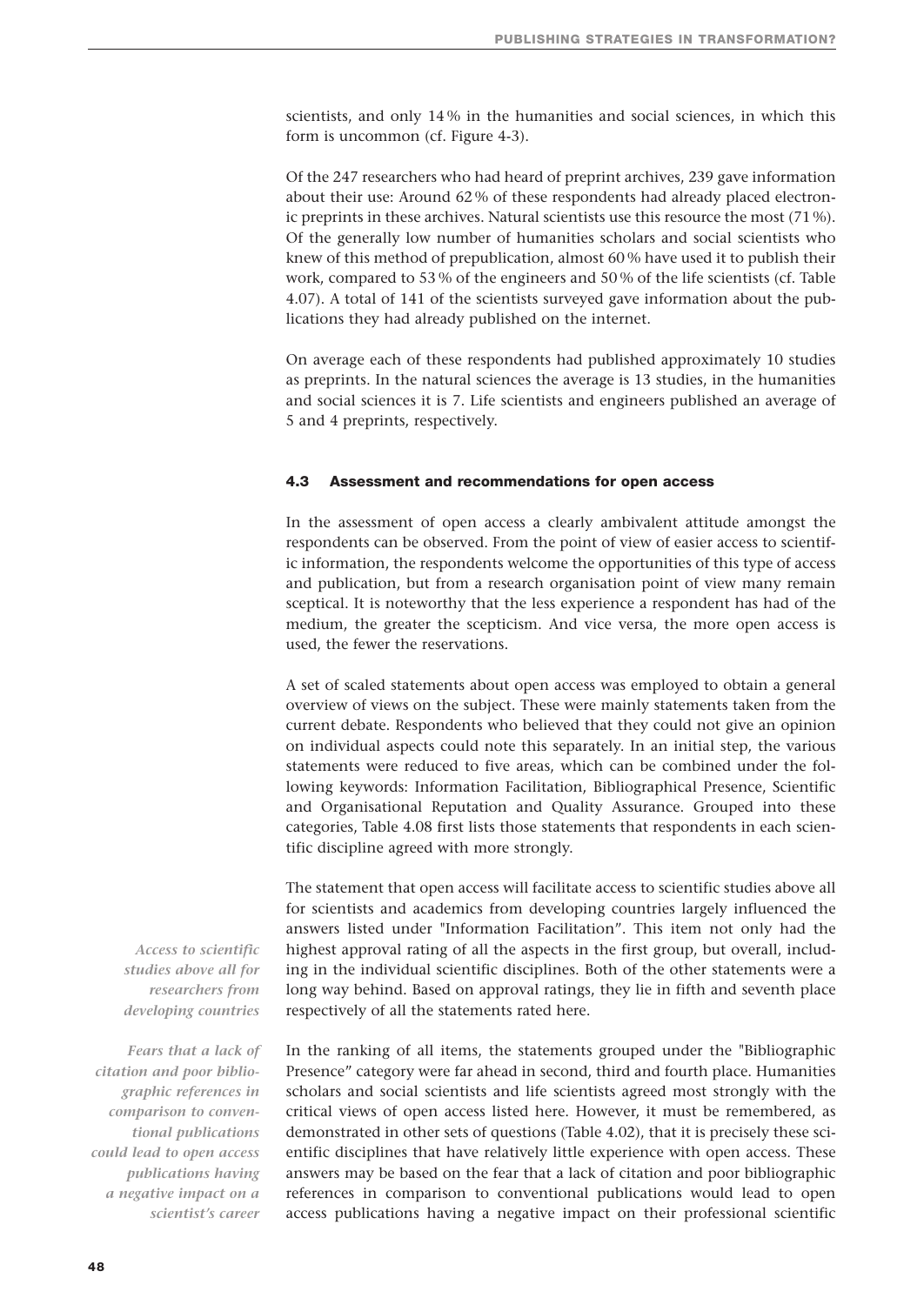career. The more these fears predominate, the more the inclination to publish in the new medium will decline. It is therefore not surprising that it is precisely the young researchers who tend to agree with these statements more than established researchers. Confirmation of this supposition can be found in the assessment of the items grouped under "Scientific and organisational reputation". With a small measure of variation between the disciplines, more than half of all respondents believed that open access publications were not taken sufficiently into account in the assessment either of scientific work or of funding proposals.

Young researchers are more likely than their established colleagues to assume a lack of consideration for open access publications in funding proposals. It is noticeable, however, that they are somewhat less likely to agree with the statement that such publications were insufficiently taken into account in the assessment of scientific studies than their established colleagues. A total of 66 % of the established researchers agreed with this statement, compared to only 63 % of the young researchers<sup>1</sup>.

With regard to the statements grouped under "Organisational Integrity", the main fear was that the long-term availability of open access publications was not guaranteed, a concern expressed by 59 % of all respondents.

#### **Table 4.08:**

#### **Agreement with various statements on the topic of open access** (in percent)

|                                                                                     | <b>Humanities</b><br>and Social<br><b>Sciences</b> | Life<br><b>Sciences</b> | Natural<br><b>Sciences</b> | Engineering<br><b>Sciences</b> | <b>Total</b> |
|-------------------------------------------------------------------------------------|----------------------------------------------------|-------------------------|----------------------------|--------------------------------|--------------|
| Facilitates access to scientific studies for researchers in<br>developing countries | 87.1                                               | 90.3                    | 86.7                       | 85.0                           | 87.3         |
| Contributes to the improvement of access to scientific knowledge                    | 68.7                                               | 74.4                    | 66.5                       | 65.9                           | 68.8         |
| Contributes to long-term change of scientific publishing industry                   | 56.7                                               | 61.1                    | 66.8                       | 58.6                           | 61.4         |
| Open access is too little known as a publishing medium                              | 85.0                                               | 82.7                    | 79.8                       | 81.3                           | 82.0         |
| Citation is rarer than with conventional publications                               | 80.1                                               | 74.8                    | 67.0                       | 71.4                           | 73.1         |
| Bibliographic referencing is rarer than with conventional works                     | 78.5                                               | 65.5                    | 66.5                       | 67.9                           | 69.8         |
| Insufficiently considered in assessment of individual scientific<br>achievement     | 67.7                                               | 70.9                    | 60.3                       | 62.4                           | 65.2         |
| Insufficiently considered in proposals for funding                                  | 59.5                                               | 68.2                    | 47.8                       | 56.0                           | 57.7         |
| Long-term availability cannot be quaranteed                                         | 66.9                                               | 56.5                    | 55.3                       | 59.3                           | 59.3         |
| Authors should have better copyright protection through licences                    | 67.4                                               | 60.0                    | 56.3                       | 49.2                           | 58.2         |
| Quality assurance is just as guaranteed as with conventional<br>publications        | 30.1                                               | 52.7                    | 38.9                       | 40.3                           | 40.2         |
| Total (n)                                                                           | 203                                                | 222                     | 272                        | 193                            | 890          |

Basis: 1,028; No response: 138

Question 20: Here we have assembled a series of statements on the topic of open access that are often mentioned in the current debate. Which do you agree with? (Answer category 1= 'strongly agree' to 5 = 'strongly disagree'; categories 1 and 2 combined).

*1. Cf. Table series: Deutsche Forschungsgemeinschaft (2005). Publikationsstrategien im Wandel. Tabellenband. http://www.dfg.de/zahlen\_und\_fakten/ assessments by research area, in particular Table 20a*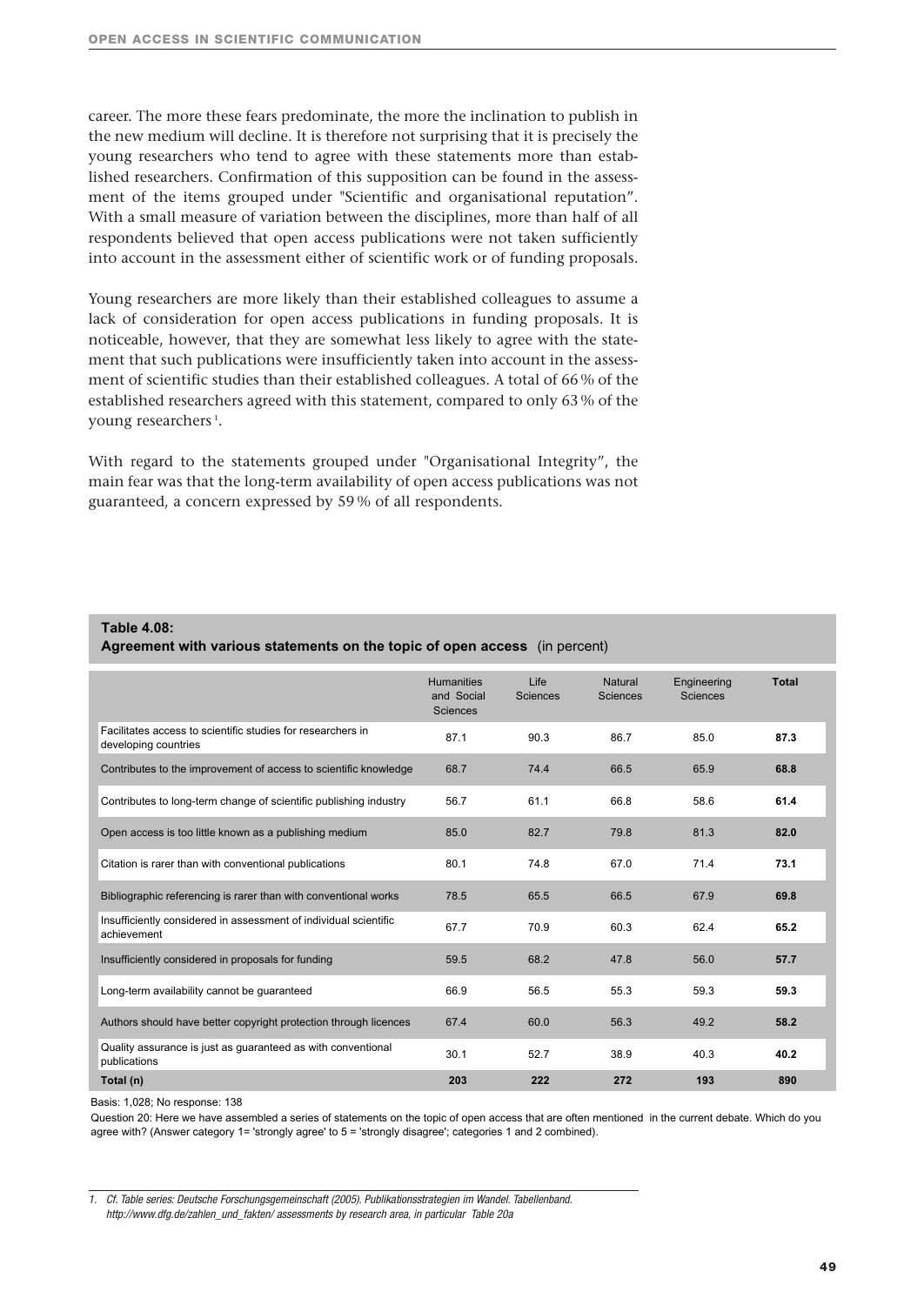Humanities scholars and social scientists in particular, who often need access to works published many years ago for their research, were among those most worried about this, at around 67 %.

Only 40 % of the researchers surveyed think that the same peer review quality can be assured for research made available in open access as for those in conventional publications. Again it was the humanities scholars and social scientists who least agreed with this statement, at only 30 %.

Table 4.09 shows that the figures given above reflect the researchers' doubts, as opposed to their actual experiences. The more experience the researchers had of open access, the lower the level of scepticism.

> That open access publications are cited or referenced in bibliographies less frequently, is confirmed by around 35 % and 31 % of experienced open access users. The number of sceptics rises markedly amongst occasional or non-users.

> Correspondingly rare was the view expressed by frequent users as opposed to other respondents, that open access publications had a worse reputation than conventional publications. However, around 46 % of respondents with experience of open access still concluded that these publications were not sufficiently taken into account in the assessment of individual scientific performance. To a lesser extent this was also considered a handicap when submitting funding proposals.

#### **Table 4.09:**

#### **Agreement with various statements on the topic of open access by user type** (in percent)

|                                                                                     | Often use open<br>access journals | Seldom use<br>open access<br>journals | Know open<br>access journals,<br>but don't use<br>them | Know no open<br>access journals<br>in my research<br>area | <b>Total</b> |
|-------------------------------------------------------------------------------------|-----------------------------------|---------------------------------------|--------------------------------------------------------|-----------------------------------------------------------|--------------|
| Facilitates access to scientific studies for researchers in<br>developing countries | 81.3                              | 91.4                                  | 95.2                                                   | 85.3                                                      | 87.1         |
| Contributes to the improvement of access to scientific<br>knowledge                 | 85.3                              | 73.2                                  | 60.5                                                   | 65.2                                                      | 68.7         |
| Contributes to long-term change in scientific publishing<br>industry                | 77.4                              | 59.9                                  | 62.8                                                   | 59.1                                                      | 61.2         |
| Open access is too little known as a publishing medium                              | 52.4                              | 75.9                                  | 78.3                                                   | 88.7                                                      | 82.1         |
| Citation is rarer than with conventional publications                               | 34.5                              | 67.3                                  | 90.0                                                   | 82.1                                                      | 73.8         |
| Bibliographic referencing is rarer than with conventional<br>works                  | 30.9                              | 67.2                                  | 88.5                                                   | 77.8                                                      | 70.7         |
| Insufficiently considered in assessment of individual scientific<br>achievement     | 45.8                              | 57.3                                  | 60.0                                                   | 72.7                                                      | 65.1         |
| Insufficiently considered in proposals for funding                                  | 34.9                              | 51.9                                  | 68.8                                                   | 64.7                                                      | 57.8         |
| Long-term availability cannot be guaranteed                                         | 37.3                              | 57.1                                  | 64.9                                                   | 63.1                                                      | 59.3         |
| Authors should have better copyright protection through<br>licences                 | 54.0                              | 53.4                                  | 62.9                                                   | 59.6                                                      | 57.7         |
| Quality assurance is just as guaranteed as with conventional<br>publications        | 62.7                              | 45.2                                  | 34.4                                                   | 32.8                                                      | 40.0         |
| Total (n)                                                                           | 69                                | 205                                   | 50                                                     | 528                                                       | 852          |

Basis: 1,028; No response: 176

Question 20: Here we have assembled a series of statements on the topic of open access that are mentioned repeatedly in the current debate. Which do you consider to be correct and which not? (Answer category 1= 'strongly agree' to 5 = 'strongly disagree'; categories 1 and 2 combined).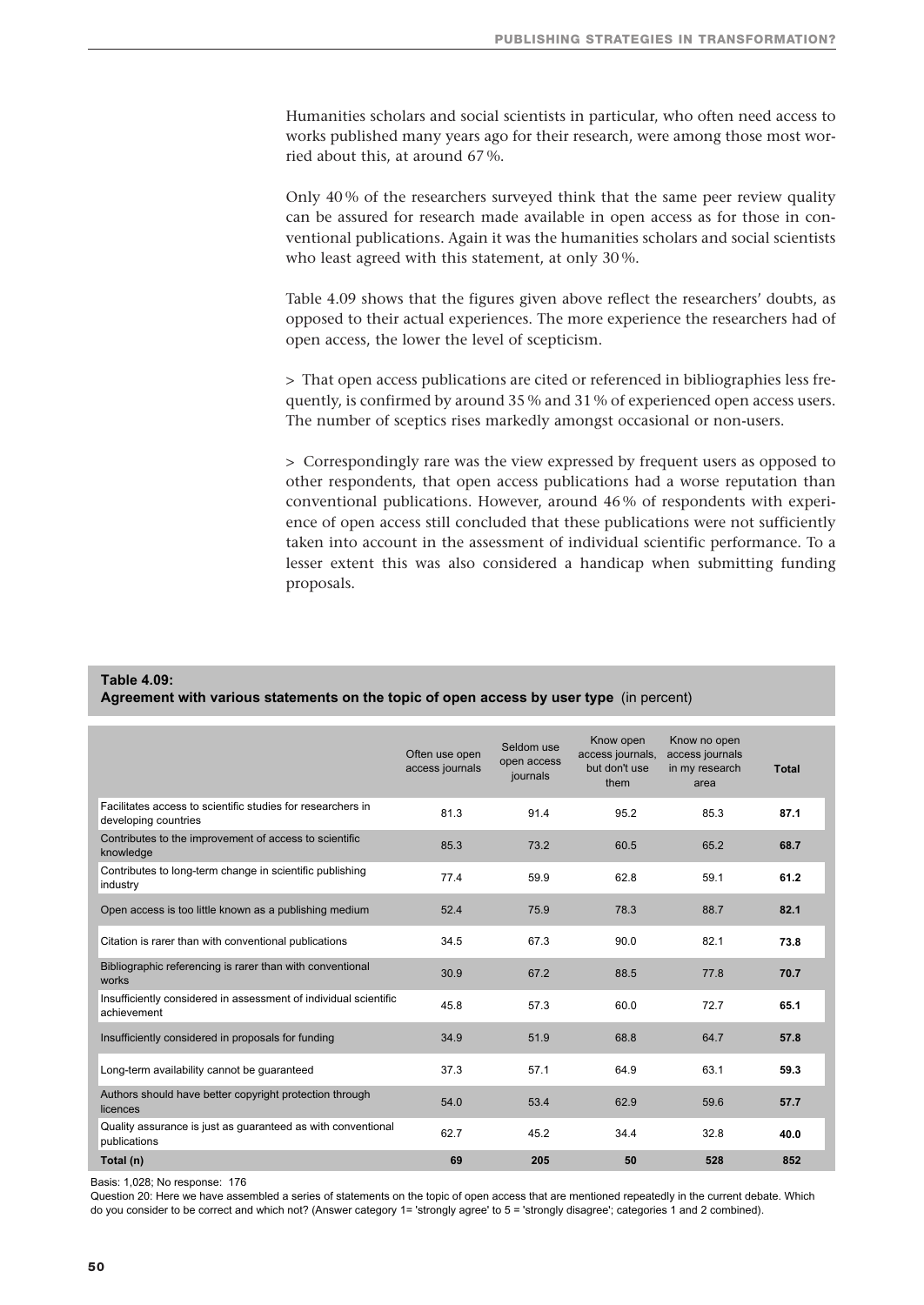> A total of 63 % of experienced users of this medium indicated that the quality of open access publications is ensured as thoroughly as for conventional publications. A level of scepticism still remains among other user groups.

> Remarkably, well over half of the respondents who have extensive experience of open access publications believe that the authors of these publications should receive more copyright protection. The assessment of this statement varies only slightly between the different types of user.

Despite relatively little experience with open access and many individual reservations, the overwhelming majority of scientists surveyed think that promoting the publication and use of scientific studies in open access is a good idea. Here differences between the scientific disciplines play a more subordinate role. In all, 82 % of all respondents argue for support (cf. Table 4.10).

*82 % of all respondents argue for support*

#### **Approval of promotion and use of scientific studies in open access** (in percent)

|            | <b>Humanities</b><br>and Social<br><b>Sciences</b> | Life<br><b>Sciences</b> | Natural<br><b>Sciences</b> | Engineering<br><b>Sciences</b> | All   |
|------------|----------------------------------------------------|-------------------------|----------------------------|--------------------------------|-------|
| Yes        | 80.7                                               | 88.2                    | 83.8                       | 73.6                           | 81.9  |
| <b>No</b>  | 19.3                                               | 11.8                    | 16.2                       | 26.4                           | 18.1  |
| Total      | 100.0                                              | 100.0                   | 100.0                      | 100.0                          | 100.0 |
| Number (n) | 228                                                | 238                     | 302                        | 216                            | 984   |

Basis: 1,028; No response: 44

**Table 4.10:**

Question 25: In principle, do you think that the publication of scientific studies in open access should be encouraged or not?

#### **Table 4.11: Preferred measures for supporting open access** (in percent)

|                                                                                                     | <b>Humanities</b><br>and Social<br><b>Sciences</b> | Life<br><b>Sciences</b> | <b>Natural</b><br><b>Sciences</b> | Engineering<br>Sciences | Total |
|-----------------------------------------------------------------------------------------------------|----------------------------------------------------|-------------------------|-----------------------------------|-------------------------|-------|
| Encourage debate about open access in<br>universities and research institutes                       | 74.0                                               | 78.9                    | 69.7                              | 69.9                    | 73.1  |
| Improve advice and information in the area of<br>open access for research scientists                | 74.1                                               | 73.7                    | 67.1                              | 68.0                    | 70.6  |
| Improve the provision of training courses and<br>publishing techniques for research scientists      | 44.7                                               | 35.2                    | 23.1                              | 25.8                    | 41.6  |
| Research scientists should be asked to make<br>their own work available on the Internet             | 70.1                                               | 69.7                    | 74.1                              | 71.2                    | 71.5  |
| Author contracts should allow free publication on<br>the Internet                                   | 67.4                                               | 65.3                    | 70.2                              | 70.6                    | 68.4  |
| Incentives for publishers to make their<br>publications available on the Internet free of<br>charge | 87.3                                               | 86.4                    | 86.4                              | 84.2                    | 86.2  |
| Set up free, centralised, discipline-specific<br>archives on the Internet                           | 80.9                                               | 71.9                    | 73.4                              | 66.0                    | 73.2  |
| Funding should be directed at competitiveness<br>with conventional journals                         | 65.5                                               | 86.3                    | 75.7                              | 69.9                    | 75.0  |
| Total (n)                                                                                           | 183                                                | 208                     | 250                               | 157                     | 798   |

Basis: 806 respondents think that open access should be encouraged (filter after Question 25) No response: 8

Question 26: Which of these measures for supporting open access do you agree with?

(Answer category 1= 'strongly agree' to 5 = 'strongly disagree'; categories 1 and 2 combined).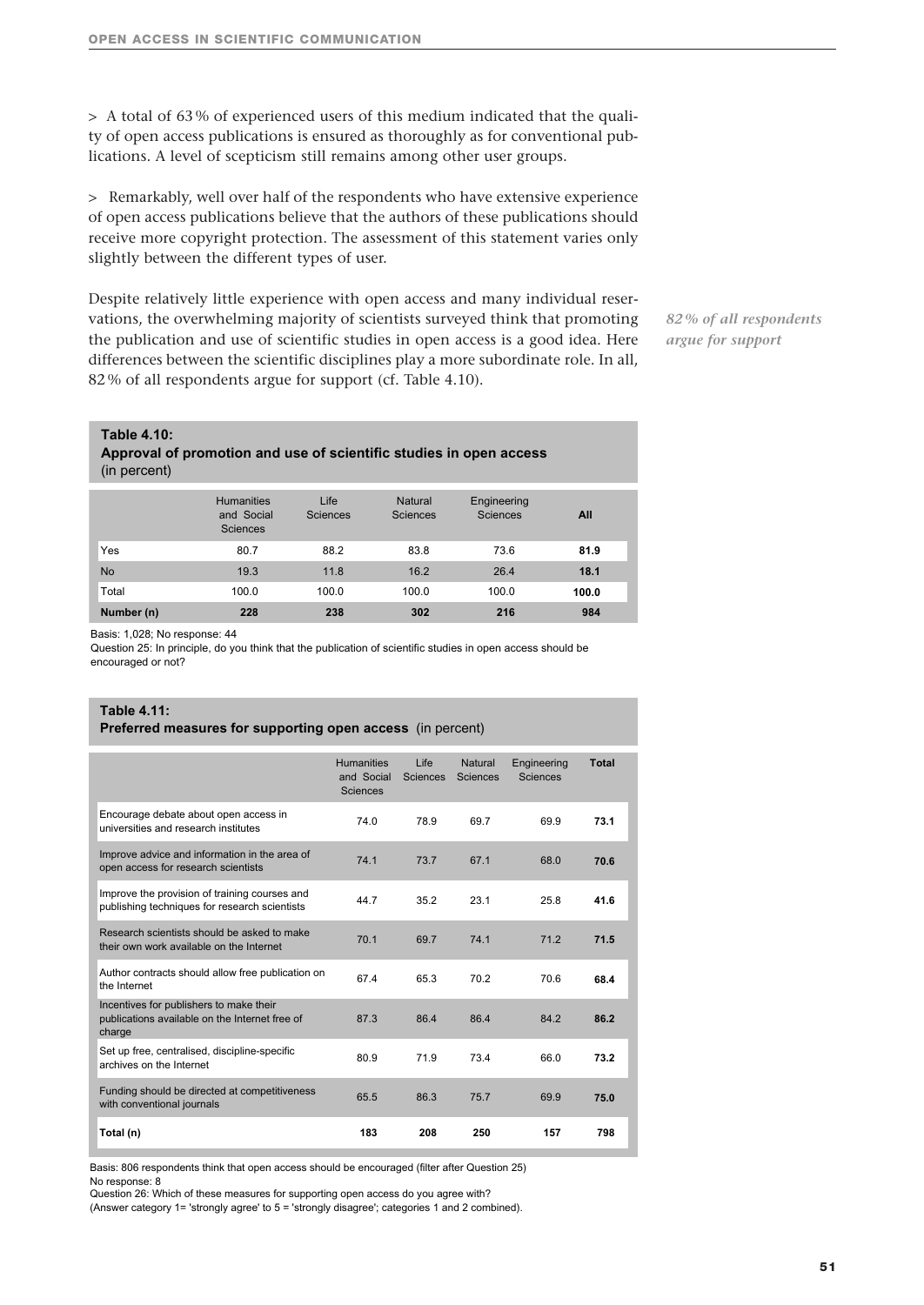To determine what form of specific support the respondents felt would be most reasonable was measured using a set of eight statements.

Grouped under these categories and differentiated by scientific discipline, Table 4.11 presents the approval ratings of respondents for the different statements.

In first place among the recommendations, and without any significant differences between the scientific disciplines, was a proposal made by around 86 % of all respondents to offer incentives to "established" publishing bodies to make the articles they publish conventionally also available free of charge on the internet. In second place was a recommendation to set up centralised, open access discipline-specific archives on the internet, where suitable research could be stored and downloaded. The highest approval rating for this idea came from the humanities scholars and social scientists and the natural scientists. In third place, and proposed mainly by humanities scholars and social scientists and life scientists, was a recommendation to promote the discussion of open access in universities and research institutes; natural and engineering scientists were less enthusiastic about this statement.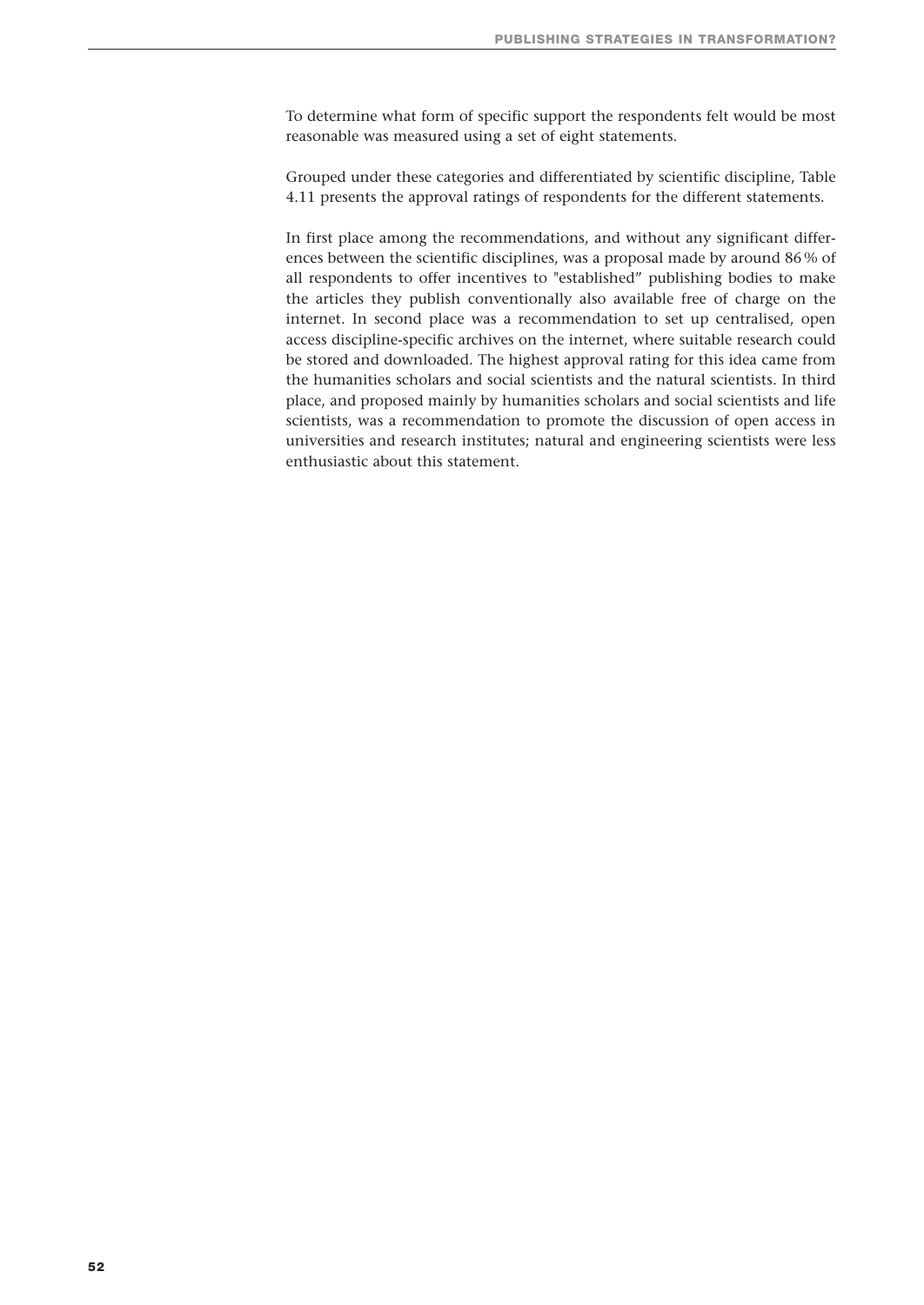### **5 Scientific publishing: cost aspects**

The subscription costs of scientific journals have risen sharply in the last few years. The literature written about the "journals crisis" also reflects on whether and how a purely electronic publication can reduce production costs and whether the business models discussed under the heading of open access can relieve the procurement budgets of libraries in particular<sup>1</sup>. Against the background of these discussions, the researchers in the study were asked to state whether, and if applicable to what extent, they had already had to contribute to the costs of publishing their work. They were also asked whether authors would be prepared to subsidise the publication of their research results out of their research budgets, in order to make these publications available for free to an interested readership. Finally, they were asked to rate various alternatives for financing open access publications.

#### **5.1 Author fees for science publications**

Around 43 % of all respondents have had to contribute once or more than once to the costs of publishing their work in scientific journals. Just over half of the 1,000 respondents (cf. Table 5.01) indicated that they had not so far had to pay any author fees. However, the differentiation between the individual scientific disciplines varies considerably.

While only about 9% of the humanities scholars and social scientists have previously had to contribute to the costs of publishing their work, the percentages were much higher in the other disciplines, with 25 % in the engineering sciences, 50 % in the natural sciences and 80 % in the life sciences.

- > Whereas 3 % of the humanities scholars have had to contribute to publication costs, this applies to 13 % of social and behavioural scientists.
- > In the engineering sciences, 30 % of the researchers in the area of heat energy technology and process engineering were the most likely to have contributed to publication costs, compared to 11 % in the area of mechanical engineering and production engineering (11 %).

| (in percent) |                                                    |                  |                            |                                |              |
|--------------|----------------------------------------------------|------------------|----------------------------|--------------------------------|--------------|
|              |                                                    |                  |                            |                                |              |
|              | <b>Humanities</b><br>and Social<br><b>Sciences</b> | Life<br>Sciences | Natural<br><b>Sciences</b> | Engineering<br><b>Sciences</b> | <b>Total</b> |
| Yes          | 8.8                                                | 79.7             | 50.3                       | 24.7                           | 42.7         |
| <b>No</b>    | 91.2                                               | 20.3             | 49.7                       | 75.3                           | 57.3         |
| <b>Total</b> | 100.0                                              | 100.0            | 100.0                      | 100.0                          | 100.0        |

**Contributions made to cost of publishing own scientific work in journals**

Basis: 1,028; No response: 28

**Table 5.01:**

Question 22: Have you ever had to pay money to publish your own work in a journal - either in open access or conventionally?

Count (n) 226 251 304 219 **1.000**

*Personal contributions to publication costs currently vary considerably between scientific disciplines*

*<sup>1.</sup> Cf.: Odlyzko, A.: The Economics of Electronic Journals. in: First Monday 1997. http://firstmonday.org/issues/issue2\_8/odlyzko/index.html*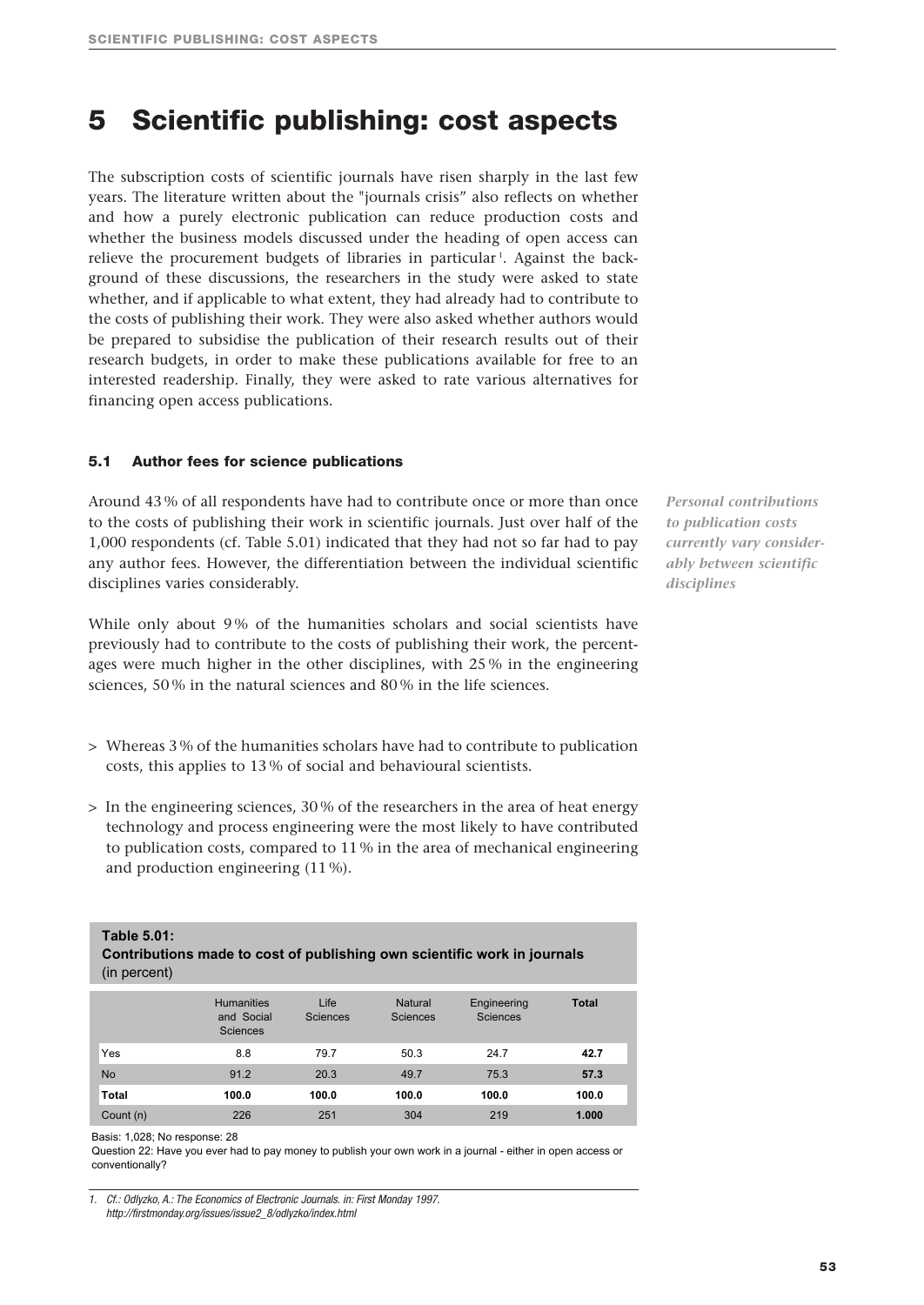- > In the natural sciences, author fees are quite common. Approximately 64 % of the geoscientists and 57 % of the physicists have had to contribute to publication costs either once or more than once, compared to just 6 % of the mathematicians.
- > Respondents in the life sciences were most often asked to contribute to their publication costs: 82 % of the medical biologists and 75 % of the biologists have had to subsidise the publication of their work. The lowest percentage – although still at 57 % – was in the agricultural and forestry sciences, horticulture and veterinary medicine.

This analysis also revealed that author fees have to be paid almost exclusively for publications in conventional journals (cf. Table 5.02). Fees for open access publications were paid by less than 2 % of all respondents.

The amount of fees required from authors in the vast majority of cases was in the range of up to  $\epsilon$  500. Certain respondents in the life sciences did however state that they had had to pay author fees as high as  $\epsilon$  4,800.

As shown in Table 5.03, the payment of author fees for open access publications is currently rare. However, the questionnaire also asked whether researchers were basically willing to contribute to publication costs out of their own research budgets, if publishing their work in this way could make it available free of charge to an interested public.

Although around 42 % of the respondents supported paying some of the publication costs out of their research budgets, 58 % rejected the idea. Once again there were significant differences between individual scientific fields, research areas and disciplines:

> Three-quarters of the 216 respondents from the humanities and social sciences who replied to the question relating to this topic rejected the idea of authors

#### **Table 5.02: Subsidies made to cost of publishing scientific work in journals**

(in percent)

|                                                                 | <b>Humanities</b><br>and Social<br><b>Sciences</b> | Life<br><b>Sciences</b> | Natural<br><b>Sciences</b> | Engineering<br><b>Sciences</b> | <b>Total</b> |
|-----------------------------------------------------------------|----------------------------------------------------|-------------------------|----------------------------|--------------------------------|--------------|
| No payment of subsidies                                         | 92.8                                               | 22.1                    | 52.2                       | 77.5                           | 60.0         |
| Extra payment only for conventional<br>journals                 | 7.2                                                | 75.3                    | 46.0                       | 21.1                           | 38.5         |
| Extra payment only for open access<br>journals                  |                                                    | 0.4                     | 0.7                        |                                | 0.3          |
| Extra payment for both conventional and<br>open access journals |                                                    | 2.2                     | 1.0                        | 1.4                            | 1.2          |
| Total                                                           | 100.0                                              | 100.0                   | 100.0                      | 100.0                          | 100.0        |
| Count (n)                                                       | 222                                                | 231                     | 289                        | 213                            | 955          |

Basis: 1,028; No response: 73

Question 22: Have you ever had to pay money to publish your work in a journal - either in open access or conventionally?

Question 23: If you have paid to publish your work - either in conventional or open access journals: please indicate how many articles and approximately how much you had to pay.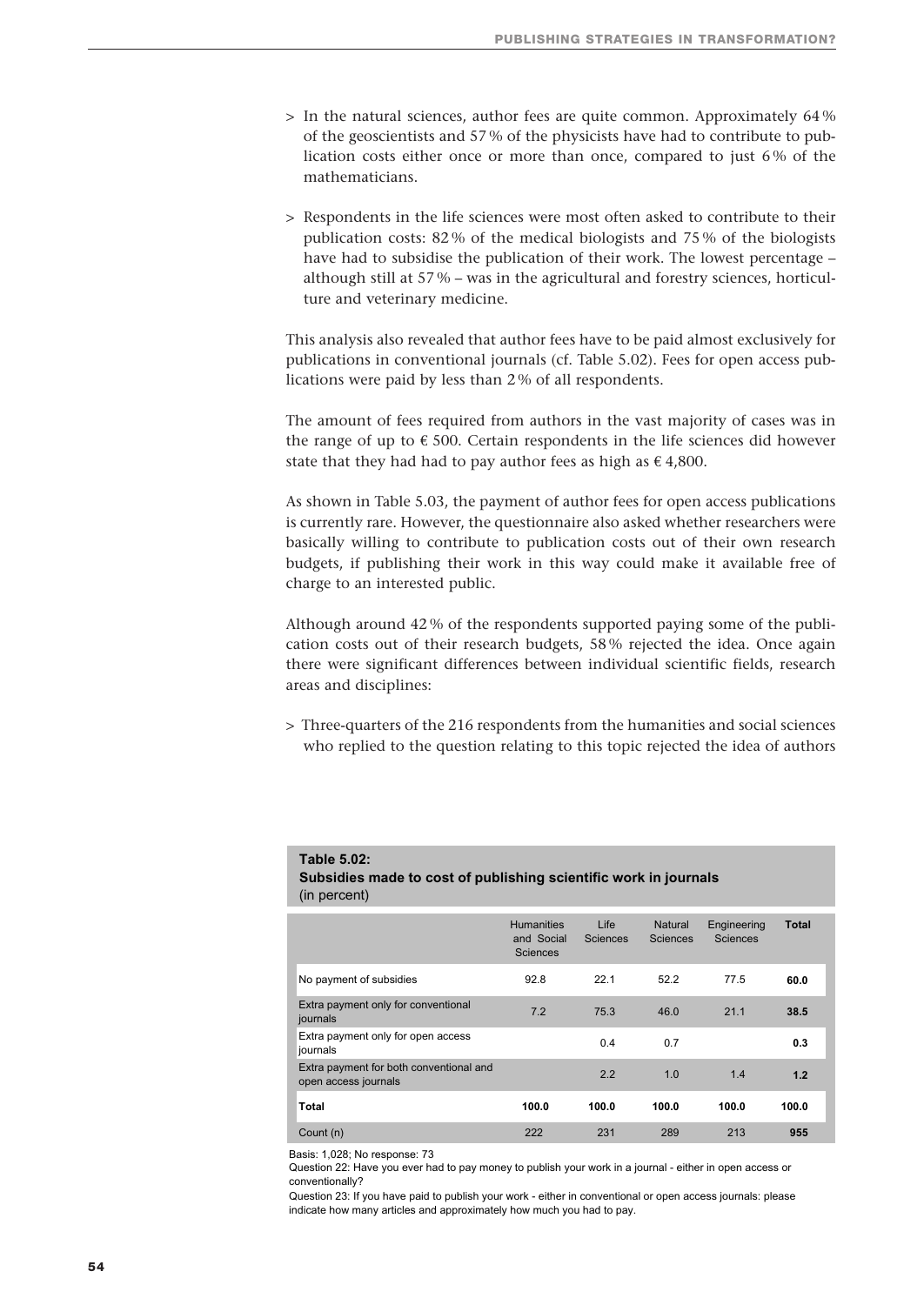contributing to the costs of open access publications. This may be due to the fact that the overwhelming majority of these respondents had not previously had to subsidise the costs of their publications in any way<sup>1</sup>.

- > Life scientists show the most willingness to contribute to open access publication costs. Above all respondents from the area of biology responded positively to this idea with 64 %. As many as 70 % of researchers in basic biology and medicine agreed.
- > Slightly fewer of the natural scientists were willing to contribute to the costs of freely accessible publications. However, the most sceptical were the mathematicians, 89 % of whom rejected this type of contribution.
- > Finally, 65 % of the engineering scientists surveyed rejected the idea of financing the costs of publishing journal articles from their own research budgets in order to make them available to interested readers free of charge. Researchers in the area of mechanical and production engineering expressed the most reservation to the idea (77 %).

If a comparison is made between the more or less normal practice in the different scientific disciplines of contributing to publication costs and the willingness to use their own research budgets for open access publication, some parallels emerge (cf. Table 5.04). In essence, it appears that the less frequently respondents had been asked to pay author fees for publications, the less willing they were to contribute financially to open access. Despite this synchronicity, a few differences can be observed in the survey results:

> Although so far only 7 % of the humanities scholars and social scientists have had to contribute financially to the cost of publishing their journal articles, nearly a quarter were ready to do so if it meant that their work could be accessed for free over the internet.

#### *Less willingness to contribute to publication costs in the humanities and social sciences and in the engineering sciences*

#### **Table 5.03:**

**Author fees paid for conventional publications or for open access publications** (arithmetic mean of percentage value)

|                                             | <b>Humanities</b><br>Social Sciences<br>and |           | Life<br>Sciences |           | <b>Natural</b><br><b>Sciences</b> |           | Engineering-<br><b>Sciences</b> |           | <b>Total</b> |           |
|---------------------------------------------|---------------------------------------------|-----------|------------------|-----------|-----------------------------------|-----------|---------------------------------|-----------|--------------|-----------|
|                                             | Conv.                                       | <b>OA</b> | Conv.            | <b>OA</b> | Conv.                             | <b>OA</b> | Conv.                           | <b>OA</b> | Conv.        | <b>OA</b> |
| Up to $\in$ 250 per jl. article             | 81.1                                        |           | 24.0             |           | 37.8                              | 20.0      | 53.3                            | 66.7      | 35.1         | 21.4      |
| Between $\in$ 251 and $\in$ 500             | 8.3                                         |           | 37.8             | 16.7      | 34.0                              | 60.0      | 30.1                            | 33.3      | 34.2         | 35.7      |
| Between $\epsilon$ 501 and $\epsilon$ 1.000 | 8.4                                         |           | 24.2             | 50.0      | 20.5                              | 20.0      | 8.6                             |           | 20.2         | 28.6      |
| Between $€1,001$ and $€2,000$               | 2.2                                         |           | 12.3             | 16.7      | 7.3                               |           | 5.9                             |           | 9.3          | 7.1       |
| More than $\in$ 2.000                       |                                             |           | 1.7              | 16.7      | 0.5                               |           | 2.1                             |           | 1.2          | 7.1       |
| <b>Total</b>                                | 100.0                                       |           | 100.0            | 100.0     | 100.0                             | 100.0     | 100.0                           | 100.0     | 100.0        | 100.0     |
| Count (n)                                   | 16                                          |           | 179              | 6         | 136                               | 5         | 48                              | 3         | 379          | 14        |

Basis: 393 respondents had paid to publish their own work (filter after Question/Sub-question 22) No response: 0

Question 23: If you have paid to publish your work - either in conventional or open access journals: please indicate how many articles and approximately how much you had to pay.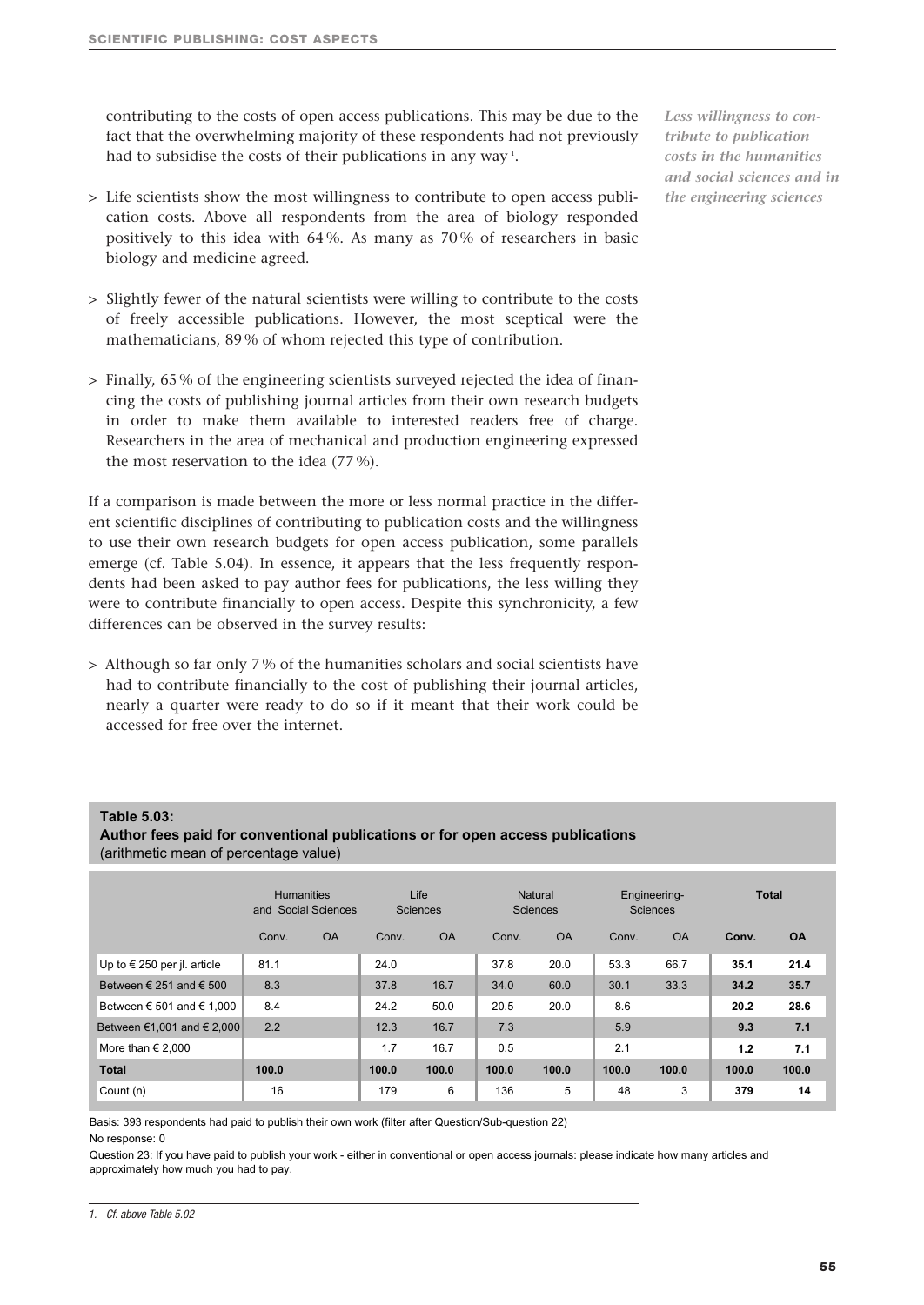#### **Table 5.04: Willingness to finance journal articles out of own research budget** (in percent)

|                                                           | <b>Humanities</b><br>and Social<br><b>Sciences</b> | Life<br><b>Sciences</b> | Natural<br>Sciences | Engineering<br><b>Sciences</b> | <b>Total</b> |
|-----------------------------------------------------------|----------------------------------------------------|-------------------------|---------------------|--------------------------------|--------------|
| Not willing                                               | 75.0                                               | 36.9                    | 58.3                | 64.7                           | 58.1         |
| Up to $\epsilon$ 250 per journal article                  | 22.2                                               | 36.9                    | 29.0                | 28.4                           | 29.3         |
| Between $\in$ 251 and $\in$ 500 per article               | 2.3                                                | 19.1                    | 9.7                 | 6.5                            | 9.7          |
| Between $\epsilon$ 501 and $\epsilon$ 1,000 per article   | 0.5                                                | 5.0                     | 2.4                 | 0.5                            | 2.2          |
| Between $\epsilon$ 1,001 and $\epsilon$ 2,000 per article |                                                    | 1.7                     | 0.3                 |                                | 0.5          |
| More than $\in$ 2,000 per article                         |                                                    | 0.4                     | 0.3                 |                                | 0.2          |
| Total                                                     | 100.0                                              | 100.0                   | 100.0               | 100.0                          | 100.0        |
| Count (n)                                                 | 216                                                | 241                     | 290                 | 215                            | 962          |

Basis: 1,028; No response: 66

Question 21: Would you as the author be prepared to finance journal articles out of your research budget, if these were then made available to an interested public free of charge?

- > Life scientists have had to contribute most frequently to financing the publication of their work and also constitute the highest proportion of those respondents who were willing to use resources from their own research budgets to pay for free access to their journal publications (63 %). However, the willingness of the life scientists to pay author fees for conventional publications is greater than that of paying to finance articles in open access.
- > The situation in the natural sciences is similar, where 48 % of the respondents have previously contributed to the costs of publishing an article in a conventional publication, but only 42 % of whom are ready to pay to publish articles in an open access publication.
- > Finally, 36 % of the engineering scientists would be prepared to pay author fees for a publication in open access, although only 23 % of them had already paid author fees for conventional publications.

#### **5.2 Funding models**

In section 5.1 it was shown that 42 % of all respondents are prepared to enable the publication of their work in open access through contributions from their research budgets <sup>1</sup>. However, if other sources of funding were available, not surprisingly most respondents would prefer the costs to be transferred to third parties, for example their institutions of employment or funding organisations (cf. Table 5.05).

At over 72 %, the vast majority of respondents argued in favour of the costs of publishing in open access journals being taken over by scientific funding organisations. Funding bodies provide open access journals with financial support, so that researchers can publish in them without incurring additional costs. This

*<sup>1.</sup> Cf. above Table 5.04*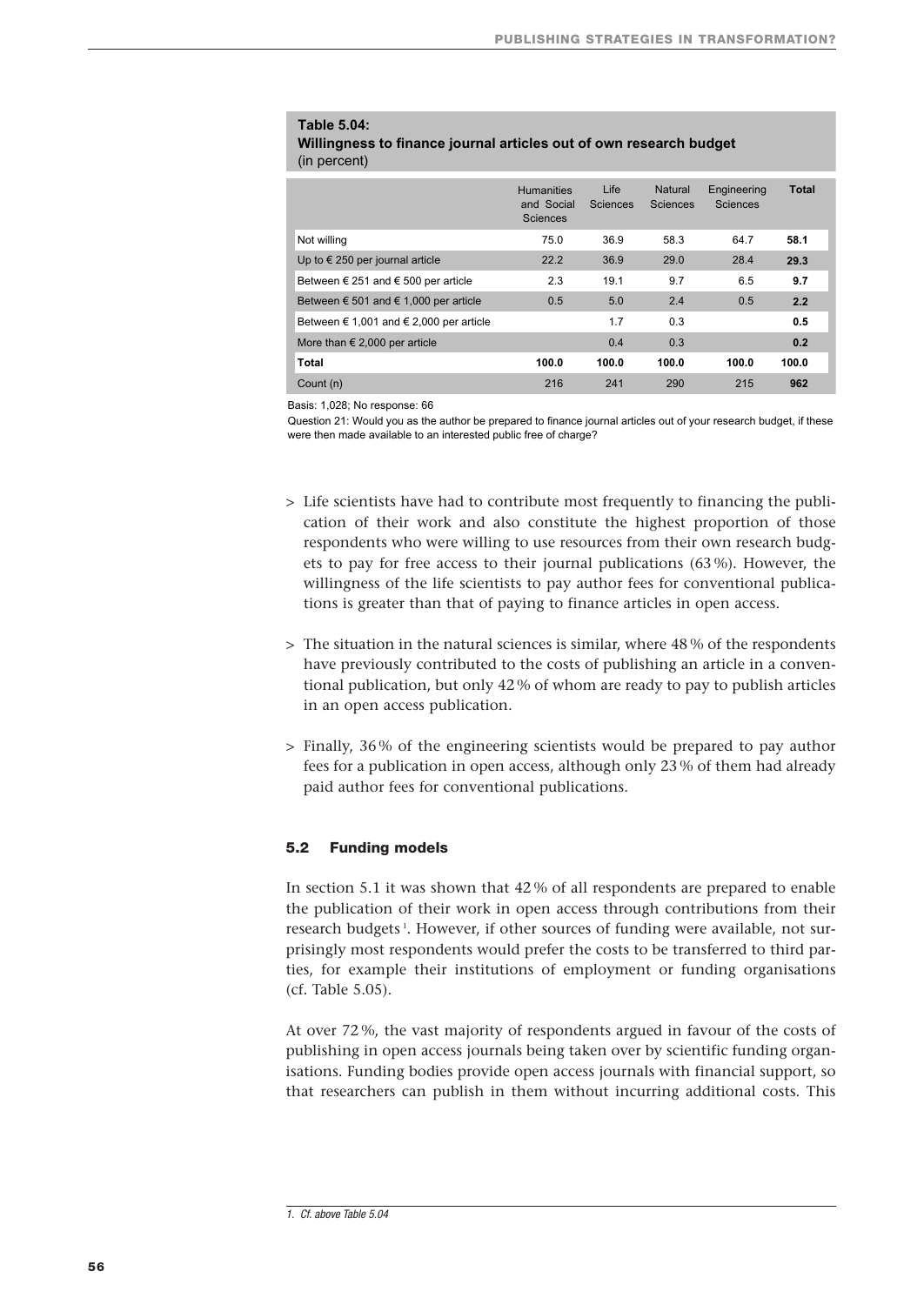statement received the highest approval rating in all scientific disciplines. The DFG has already taken this route through the publication grant, the use of which is discussed in more detail in the next section.

#### **Table 5.05:**

**Preferred funding models to ensure free access to scientific journal articles**

(in percent, multiple references allowed)

|                                                                                                                                                         | <b>Humanities</b><br>and Social<br><b>Sciences</b> | Life<br>Sciences | Natural<br><b>Sciences</b> | Engineering<br>Sciences | <b>Total</b> |
|---------------------------------------------------------------------------------------------------------------------------------------------------------|----------------------------------------------------|------------------|----------------------------|-------------------------|--------------|
| Authors pay a fee - out of their research budget                                                                                                        | 9.0                                                | 24.6             | 15.2                       | 8.3                     | 14.6         |
| Institutions of employment pay membership fees to open access<br>operators - all employees can then publish there free of charge                        | 39.4                                               | 55.7             | 46.5                       | 36.8                    | 45.0         |
| Scientific funding bodies or similar provide open access journals<br>with financial support, so that researchers can publish in them<br>free of charge. | 71.5                                               | 75.2             | 75.3                       | 64.9                    | 72.1         |
| Count (n)                                                                                                                                               | 227                                                | 233              | 285                        | 209                     | 954          |

Basis: 1,028; No response: 74

Question 24: Several funding models are currently under discussion in connection with options for making scientific journal articles available to users free of charge. Which of the following models would you prefer? (Answer category 1= 'strongly approve' to 5 = 'strongly disapprove'; categories 1 and 2 combined).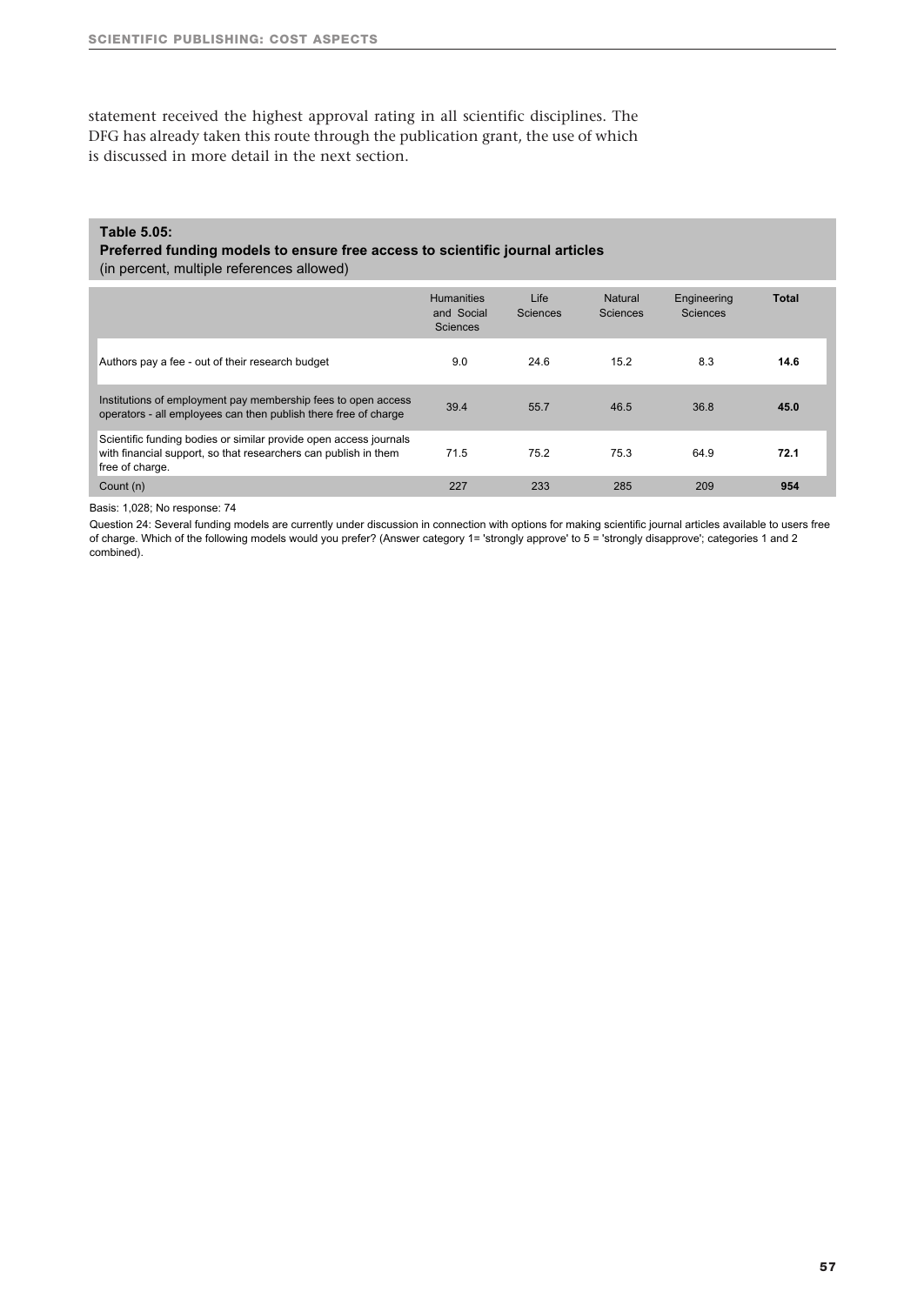## **6 Publication funding by the DFG**

#### **6.1 Revision of the publication grant policy**

In 2001 the DFG revised its guidelines for publication funding. Funding for publication of project results can now be applied for directly within the scope of the actual project. This publication grant, which amounts to a maximum of  $\in 750$ a year, can be saved over the duration of a long-term project and supplemented by reallocating funds from other project titles. The project leader can choose the form of publication at will  $\mathfrak{t}$ .

Approximately 60% of all respondents were aware of the revised policy. However, only 43 % of the engineering scientists surveyed (cf. Table 6.01) were aware of the publication grant, compared to over 60 % in the other scientific disciplines.

Knowledge of the new guidelines also varies within the individual scientific disciplines.

*Six out of ten respondents are familiar with the revised publication grant policy*

- > 68 % of the humanities scholars and 60 % of the social and behavioural scientists indicated that they knew about the amendment.
- $>$  In the life sciences 71% of the biologists had heard of the new regulations. Researchers in the area of medicine were the least well informed, at 61 %.
- > In the natural sciences, it is mainly representatives in the research areas of physics and geosciences, each with 74 %, who had heard of the modified guidelines, while knowledge was lowest amongst chemists, at 60 %.
- > In the engineering sciences, knowledge of the new policy varies considerably between research areas: 63 % of the materials scientists and 50 % of the mechanical and production engineers, but only 39 % of heat energy technology and process engineers and 35 % of electrical engineers, system engineers and computer scientists had heard of the amendment.

| <b>Table 6.01:</b>                                              |
|-----------------------------------------------------------------|
| Awareness of DFG policy of publication funding of December 2001 |
| (in percent)                                                    |

|              | <b>Humanities</b><br>and Social<br><b>Sciences</b> | Life<br>Sciences | Natural<br><b>Sciences</b> | Engineering<br>Sciences | <b>Total</b> |
|--------------|----------------------------------------------------|------------------|----------------------------|-------------------------|--------------|
| Yes          | 63.9                                               | 66.0             | 64.7                       | 43.4                    | 60.2         |
| <b>No</b>    | 36.1                                               | 34.0             | 35.3                       | 56.2                    | 39.8         |
| <b>Total</b> | 100.0                                              | 100.0            | 100.0                      | 100.0                   | 100.0        |
| Count (n)    | 233                                                | 247              | 303                        | 221                     | 1.004        |

Basis: 1,028; No response: 24

Question 27: Are you aware of this policy?

*1. Cf. DFG "Research Grants" form 1.02 -II3 (section 5.1)*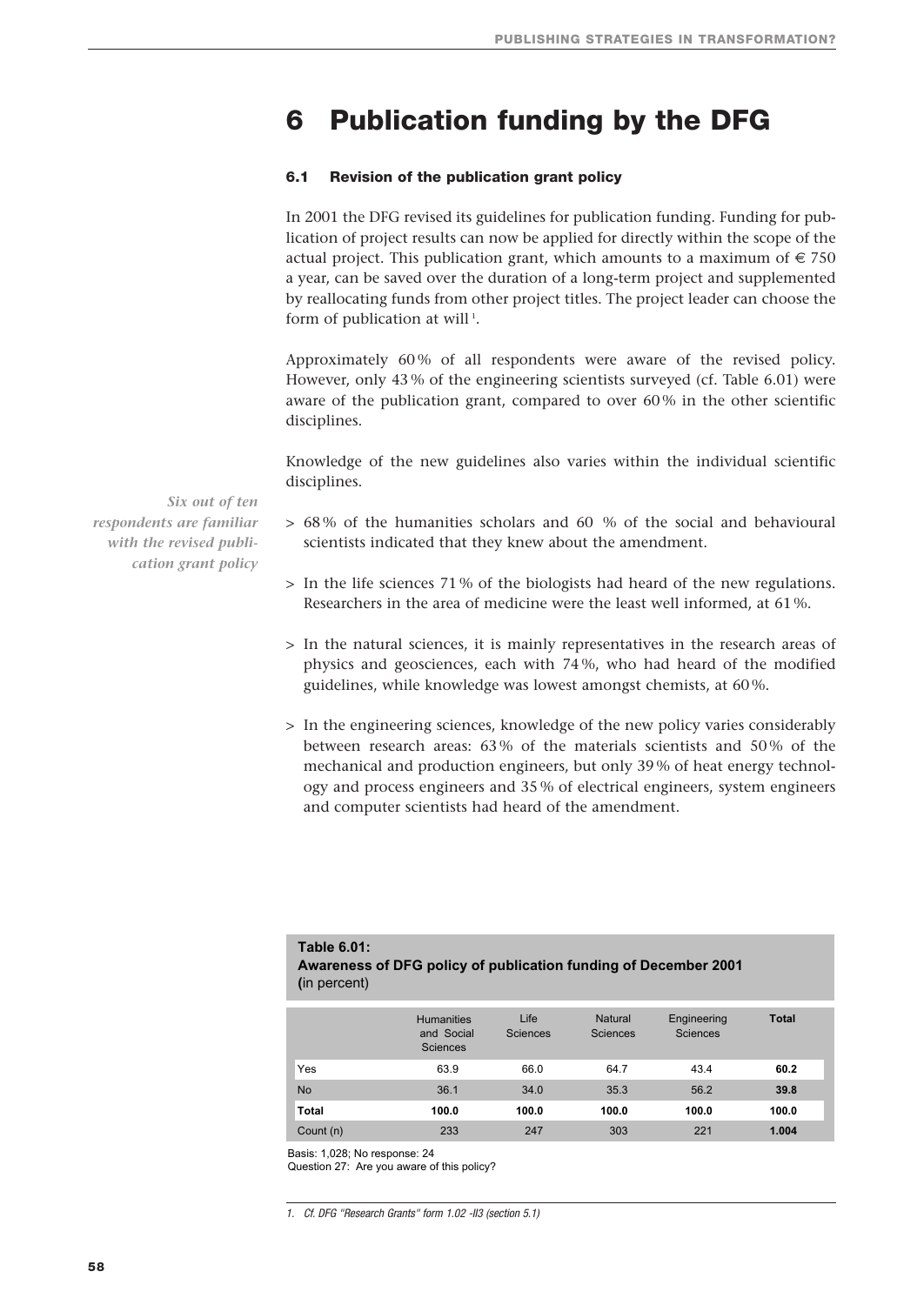#### **6.2 Application for and use of the publication grant**

Approximately 97 % of the researchers who had heard that the publication grant had been introduced provided information about applying for it. According to this, 46 % of these researchers have already applied for funds to publish their research results within the context of a project.

Although just over half of the humanities scholars and social scientists and life scientists who knew about the policy had also applied for a publication grant, only 31 % of the engineering scientists and about 43 % of the natural scientists had done so.

Figure 6.1 shows the percentage of scientists who had either applied, or not applied, for a publication grant, and the percentage of publication grants awarded or denied, by individual scientific discipline.

Of those who were awarded a publication grant, approximately three-quarters opted to save the funds during the duration of the project (cf. Table 6.02). Of these, 57 % have not yet used the publication funds they received, a further 18 % have saved at least some of the funds, and the remaining 26 % have already spent the funds.

The differences between the scientific disciplines in terms of actual use of the publication grant are clear. Almost three-quarters of the humanities scholars and social scientists, about half of the life and natural scientists, and 40 % of the engineering scientists (cf. Table 6.03) save these funds for use at a later date. The connection with the forms of publication favoured by each discipline is evident. Thus 85 % of the humanities scholars and social scientists stated that they had used or intended to use the publication grant to print monographs; in the other scientific disciplines this form of publication plays a much smaller role. In comparison, 85 % of the life scientists, 73 % of the natural scientists and 67 % of the engineering scientists use the grant to cover the costs of publishing their work in conventional journals, which play a much less important role in the humanities and social sciences.

Finally, approximately 17 % of the 66 natural scientists who responded said that they used the publication grant to publish their research results in open access

| Use of grants from the publication fund (in percent) |                                                    |                  |                            |                         |       |  |
|------------------------------------------------------|----------------------------------------------------|------------------|----------------------------|-------------------------|-------|--|
|                                                      | <b>Humanities</b><br>and Social<br><b>Sciences</b> | Life<br>Sciences | Natural<br><b>Sciences</b> | Engineering<br>Sciences | All   |  |
| Already spent                                        | 16.9                                               | 32.4             | 27.8                       | 24.0                    | 25.6  |  |
| Some already spent - some saved                      | 9.9                                                | 14.9             | 22.2                       | 36.0                    | 17.8  |  |
| Not yet spent                                        | 73.2                                               | 52.7             | 50.0                       | 40.0                    | 56.6  |  |
| <b>Total</b>                                         | 100.0                                              | 100.0            | 100.0                      | 100.0                   | 100.0 |  |
| Number (n)                                           | 71                                                 | 74               | 72                         | 25                      | 242   |  |

## **Table 6.02:**

Basis: 249 respondents have received a grant from the publication fund (filter from Question 28) No response: 7

Question 29: Have you already spent the grant you received from the publication fund or have you saved the money?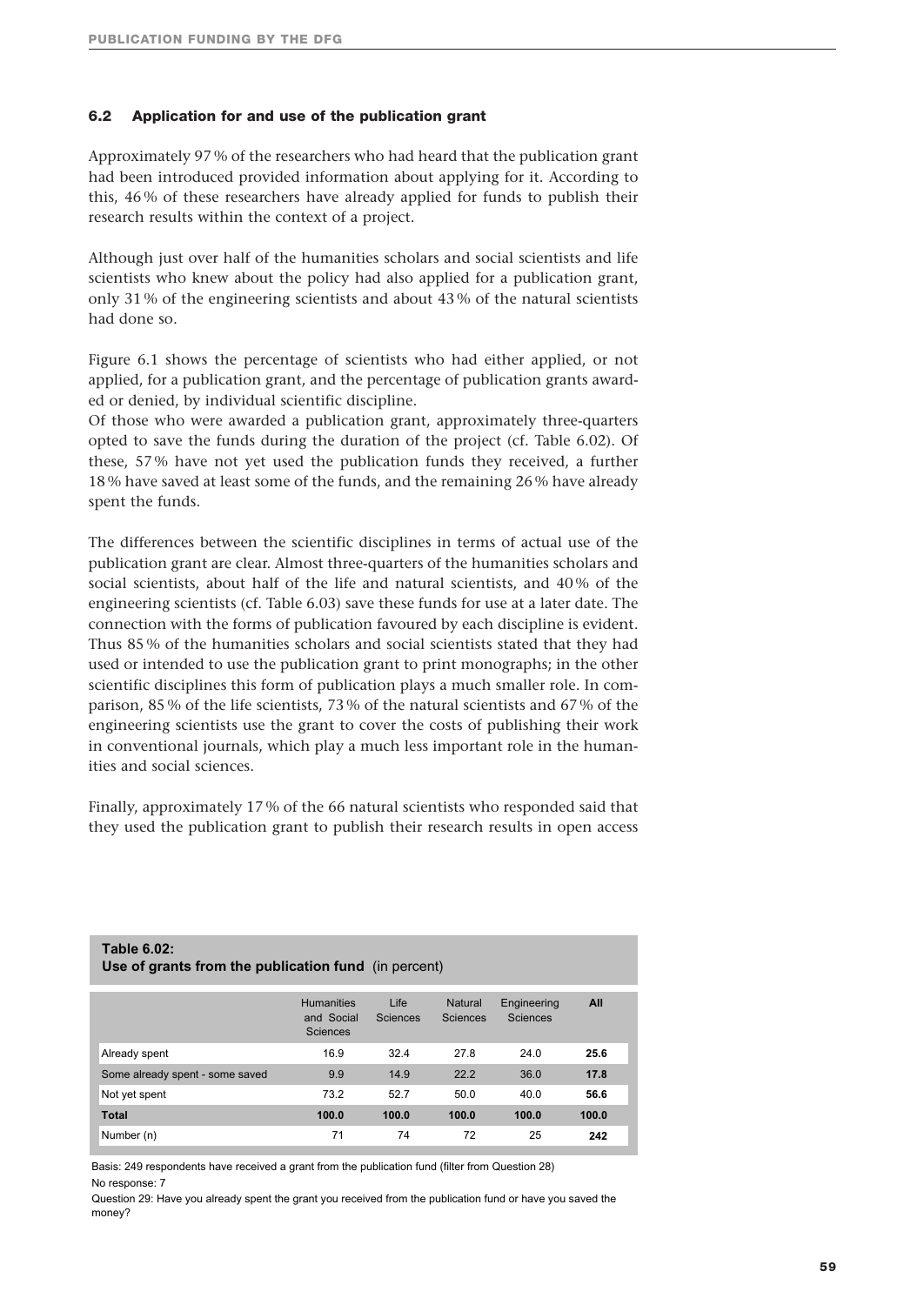journals. Across all scientific disciplines nearly 8 % of the respondents indicated that they have used the DFG funds to publish scientific work in open access journals.



Basis: 604 (filter from Question 27)

No response: 20

Question 27: Have you applied for a publication grant since 2001?

#### **Table 6.03: How publication funds from the DFG were used** (in percent, multiple references allowed)

|                                                                     | <b>Humanities</b><br>and Social<br><b>Sciences</b> | Life<br><b>Sciences</b> | Natural<br><b>Sciences</b> | Engineering<br><b>Sciences</b> | <b>Total</b> |
|---------------------------------------------------------------------|----------------------------------------------------|-------------------------|----------------------------|--------------------------------|--------------|
| Printing costs for publishing in monograph(s) /<br>edited volume(s) | 85.3                                               | 10.3                    | 12.1                       | 19.0                           | 34.5         |
| Publication costs in conventional commercial<br>journals            | 16.2                                               | 85.3                    | 72.7                       | 66.7                           | 58.7         |
| Costs for technical work for publishing in<br>conventional journals | 13.2                                               | 29.4                    | 30.3                       | 23.8                           | 24.2         |
| Publication costs in open access journals                           | 1.5                                                | 5.9                     | 16.7                       | 4.8                            | 7.6          |
| Other purposes                                                      | 2.9                                                | 2.9                     | 1.5                        | 14.3                           | 3.6          |
| <b>Total</b>                                                        | 100.0                                              | 100.0                   | 100.0                      | 100.0                          | 100.0        |
| Count(n)                                                            | 68                                                 | 68                      | 66                         | 21                             | 223          |

Basis: 249 respondents had received a grant from the publication fund (filter from Question 28) No response: 26

Question 30: For what purpose have you used the grant or, if you have not yet spent the money or have saved some of it, what do you intend to use it for?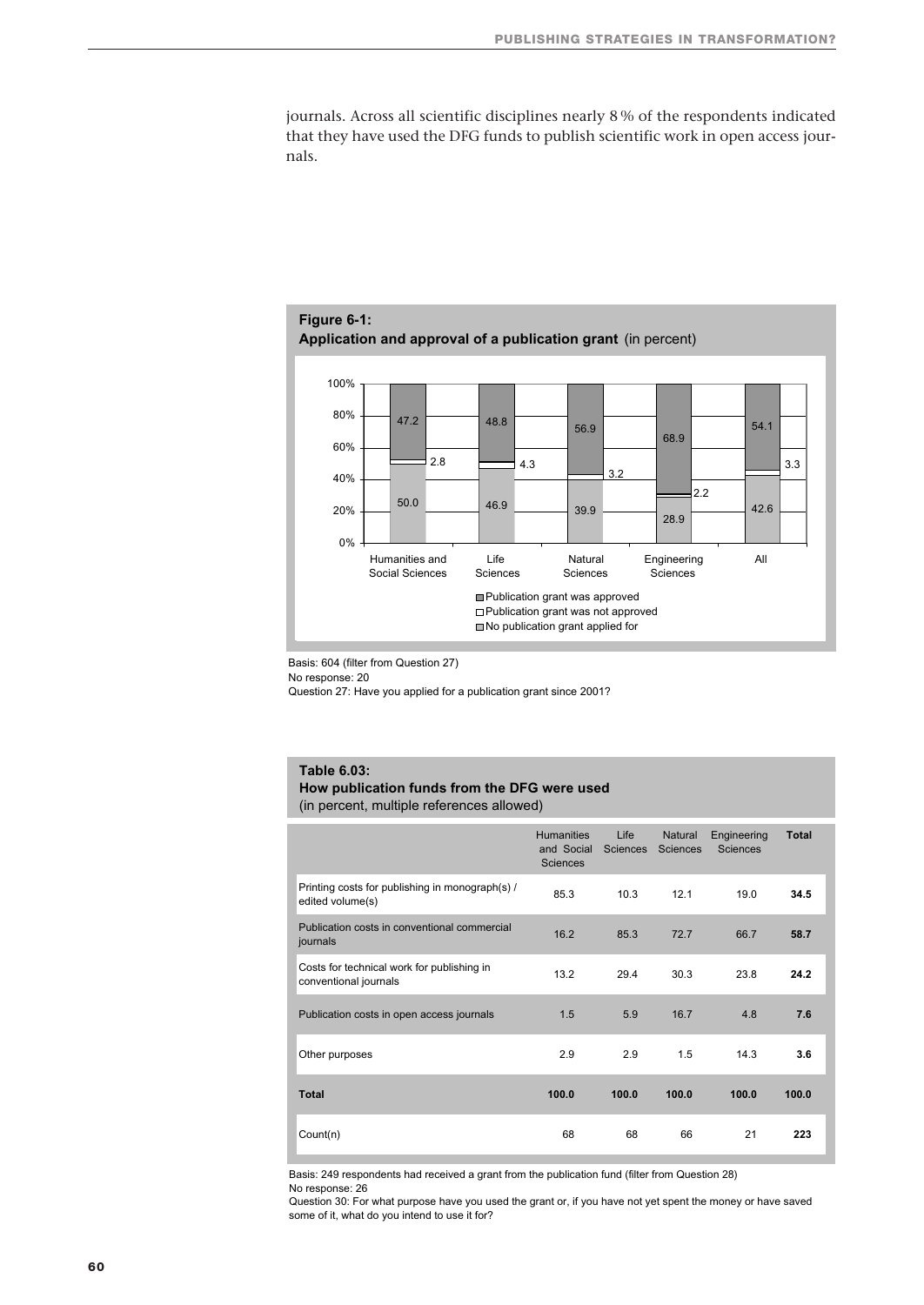## **7 Funding of open access by the DFG**

Although the number of actual open access publications across all scientific disciplines is still very low (cf. Figure 4.2), almost two-thirds of all respondents were in favour of the DFG giving greater financial support to open access publications (cf. Figure 7-1). Young researchers in the life, natural and engineering sciences are more in favour of funding open access than their established colleagues, while in the humanities the situation is precisely the reverse  $^{\textrm{\tiny{\textup{1}}}}$  . Obviously, this situation is influenced by the fact that in the humanities and social sciences there are as yet only very few open access journals of renown through which young researchers can be sure of boosting their visibility and thereby their career opportunities. On the other hand, the importance of the habilitation or the "second book" may arguably explain those reservations towards the open access concept. Open access is mainly discussed in the context of journal publications and is likely to be championed by researchers in the fields in which the "journals culture" is the dominant communication channel.

Finally, it should be noted that researchers who use open access journals more frequently are also more strongly in favour of open access publications being promoted by the DFG. In the group of researchers who use open access journals frequently, the approval rate is 80 %, and amongst those who use them rarely, 69 %. However, approval for greater support of open access publication by the DFG is still 58 %, even in the group of those who do not know of any open access journals (cf. Figure 7-2).



Basis: 1.028; No response: 56

Question 31: In your view, should the DFG promote open access publications more strongly?

*<sup>1.</sup> Cf. Table series: Deutsche Forschungsgemeinschaft (2005). Publikationsstrategien im Wandel . Tabellenband: http://www.dfg.de/zahlen\_und\_fakten/ evaluations by scientific discipline and status, in particular Table 25*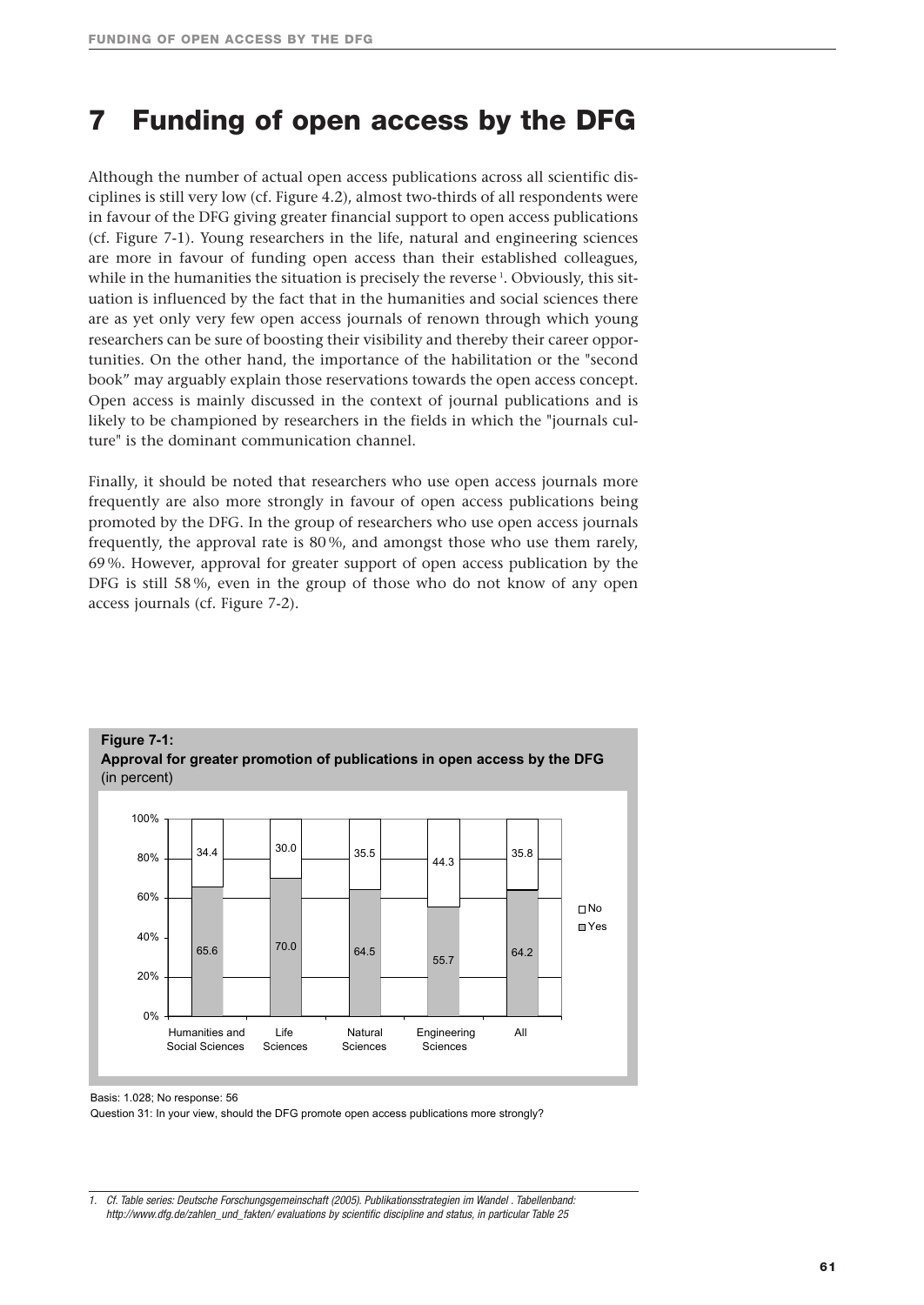In this context the previous assessments on an overall trend to support open access should be noted <sup>1</sup>. Approximately 75 % of the respondents were in favour of supporting open access journals in such a way as to enable them to compete with conventional scientific journals. These results reveal a great willingness to support open access publications that is largely irrespective of the amount of experience they have with it.

From the statements about the criteria the researchers and academics applied when choosing a suitable publication for their own work, further details emerge about organisational and technical aspects that should be taken into account in the promotion of open access publications:

- > One of the main aspects determining the choice of certain journals as a place of publication for one's own work is the long-term availability of the periodicals in question. This criterion was considered important or very important by over 60 % of all respondents, even in the sometimes "fast-moving" life and natural sciences. This requirement of being able to find and quote from publications over the long term therefore merits special attention in the case of electronic publications.
- > The shortest possible interval between the submission and publication of manuscripts was considered important by almost 60 % of the respondents. How far this interval could be reduced in the case of online publications through the elimination of technical aspects, such as prepress and printing and a basically open print run for individual issues of a journal, remains to be seen, but might be perceived as an advantage. Also, this should not ignore the criterion that has significantly higher priority, that of a thorough peer review process, which is often the reason for lengthy delays in publication.



Basis: 360 respondents know of open access journals in their research area (Question 11) and have indicated how often they use these journals

*<sup>1.</sup> Cf. above Table 3.03*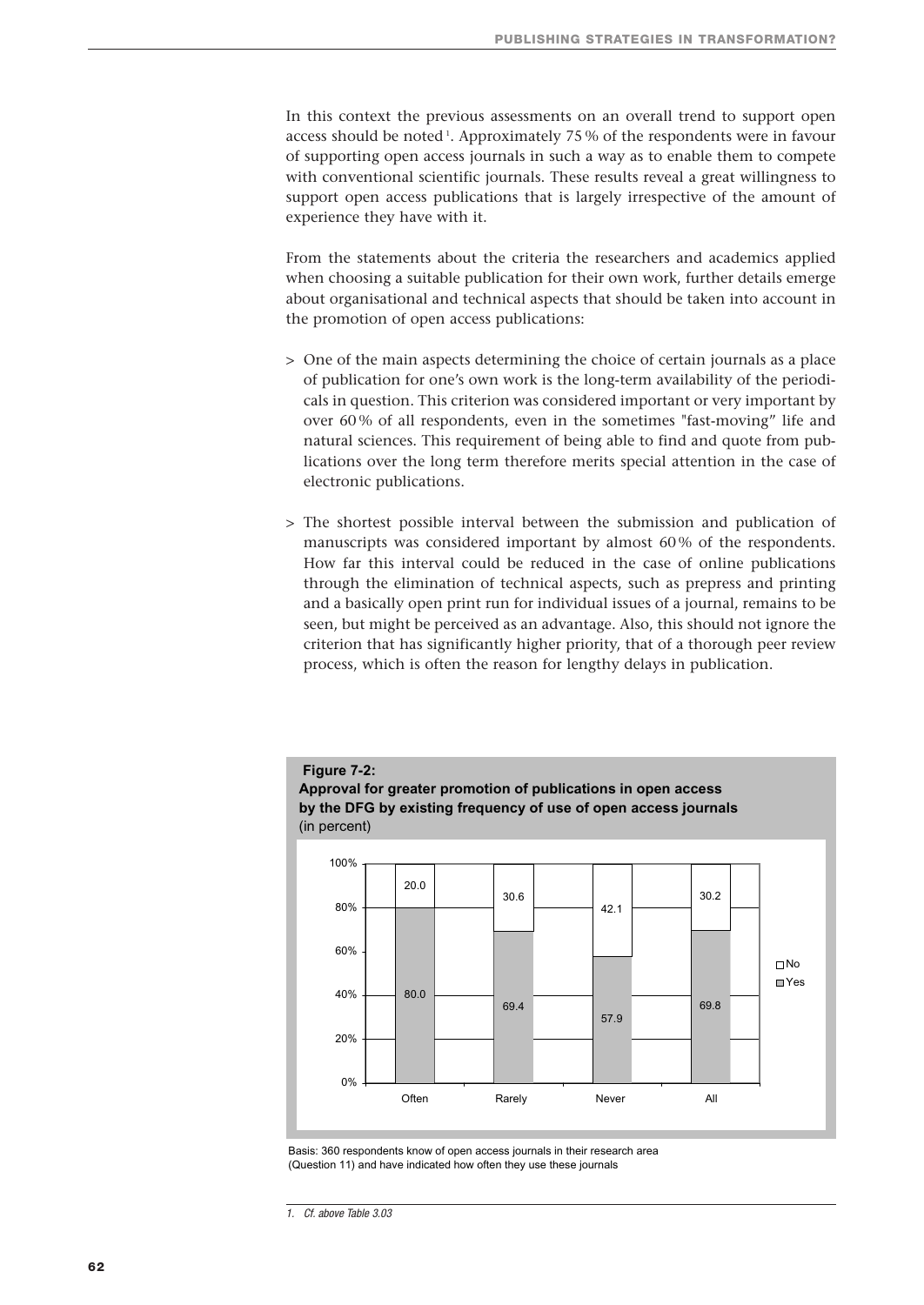> A third aspect lies in the area of publication costs. At least 23 % of the respondents considered this criterion to be important or very important in their deliberations when choosing a suitable publisher. The statements reported above about alternative means of financing open access publications substantiate the importance of this criterion<sup>1</sup>.

Respondents were then asked to record any suggestions or comments about the promotion of open access by the DFG. Altogether 165 respondents responded to this issue. The most frequent comments related to the issue of costs or expanded on aspects covered in the standard part of the questionnaire: The DFG should introduce appropriate measures to combat the low level of awareness and impact factor of open access publications and press for rigorous peer reviewing in open access archives. A considerable number of comments included the suggestion to set up subject-specific open access archives and make them available via centralised institutions, for example from the DFG website. However, there were only few practical suggestions about where such archives could be hosted. Although formats tend to vary according to approach, many respondents suggested driving forward the standardisation of text and other formats ("specification of a standard format for contributions, possibly including format details") in order to facilitate publication in open access. These formats should be centrally available. Additional recommendations that were addressed directly to the DFG are given below, in no particular order:

- > The DFG, together with experts from the different subject communities, should pursue this issue and intervene more actively in the scientific community. At the same time, the German Rectors' Conference should be approached in order to actively include the universities in the discussion.
- > The DFG should provide facilities for open access publication for the different research and funding areas in the form of a research archive.
- > The DFG should draw up a "positive list" of suitable open access journals. This list should only include journals that use the highest peer review standards. The publication costs of any author whose manuscript is accepted for publication there should be borne by the DFG. At the same time, open access journals must be continually evaluated for maintenance of quality standards and their respective publication costs.
- > The DFG should endeavour to persuade as many publishing houses as possible to allow authors to place their publications on the internet, as a general rule, not just in individual cases. A list describing the legal position of different journals would be helpful<sup>2</sup>.
- > The DFG should make it a condition of all funding programmes that publications produced within the framework of a DFG-funded project must be made available for free via open access servers. The DFG should (possibly in cooperation with other research organisations) provide open access servers and guarantee the permanence of these servers and thus the long-term availability of the publications placed there.

*1. Cf. above Table 5.05*

*<sup>2.</sup> A list of publishers' terms and conditions and methods of secondary publication can be found at http://www.sherpa.ac.uk/romeo.php*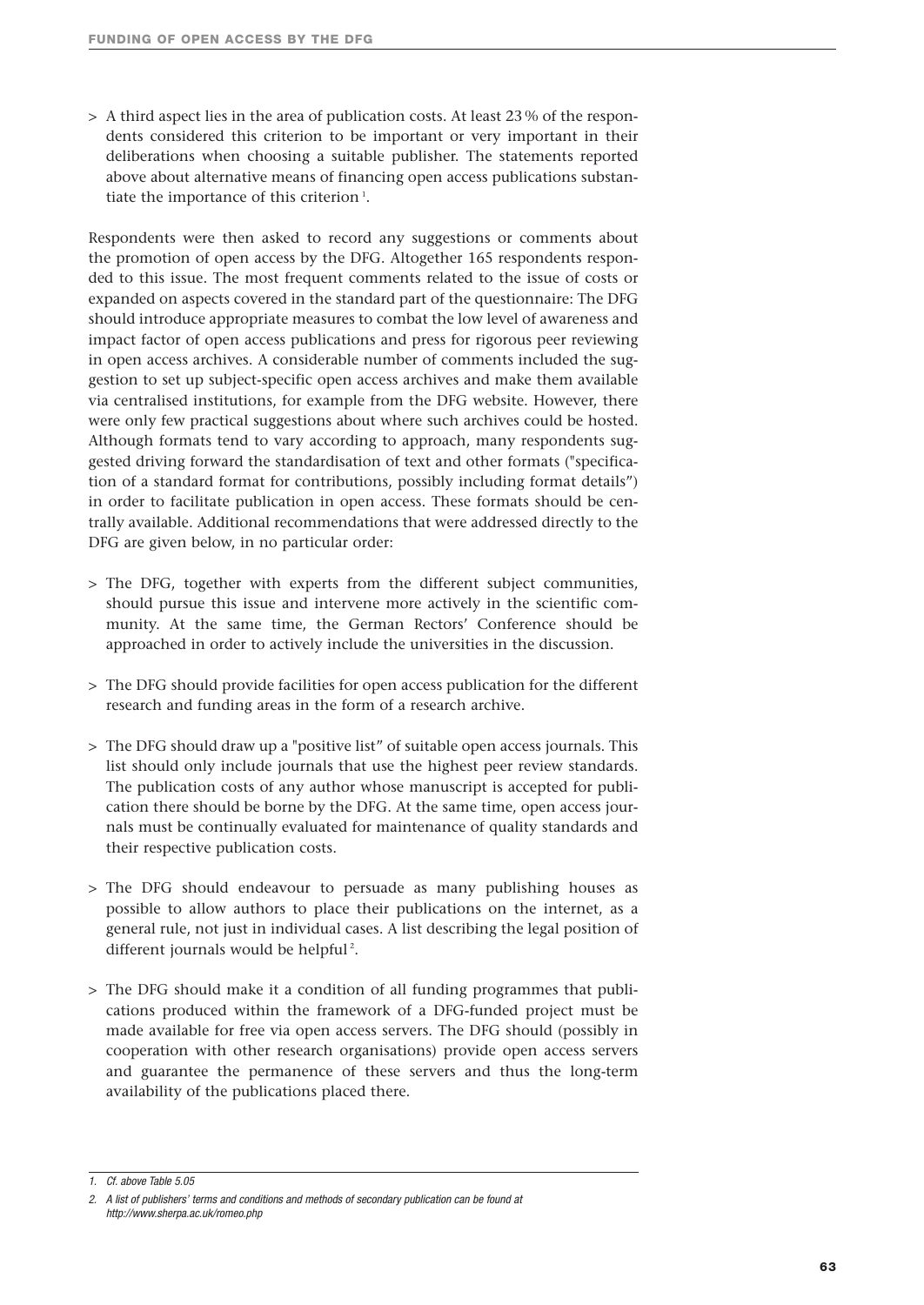- > The DFG could lead the way, for example with a publication of its own (on an open access basis), with its international partners, such as the US National Science Foundation, the European Science Foundation, etc.
- > The DFG receives a final report for each project, which is already largely in the format of a publication and is also reviewed by the DFG. It would be useful to make these reports or parts of them available online to the public for free (e. g. via GEPRIS). This would have the advantage that negative research results would also be published, something that the existing publication system cannot adequately afford.
- > In connection with the secondary publication of their own work on the internet, it would be useful for researchers if public funding bodies would guarantee them legal support. This could be in the form of a paragraph in the award letter expressly forbidding that the copyright in a publication be exclusively transferred to a publishing house. So far it is practically impossible for individual researchers to persuade publishing houses to limit their usage rights and thereby provide legal protection for internet distribution of their publications.
- > Contracts for publications resulting from projects funded by the DFG should allow publication both in conventional media and in open access; here it would have to be ensured that publishers were in agreement with this.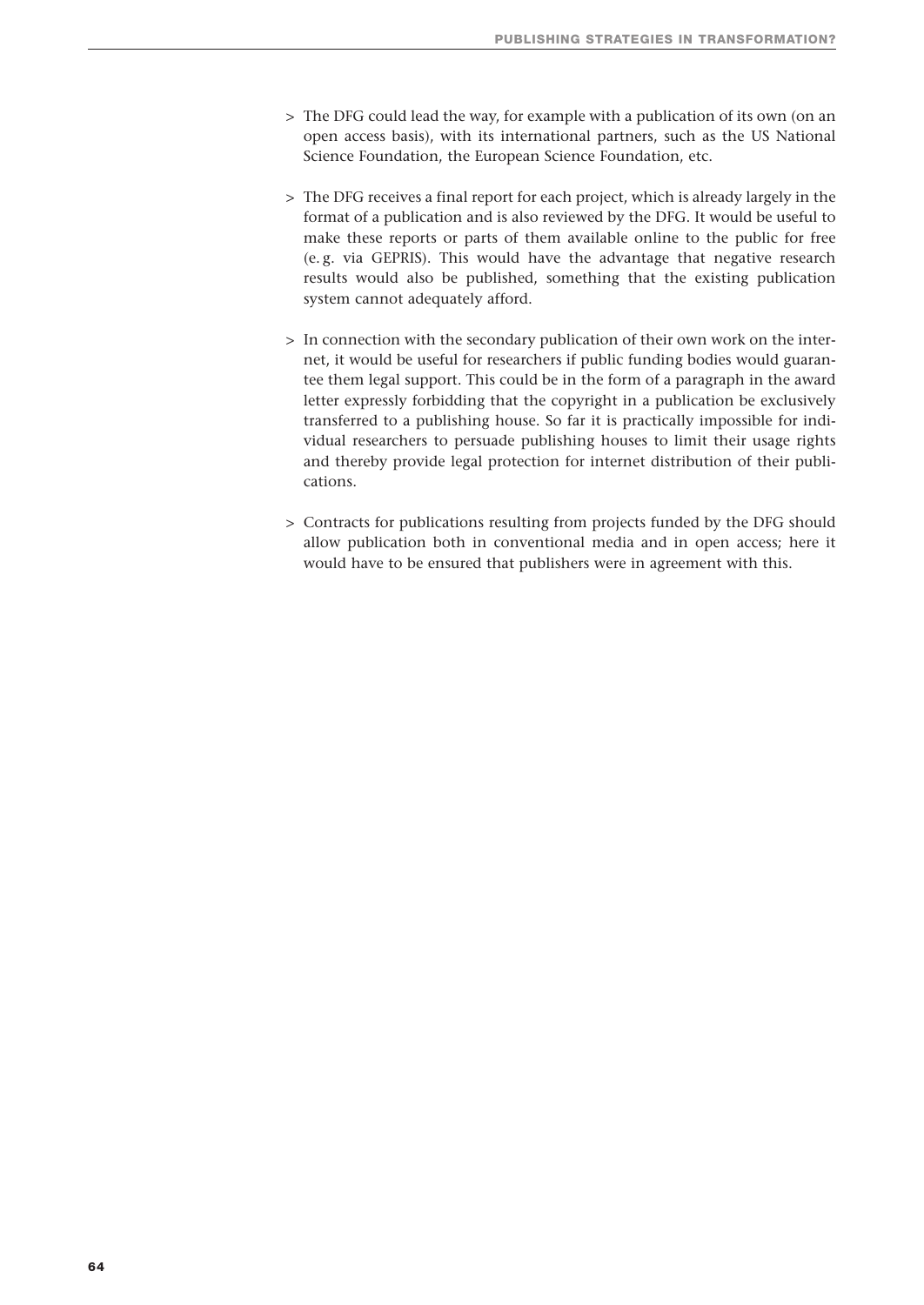## **8. References**

Berlin Declaration on Open Access to Knowledge in the Sciences and Humanities. [Online: http://www.zim.mpg.de/openaccessberlin/BerlinDeclaration\_dt.pdf.] (downloaded July 2005) Budapest Open Access Initiative. [Online: http://www.soros.org/openaccess/read.shtml.] (downloaded July 2005) Charles W. Bailey, Jr.: Open Access Bibliography. Liberating Scholarly Literature with E-Prints and Open Access Journals. Association of Research Libraries: Washington D.C. [Online: http://info.lib.uh.edu/cwb/oab.pdf.] (downloaded July 2005)

Enders, J. & Mugabushaka, A.M. (2004). Wissenschaft und Karriere. Erfahrungen und Werdegänge ehemaliger Stipendiaten der DFG. Published by the Deutsche Forschungsgemeinschaft: Bonn [Online: http://www.dfg.de/zahlen und fakten/] (downloaded 2005)

Deutsche Forschungsgemeinschaft (2004). Jahresbericht. 2004. Aufgaben und Ergebnisse. [DFG: Bonn] [Online: http://www.dfg.de/jahresbericht] (downloaded July 2005)

Deutsche Forschungsgemeinschaft (2004). Verwendungsrichtlinien für Sachbeihilfe - Publikationsbeihilfe

[Online: http://www.dfg.de/forschungsfoerderung/formulare/] (downloaded July 2005)

Deutsche Forschungsgemeinschaft (2005).Publikationsstrategien im Wandel.? Tabellenband. [Online: http://www.dfg.de/zahlen und fakten/] (downloaded 2005)

Harnad, S. (2004). The Access/Impact Problem and the Green and Gold Roads to Open Access. [Special Issue]. Serials Review Vol 30(4): Open Access

Hitchcock, S. M. (2002). Perspectives in Electronic Publishing: Experiments with a New Electronic Journal Model. Doctorate Thesis, January 2002, [Online: http://www.ecs.soton.ac.uk/~sh94r/Jnls-research/thesis/thesistext.pdf.] (downloaded July 2005)

Hochschulrektorenkonferenz (2002). Zur Neuausrichtung des Informationsund Publikationssystems der deutschen Hochschulen. HRK: Bonn. [Online: http://www.hrk.de/de/beschluesse/109\_247.php.] (downloaded in July 2005)

Keller, A. (2003). Electronic journals: Developments in the different branches of science. Zeitenblicke 2003 (02). [Online: http://www.zeitenblicke.historicum.net/2003/02keller.htm] (downloaded July 2005)

Swan, A. & Brown, S. (2004). Journal Authors Survey 2004. Joint Information Systems Committee/OSI: London

Wellcome Trust (2003). Economic Analysis of Scientific Research Publishing. Wellcome Trust: London